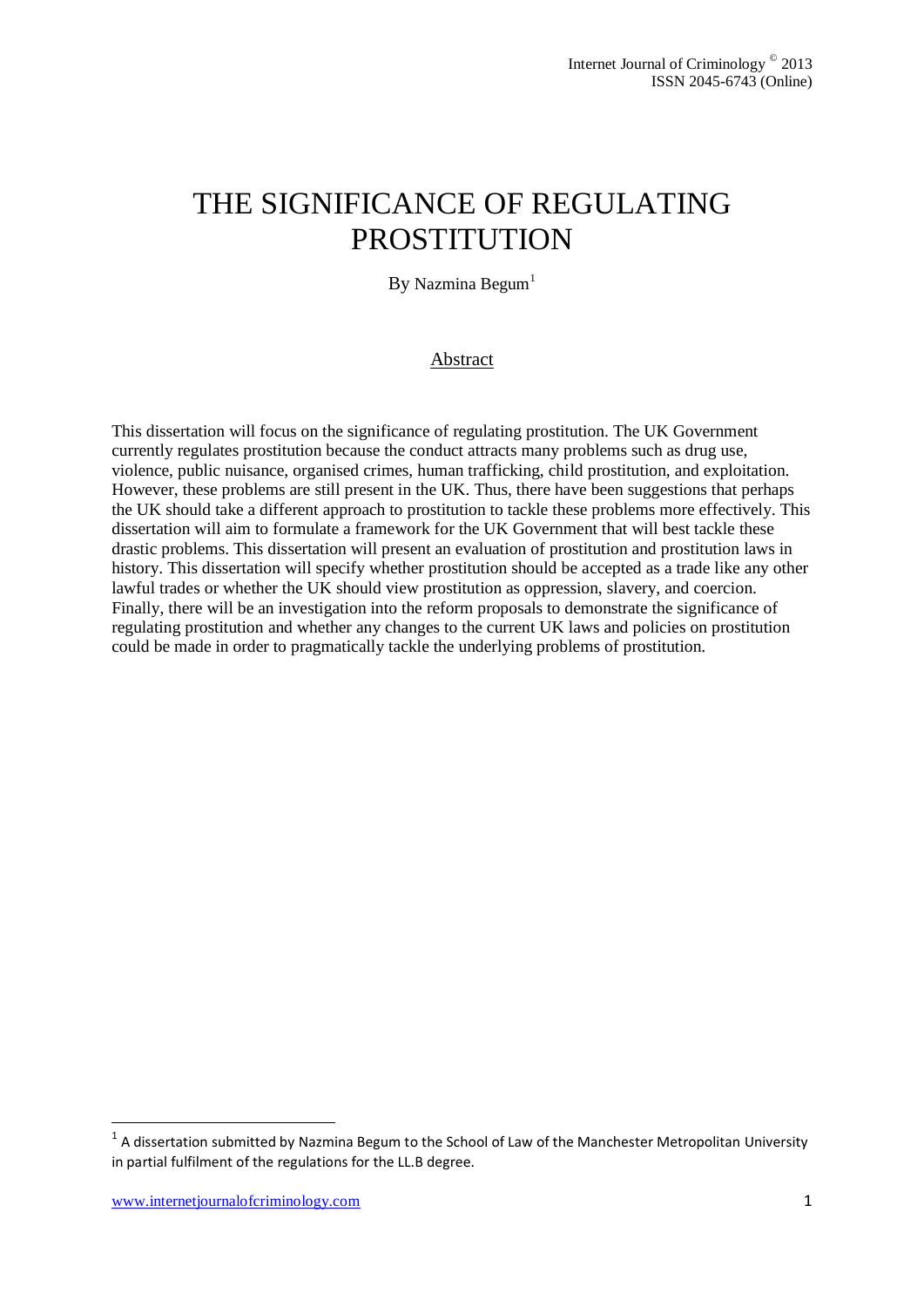| Contents                                                                                   |  |
|--------------------------------------------------------------------------------------------|--|
| <b>Chapter 1: The Background of Prostitution</b>                                           |  |
| .                           5                                                              |  |
| <b>Chapter 2: Regulating Prostitution</b>                                                  |  |
| <b>Chapter 3: Sex-work or Sexual</b>                                                       |  |
| <b>Chapter 4: Exploring the Different Approaches to Prostitution</b><br><b>Abolishment</b> |  |
|                                                                                            |  |
| <b>Overall</b>                                                                             |  |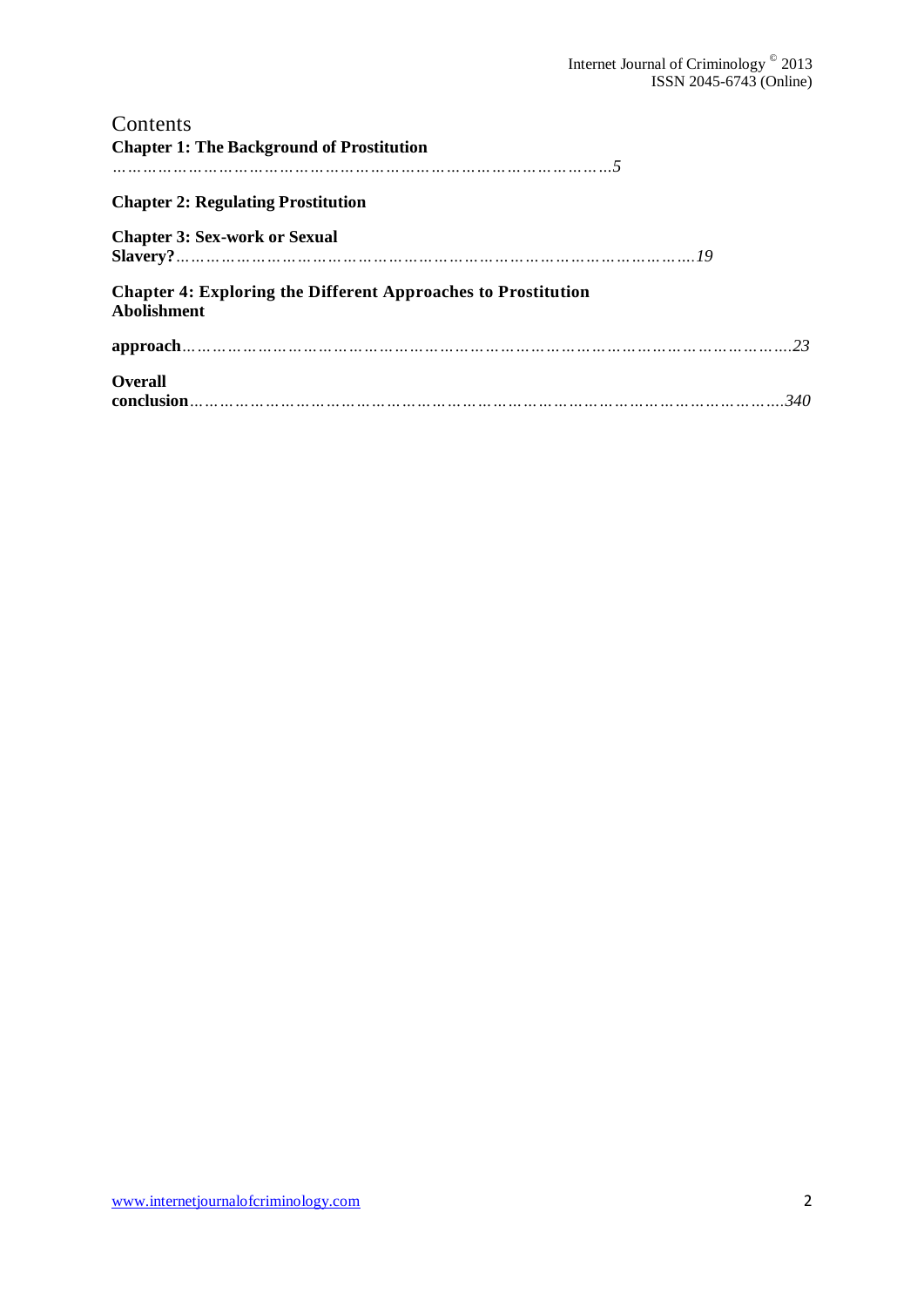# Introduction

Prostitution is a trade between sex and money and is known as the 'world's oldest profession'. This dissertation will focus on prostitution as it has raised a serious public policy debate and is on-going in terms of the nature of prostitution and the State's control of prostitution and prostitution-related activities which include soliciting, kerb-crawling, brothel keeping and pimping. A person who commissions the sexual intercourse in return for money, or anything that is valuable, is known as a prostitute. Although prostitution requires low skills, it has been rated as one of the most remarkable money making professions. However, prostitution has been central to many problems. The existence of prostitution involves women and children in sexual slavery; increases rates of human trafficking; causes a nuisance to the public; exposes women and children to exploitation and violence; leads to social orders such as drug use; causes the spreading of venereal diseases amongst the nation; and is essential to organised crime. Thus, countries all over the world have taken different legal approaches to prostitution in order to tackle these problems and maintain a safe and secure nation. The UK regulates prostitution to achieve this by prohibiting on-street prostitution and prostitution related activities. However, the fundamental problems of prostitution are still in existence in the UK. It is argued that the UK regulations increase unsafe on-street prostitution and encourage underground prostitution, which in effect increases these problems. Thus, there has been a call for reform. This dissertation will examine whether the legal approach to prostitution in other countries better tackle these problems, or whether the UK should continue regulating prostitution as it currently is and additionally seek to remedy the routes to prostitution.

Chapter one will examine the scope and history of prostitution to assess why people engage in prostitution. This is to tease out the routes to prostitution so that the extent to which prostitution should be regulated can be specified. For example, some people use prostitution as a source of income whilst others are forced into prostitution by a third party. In a situation like this, to what extent should the State act? Furthermore, this chapter will identify the fundamental of problems of prostitution that led the State to regulating prostitution.

The second chapter will discuss whether the State has the right to govern prostitution. This dissertation is based on regulating prostitution so before even discussing regulations; the starting point is to establish whether the State even has the power to regulate prostitution. This establishment will also eliminate arguments that say that the State should not interfere with prostitution because it has nothing to do with the wider public. This chapter will then move on t discussing the development of law that was passed with the aim to remedy the underlying problems of prostitution. This discussion will examine whether the legislation succeeded in tackling these problems or whether it made things worse. This will identify the significance of regulating prostitution and whether any changes to the law should be made. The critics of the legislation presented in this chapter will build a framework for the Government to keep in mind if changes are to be made.

However, before considering reforming the law, what must be addressed is the on-going debate on whether prostitution is sex work or whether prostitution is sexual slavery. This debate must be taken into account as the Government must be sure to encounter ethical issues that may arise from making changes to the law or even from the current law. Ethical issues here will include rights, autonomy, humanity, equality, and morality. The third chapter will therefore raise a discussion on the philosophical debates on prostitution in order to determine whether a prostitute is an employee or whether a prostitute is a victim. This will direct the Government to what may be most ethical for the country; whether that is to treat prostitution as a form of business or to separate prostitution from all other lawful trades.

Once the ethical consequences are established, the practical consequences will be taken into account i.e. whether it actually does tackle the underlying problems of prostitution. To formulate prostitution as a business, it will mean to invest in either a decriminalisation model or, a legalisation model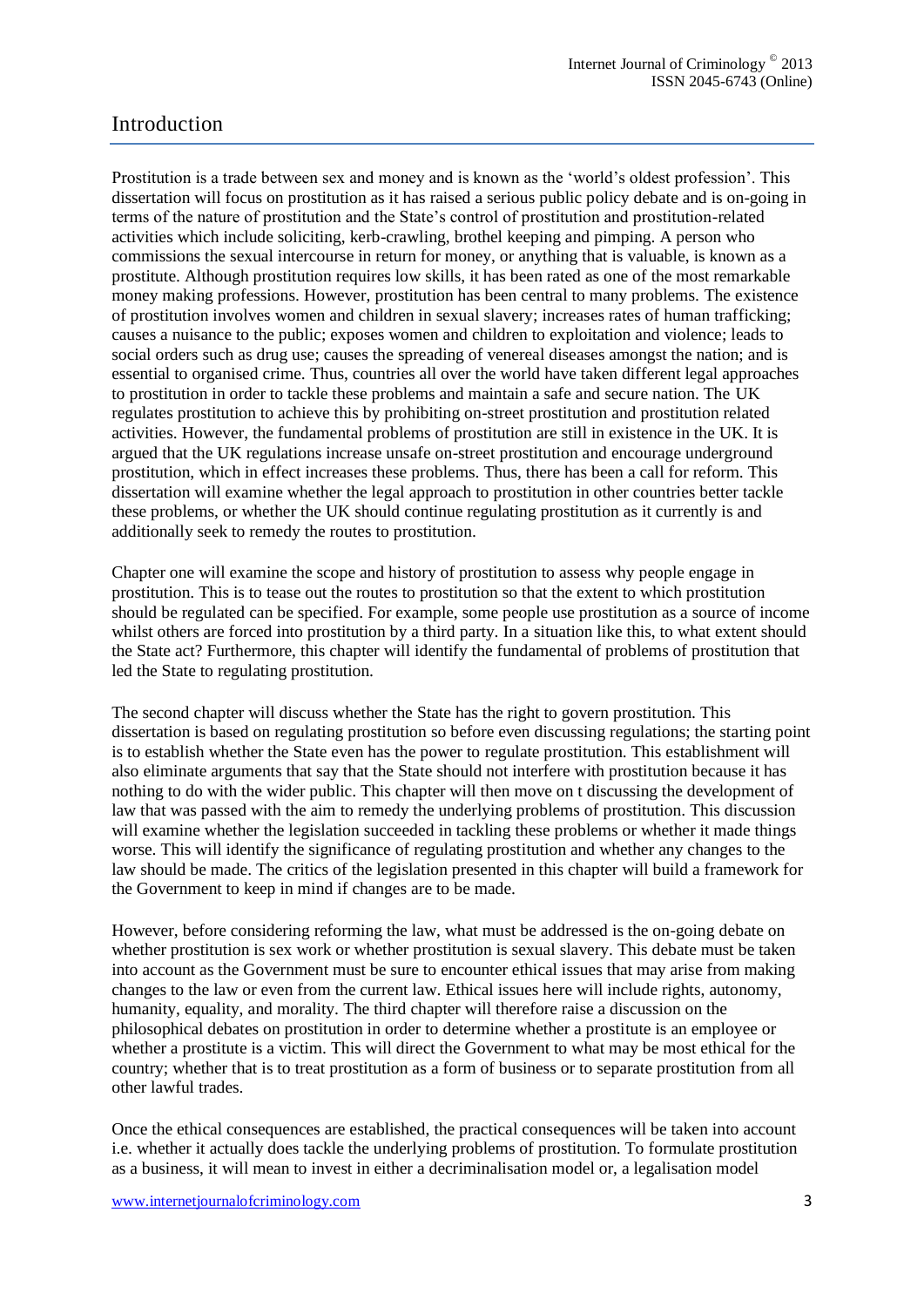whereas to view prostitution as oppression, and slavery will mean to adopt in an abolitionist model. Thus, the final chapter will explore countries where suggested laws are currently operating. This investigation will signify whether investing in new laws will be pragmatic and tackle the underlying problems of prostitution or, whether the UK to regulate prostitution as it currently is and take other perspectives to tackle the problems.

# Chapter 1: The Background of Prostitution

Prostitution has been in existence since ancient history.<sup>2</sup> Throughout history, society was patriarchal. A patriarchal society is a society dominated by men in the sense that men possess the economic and legal power.<sup>3</sup> In a patriarchal society, women were treated as men's property.<sup>4</sup> Thus, men believed they had a right to sex from women and so demanded prostitution.<sup>5</sup> Nonetheless, women met this male demand as they often chose to engage in prostitution. However, this was due to a lack of alternative employment and financial resources available for women in such a society. Also, instability such as homelessness and poverty drove women to prostitution<sup>6</sup> whilst some were forced into prostitution against their own will and used as money making sex tools. <sup>7</sup> Overall, there is this notion of prostitution as sex-work and prostitution as sexual slavery, which will be raised throughout this discussion. However, historical evidence shows that prostitution is not just a trade between sex and money; prostitution causes disruption in society as it attracts vile acts such as drug use, organised crime exploitation, violence such as rape and murder,<sup>8</sup> and human trafficking.<sup>9</sup> Furthermore, prostitution has led to the transmission of venereal diseases amongst the nation.<sup>10</sup> This chapter will discuss the historical social, political and economic issues that led to prostitution commencing the medieval ages as it was then when prostitution was highly demanded in England.<sup>11</sup> An evaluation of prostitution in history will help identify the underlying problems of prostitution that led the state to regulate prostitution and whether the regulations made a difference to the social problems in history. This assessment can be used to assemble the significance of regulating prostitution and whether any changes to the law should be made.

#### *Prostitution in the medieval England*

Women in the medieval England were expected to marry, be the homemaker and nurture the family.<sup>12</sup> However, according to historical evidence, many women could not marry due to lack of dowries, sex

 $<sup>6</sup>$  ibid</sup>

 $^7$  [Nils Johan Ringdal,](http://www.google.co.uk/search?tbo=p&tbm=bks&q=inauthor:%22Nils+Johan+Ringdal%22) Love for sale: a world history of prostitution (Grove Press 2004)

<sup>8</sup> Melissa Farley, 'Prostitution, Violence Against Women, and Posttraumatic Stress Disorder' (1998) *Women &* 

*Health, 27 (3): 37-49.*

9 ibid

<sup>10</sup> Lucy Delap, *Feminism and the periodical press, 1900-1918, Volume 2* (Routledge 2006)

<sup>11</sup> P. J. P. Goldberg*, Women in England, c. 1275-1525: documentary sources* (Manchester, Manchester University Press 1995)

 2 [Nils Johan Ringdal,](http://www.google.co.uk/search?tbo=p&tbm=bks&q=inauthor:%22Nils+Johan+Ringdal%22) Love for sale: a world history of prostitution (Grove Press 2004)

<sup>&</sup>lt;sup>3</sup> [Eva Figes,](http://www.google.co.uk/search?tbo=p&tbm=bks&q=inauthor:%22Eva+Figes%22) Patriarchal attitudes: women in society (Macmillan, 1986)

<sup>&</sup>lt;sup>4</sup> Paula Bartley, *Prostitution: Prevention and Reform in England, 1860-1914* (Routledge 2002)

<sup>55</sup> ibid

<sup>12</sup> Sandy Bardsley, *Women's roles in the Middle Ages* (Greenwood Publishing Group, 2007)

www.internetjournalofcriminology.com 4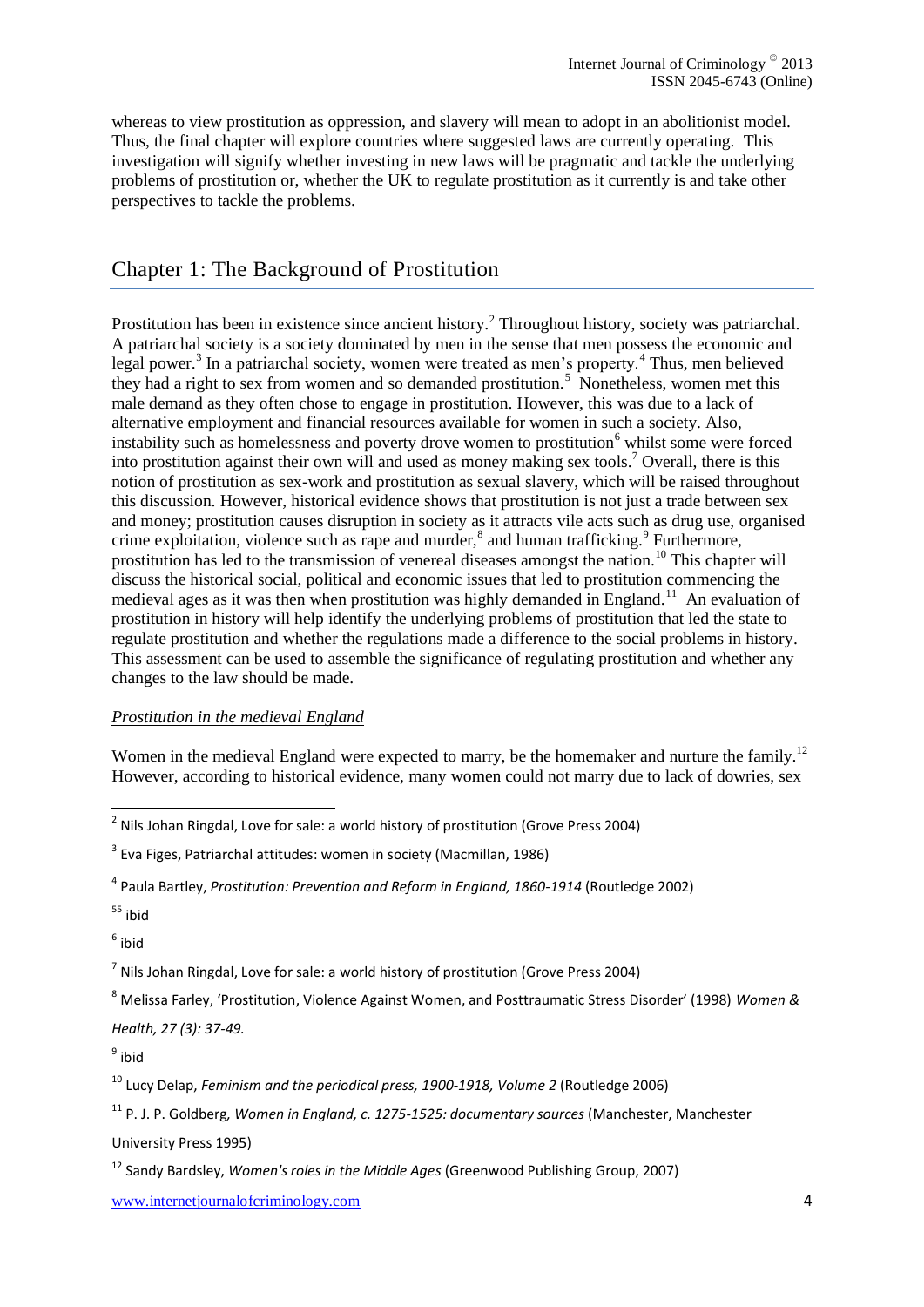ratios, and the small population of men in a position to marry. Therefore, such women had to financially and socially support themselves.<sup>13</sup> Yet, women lacked economic and legal power in the medieval society.<sup>14</sup> According to Jaques Rossiaud, prostitution was one of the very few options that were available to women in a patriarchal society.<sup>15</sup> Thus, "any woman attempting to live independently of men, all poor women, foreigners and slaves who worked outside the home",<sup>16</sup> although not all, turned to prostitution. In addition, when sufficient money was not being made from the women's normal occupation, which was then likely to be low paid factory work,<sup>17</sup> women used prostitution to make up the difference.<sup>18</sup> Therefore, prostitution was used by women as a cyclical source of income. Furthermore, women and young girls of families of lower classes were encouraged to engage in prostitution to raise the family income.<sup>19</sup>

However, prostitution was not just a source of income for the prostitute but for men.<sup>20</sup> Prostitution was considered to be "necessary to the functioning of society because it was central to the construction of gender in medieval culture".<sup>21</sup> Therefore, women were forced into prostitution to meet the male demand for sex, and were used as a money making sex tool by pimps and brothel owners.<sup>22</sup> Brothels are premises used by more than one woman for the purposes of prostitution.<sup>23</sup> Prostitution allowed pimps to achieve a higher standard of living through the work of the prostitute.<sup>24</sup> Ruth Mazo Karras writes that in some situations, the pimp kept her earnings, with the prostitute "keeping only the tips".<sup>25</sup> On the other hand, brothels may have been a benefit to prostitutes who were homeless and, to women who chose to engage in prostitution as they had the ready premises to carry out their work.<sup>26</sup>

- <sup>15</sup> Jaques Rossiaud, *Prostitution, Youth and Society in the Towns of Southerneastern France in the Fifteenth*
- *Century, in Deviants and the Abandoned in French* Society (Baltimore, Johns Hopkins University Press 1978)

<sup>16</sup> Roberts, N., *Whores in History, Prostitution in Western Society (page 15,* HarperCollins 1993)

<sup>17</sup> Women's work in history < [http://www.bbc.co.uk/history/british/victorians/womens\\_work\\_01.shtml>](http://www.bbc.co.uk/history/british/victorians/womens_work_01.shtml) accessed 3<sup>rd</sup> November 2011

<sup>18</sup> Ruth Mazo Karras. *Sexuality in Medieval Europe: Doing Unto Others* (Routledge, 2005)

<sup>19</sup> [Hilary Evans,](http://prostitution.procon.org/viewsource.asp?ID=3493) *Harlots, Whores & Hookers: A History of Prostitution* (1979) *Journal of the History of the Behavioral Sciences Vol. 18, Issue 2 pp225*

<sup>20</sup> Melissa Farley , 'Prostitution: Factsheet on Human Rights Violations' *Prostitution Research & Education* [<http://www.prostitutionresearch.com>](http://www.prostitutionresearch.com/) accessed 3rd November 2011

<sup>21</sup> Ruth Mazo Karras, *Common Women. Common women, prostitutes, and whores* (page 7, Oxford University Press 1996)

<sup>22</sup> Melissa Farley , 'Prostitution: Factsheet on Human Rights Violations' *Prostitution Research & Education* [<http://www.prostitutionresearch.com>](http://www.prostitutionresearch.com/) accessed 3rd November 2011

 $^{23}$  Singleton v. Ellison [1985] 1 QB 607

1

<sup>26</sup> Leah Lydia Otis, *Prostitution in Medieval Society* (London, The University of Chicago 1985)

www.internetjournalofcriminology.com 5

<sup>&</sup>lt;sup>13</sup> Richard M Smith, *Some Reflections on the Evidence for the Origins of the European Marriage Pattern' in England* (Keele, 1979)

<sup>14</sup> Roberts, N., *Whores in History, Prostitution in Western Society,* (Page 15, HarperCollins 1993)

<sup>24</sup> Ruth Mazo Karras, *Common Wome: Common women, prostitutes, and whores* (page 33, Oxford University Press 1996)

<sup>25</sup> Ruth Mazo Karras, *Common Women: Common women, prostitutes, and whores* (page 33, Oxford University Press 1996)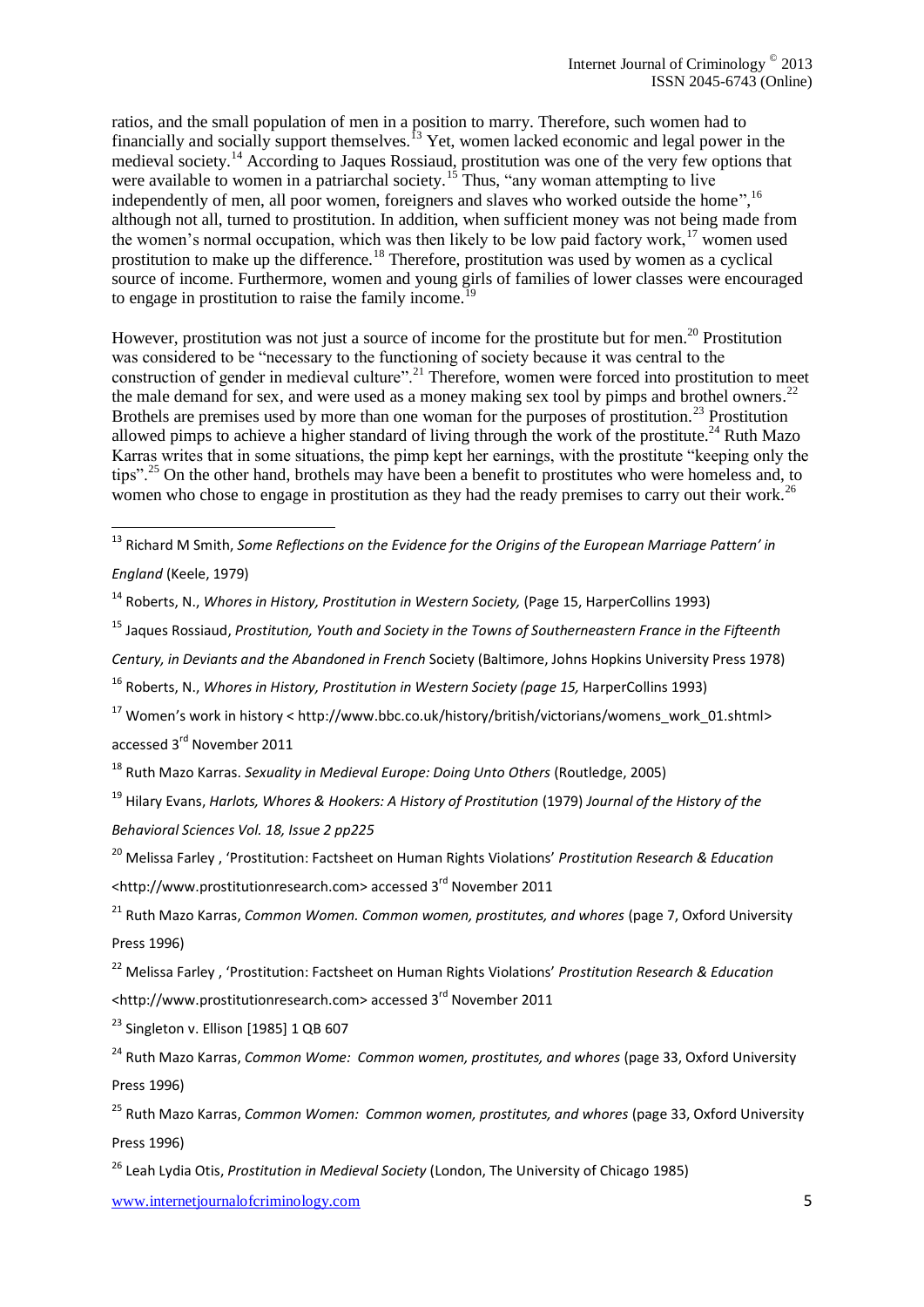However, the keeping of brothels was illegal in medieval England as it was deemed to be immoral.<sup>27</sup> Nonetheless, prostitution was on-going exposing women to exploitation and violence.<sup>28</sup> Prostitutes themselves portrayed a need for protection from this inhumane treatment.<sup>29</sup> Thus, brothels were eventually institutionalised, subject to regulations, (although it is illegal in England today)<sup>30</sup> because it was thought to provide prostitutes protection from violence, coercion and exploitation.<sup>31</sup> In addition, the state believed that institutionalising brothels will restrict prostitutes to working in certain districts under strict regulations, which in turn will control social orders such as public nuisance and drug use.<sup>32</sup> By the Elizabethan times, the sale of sex was running like a commercial business and there was a well binding operation between a woman's need for a decent earning and a man's need for sex.<sup>33</sup> Brothels were institutionalised in London and situated in the Bankside, Southwark, subject to specific regulations<sup>34</sup> with the aim to protect prostitutes "from being beaten, or being kept in the brothel against their will".<sup>35</sup> Legalising brothels appear to have given women the confidence to engage in prostitution without fearing violence and abuse.<sup>36</sup> Furthermore, "some women were successful and enterprising enough to own and operate brothels".<sup>37</sup> This indicates that women themselves accepted prostitution as a 'commercial business'.

However, in 1546, Henry VIII's ended England's "toleration" for prostitutes who he called "dissolute and miserable persons".<sup>38</sup> He ordered for the closure of the brothels in London, which led to prostitutes working in unspecified locations and carrying out their work in venues such as theatres and alehouses.<sup>39</sup> The Puritans, a group of people who grew discontent in the Church of England and worked towards religious, moral and societal reforms,<sup>40</sup> ordered for all London theatres to be closed down. This did not last long; the Restorations brought back the theatres and prostitution once again

<sup>30</sup> Sexual Offences Act 2003

<sup>32</sup> A brief history of brothels < [http://www.independent.co.uk/news/uk/this-britain/a-brief-history-of-brothels-](http://www.independent.co.uk/news/uk/this-britain/a-brief-history-of-brothels-523962.html)

[523962.html>](http://www.independent.co.uk/news/uk/this-britain/a-brief-history-of-brothels-523962.html) accessed 13 November 2012

 $33$  ibid

1

<sup>35</sup> Ruth Mazo Karras, *Common Women. Common women, prostitutes, and whores* (page 34, Oxford University Press1996)

Vol. 75, No. 2, pp. 342-388

www.internetjournalofcriminology.com 6

<sup>27</sup> Ruth Mazo Karras, *Common Women: Common women, prostitutes, and whores* (page 33, Oxford University Press 1996)

<sup>28</sup> Leah Lydia Otis, *Prostitution in Medieval Society* (London, The University of Chicago 1985)

 $29$  Maria Johanna Doutora, 'The female prostitute as "the other"'

[<sup>&</sup>lt;http://www.aps.pt/vicongresso/pdfs/780.pdf>](http://www.aps.pt/vicongresso/pdfs/780.pdf) accessed 13<sup>th</sup> November 2011

<sup>31</sup> [Hilary Evans,](http://prostitution.procon.org/viewsource.asp?ID=3493) *Harlots, Whores & Hookers: A History of Prostitution* (1979)

<sup>34</sup> Joseph Timothy Haydn, *Dictionary of dates, and universal reference* (London, Bradbury and Evans Printers)

<sup>36</sup> Barbara A. Hanawalt, *Growing up in medieval London: the experience of childhood in history* [\(Oxford](http://books.google.co.uk/url?client=ca-print-oxford_us&format=googleprint&num=0&channel=BTB-ca-print-oxford_us+BTB-ISBN:0195093844&q=http://www.oup.com/us/catalog/general/subject/%3Fview%3Dusa%26view%3Dusa%26ci%3D9780195093841%26cp%3D24297&usg=AFQjCNGtxkVdE1ko2UeXSPXtpeuF3NIyPw&source=gbs_buy_r)  [University Press\)](http://books.google.co.uk/url?client=ca-print-oxford_us&format=googleprint&num=0&channel=BTB-ca-print-oxford_us+BTB-ISBN:0195093844&q=http://www.oup.com/us/catalog/general/subject/%3Fview%3Dusa%26view%3Dusa%26ci%3D9780195093841%26cp%3D24297&usg=AFQjCNGtxkVdE1ko2UeXSPXtpeuF3NIyPw&source=gbs_buy_r)

<sup>37</sup> Roberts, N., *Whores in History, Prostitution in Western Society,* (Page 71, HarperCollins 1993)

<sup>38</sup> [Henry Ansgar Kelly,](http://prostitution.procon.org/viewsource.asp?ID=3564) 'Bishop, Prioress, and Bawd in the Stews of Southwark', (2000) *Speculum*

<sup>39</sup> Melissa Hope Ditmore, *Encyclopedia of prostitution and sex work, Volume 1* (Greenwood Publishing Group)

 $40$  Puritans [<http://www.nd.edu/~rbarger/www7/puritans.html>](http://www.nd.edu/~rbarger/www7/puritans.html) accessed 3<sup>rd</sup> November 2011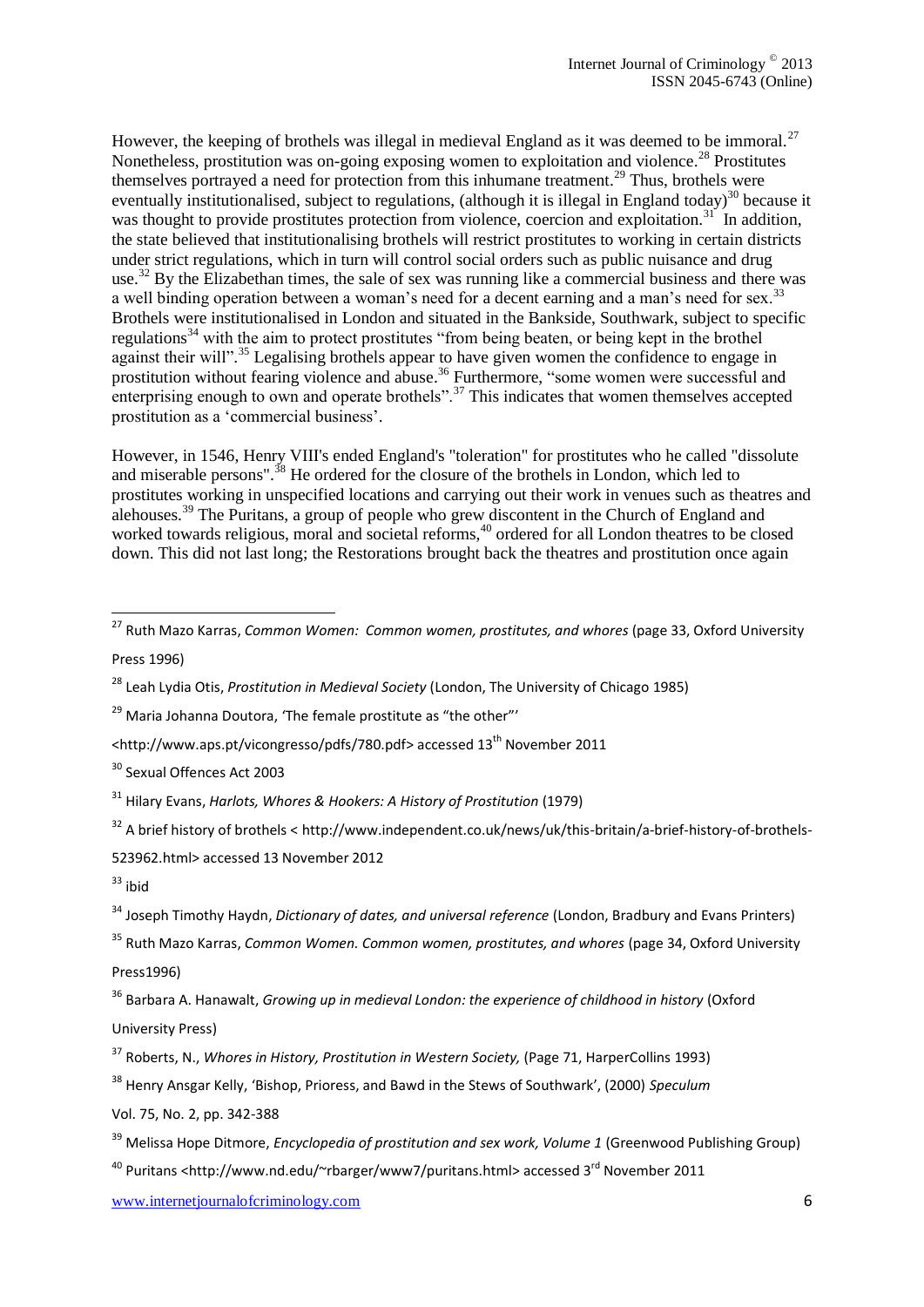was operating like a business.<sup>41</sup> Prostitution was not an offence in England common law for years onwards. <sup>42</sup> However, prostitutes were prosecuted under "laws against adultery or fornication or for being 'common nightwalkers'--women who strolled the streets at night for immoral purposes".<sup>43</sup> Thus, women were most likely to be prosecuted for on-street prostitution.

#### *Prostitution during the Victorian era (1837-1901)*

Medieval England ended in 1837 when Queen Victoria ascended to the throne. The Victorian era was also a patriarchal society where men were in charge of running the market business.<sup>44</sup> Prostitution and its related activities were on-going.<sup>45</sup> Paula Bartley, a radical feminist, emphasises on the fact that women were men's property and were sold on the market for the purposes of prostitution.<sup>46</sup> Other women engaged in prostitution as a means of survival. Thus, prostitution was associated with working class women, which included women "between starvation, the workhouse, or the street".<sup>47</sup> Research into the Victoria era shows that women went into the lowest paid occupations such as factory work, mostly stitching, and domestic service for the upper working class.<sup>48</sup> "The alternative debasement, should moral precepts give way to economic necessity was prostitution". <sup>49</sup> Women who could not find a good paid job turned to prostitution to supplement their earnings.<sup>50</sup> Furthermore, it was published in the Lloyd's Weekly London Newspaper (1844) that girls as young as the age of twelve and under were forced into prostitution by their own families in order to pursue an income for the family.<sup>51</sup>

1

<sup>44</sup> [Margaret Roman,](http://www.google.co.uk/search?tbo=p&tbm=bks&q=inauthor:%22Margaret+Roman%22) *Sarah Orne Jewett: reconstructing gender* (University of Alabama Press 1992)

<sup>45</sup> Robert C. Long, M.D., '*Sexuality In The Victorian Era'* 

[<http://www.innominatesociety.com/Articles/Sexuality%20In%20The%20Victorian%20Era.htm>](http://www.innominatesociety.com/Articles/Sexuality%20In%20The%20Victorian%20Era.htm) accessed 4th November 2011

<sup>46</sup> Paula Bartley, *Prostitution: Prevention and Reform in England, 1860-1914* (Routledge 2002)

<sup>47</sup> Paula Bartley, *Prostitution: Prevention and Reform in England, 1860-1914* (Routledge 2002)

<sup>48</sup> [Deborah Anna Logan,](http://www.google.co.uk/search?tbo=p&tbm=bks&q=inauthor:%22Deborah+Anna+Logan%22) *Fallenness in Victorian women's writing: marry, stitch, die, or do worse* (University of Missouri Press 1998)

<sup>49</sup> Robert C. Long, M.D., '*Sexuality In The Victorian Era'* 

<sup>41</sup> Ruth Mazo Karras, *Common Women. Common women, prostitutes, and whores* (Chapter 5, Marriage,

Sexuality, and Marginality, Oxford University Press 1996)

<sup>42</sup> [Eleanor M. Miller, PhD,](http://prostitution.procon.org/viewsource.asp?ID=7982) [Kim Romenesko, MA,](http://prostitution.procon.org/viewsource.asp?ID=7986) [Lisa Wondolkowski,](http://prostitution.procon.org/viewsource.asp?ID=7987) 'The United States,*Prostitution: An* 

*International Handbook on Trends, Problems, and Policies'*, (1993)

 $43$  ibid

[<sup>&</sup>lt;http://www.innominatesociety.com/Articles/Sexuality%20In%20The%20Victorian%20Era.htm>](http://www.innominatesociety.com/Articles/Sexuality%20In%20The%20Victorian%20Era.htm) accessed 4th November 2011

<sup>50</sup> Roberts, N., *Whores in History, Prostitution in Western Society,* (Page 189, HarperCollins 1993)

<sup>51</sup> "Prostitution of Young Females in London." *Lloyd's Weekly London Newspaper.* (London, England), Sunday, May 26, 1844; 79

[<sup>&</sup>lt;http://victoriancontexts.pbworks.com/w/page/31011369/Prostitution%20of%20Young%20Women%20in%2](http://victoriancontexts.pbworks.com/w/page/31011369/Prostitution%20of%20Young%20Women%20in%20London) [0London>](http://victoriancontexts.pbworks.com/w/page/31011369/Prostitution%20of%20Young%20Women%20in%20London) accessed 3<sup>rd</sup> November 2011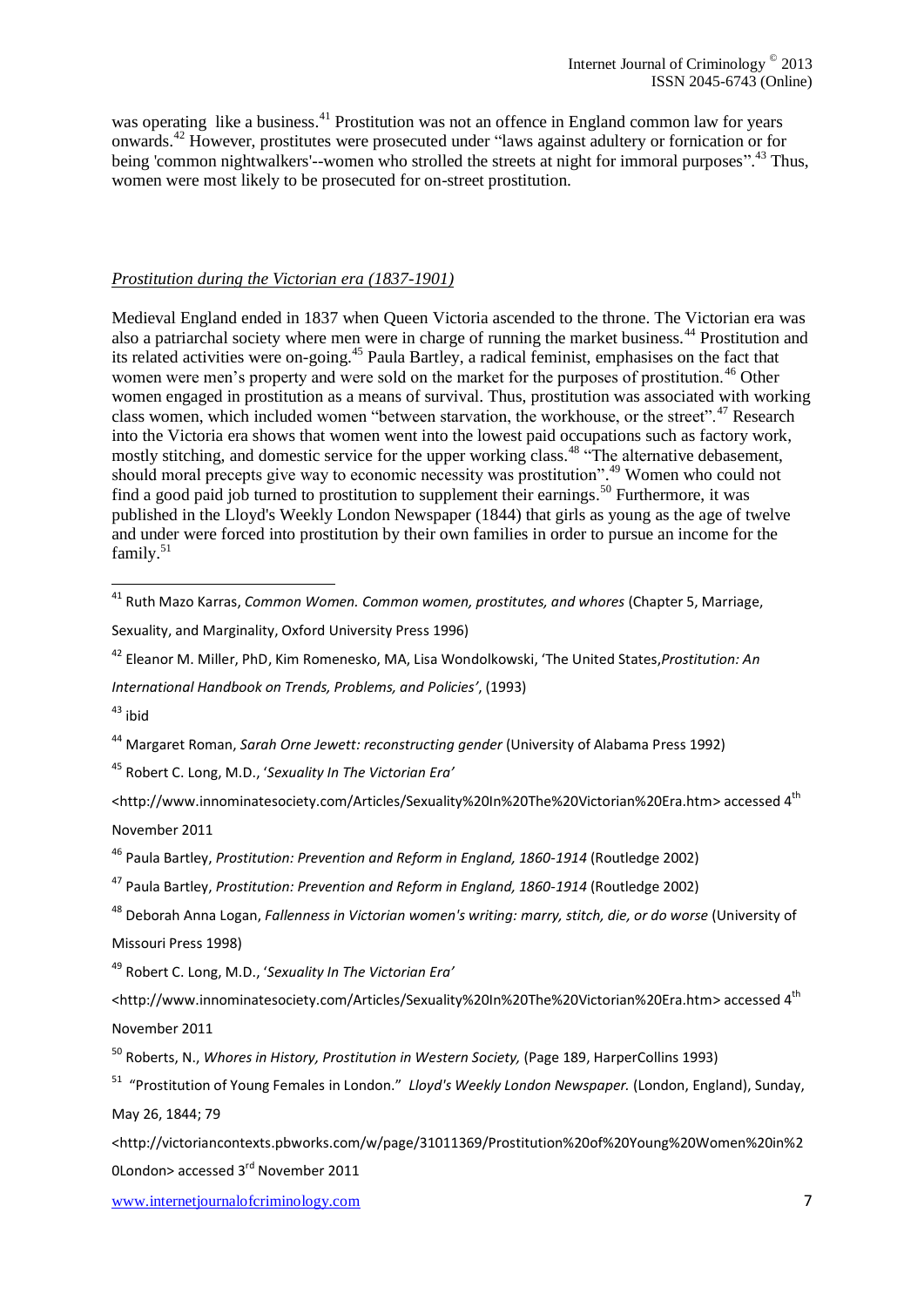By the 19th century, prostitution became known as 'The Great Social Evil'.<sup>52</sup> "No greater social problem was perceived by society than that of prostitution".<sup>53</sup> Also, prostitution became delinquent when woman's rights were gradually modified at the hands of feminists, particularly The Suffragettes. The core objective of The Suffragettes was to enhance the rights of Women, mainly allowing women to vote and raise their economic opportunities.<sup>54</sup> The Suffragettes encountered prostitution as a feminist issue because they believed in women's purity they saw prostitutes as moral degenerates.<sup>55</sup> Therefore, the Suffragettes asked the Government to control women in prostitution. In addition, The Suffragettes associated prostitution with women's lack of economic power. Christabel Pankhurst, daughter of Emmeline Pankhurst, said that men were the cause of prostitution because they were prepared to pay big money for sex therefore, "By force, by trickery, or by starvation enough women will, they believe, be drawn into the Slavery of vice".<sup>56</sup>

Christabel wrote a series of articles about 'the great scourge' of venereal disease where she emphasised that prostitution infected the nation, particularly men.<sup>57</sup> She said that a man and woman cannot maintain a good relationship while women are economically and politically unequal<sup>58</sup> because it pushed women into prostitution, which in turn infected relationships between man and wife with the possibility of infected children.<sup>59</sup> Thus, she tried to manipulate a reduction in the demand for prostitution by informing men about the risks to their health, thereby reducing the number of women in prostitution, so that women are given economic powers to manage their own affairs in other ways other than prostitution. Christabel's message was, "The real cure is a two-fold one – Votes for Women, which give women greater self-reliance and a stronger economic position, and Chastity for men".<sup>60</sup> This created a great concern for regulating prostitution in order to preserve the health of the populace. Thus, "a Public Health movement was introduced for the physical and moral wellbeing of the population".<sup>61</sup> Those concerned with this movement helped push through the extended Contagious

*History, Oxford Brookes University* 

1

<sup>56</sup> Margaret Jackson, *The Real Facts of Life: Feminism and the Politics of Sexuality, C1850-1940* (Abingdon, Taylor and Francis 1994)

3<sup>rd</sup> November 2011

<sup>52</sup> Judith Walkowitz, *Prostitution and Victorian Society: Women, Class and the State*, (Cambridge University Press, 1980)

<sup>53</sup> Fraser Joyce, 'Prostitution and the Nineteenth Century: in Search of the 'Great Social Evil''*Department of* 

*<sup>&</sup>lt;*[http://www2.warwick.ac.uk/fac/cross\\_fac/iatl/ejournal/issues/volume1issue1/joyce/>](http://www2.warwick.ac.uk/fac/cross_fac/iatl/ejournal/issues/volume1issue1/joyce/) accessed 4th November 2011

<sup>54</sup>Jane Marcus, *Suffrage and the Pankhursts* (Routledge 1987)

<sup>55</sup> Christabel Pankhurst, *[The Great Scourge and How to End It](http://www.amazon.co.uk/The-Great-Scourge-How-End/dp/B00283031S/ref=sr_1_1?s=books&ie=UTF8&qid=1333235385&sr=1-1)* (London 1913)

<sup>57</sup> Christabel Pankhurst, *The Great Scourge and How to End It* (Pamphlet, Lincoln's Inn House, 1913)

<sup>&</sup>lt;sup>58</sup> [Melanie Phillips,](http://www.amazon.co.uk/Melanie-Phillips/e/B001K8CD4W/ref=ntt_athr_dp_pel_1/277-1606113-9400016) *The Ascent Of Woman: A History of the Suffragette Movement* (Little, Brown Book Group 2004)

<sup>59</sup> Christabel Pankhurst, *The Great Scourge and How to End It* (Pamphlet, Lincoln's Inn House, 1913)

<sup>60</sup> Elizabeth Crawford, *The women's suffrage movement: a reference guide, 1866-1928* (Routledge 2001)

<sup>&</sup>lt;sup>61</sup> Fraser Joyce, 'Prostitution and the Nineteenth Century. In Search of the 'Great Social Evil''Oxford Brookes University[<http://www2.warwick.ac.uk/fac/cross\\_fac/iatl/ejournal/issues/volume1issue1/joyce/#2>](http://www2.warwick.ac.uk/fac/cross_fac/iatl/ejournal/issues/volume1issue1/joyce/#2) accessed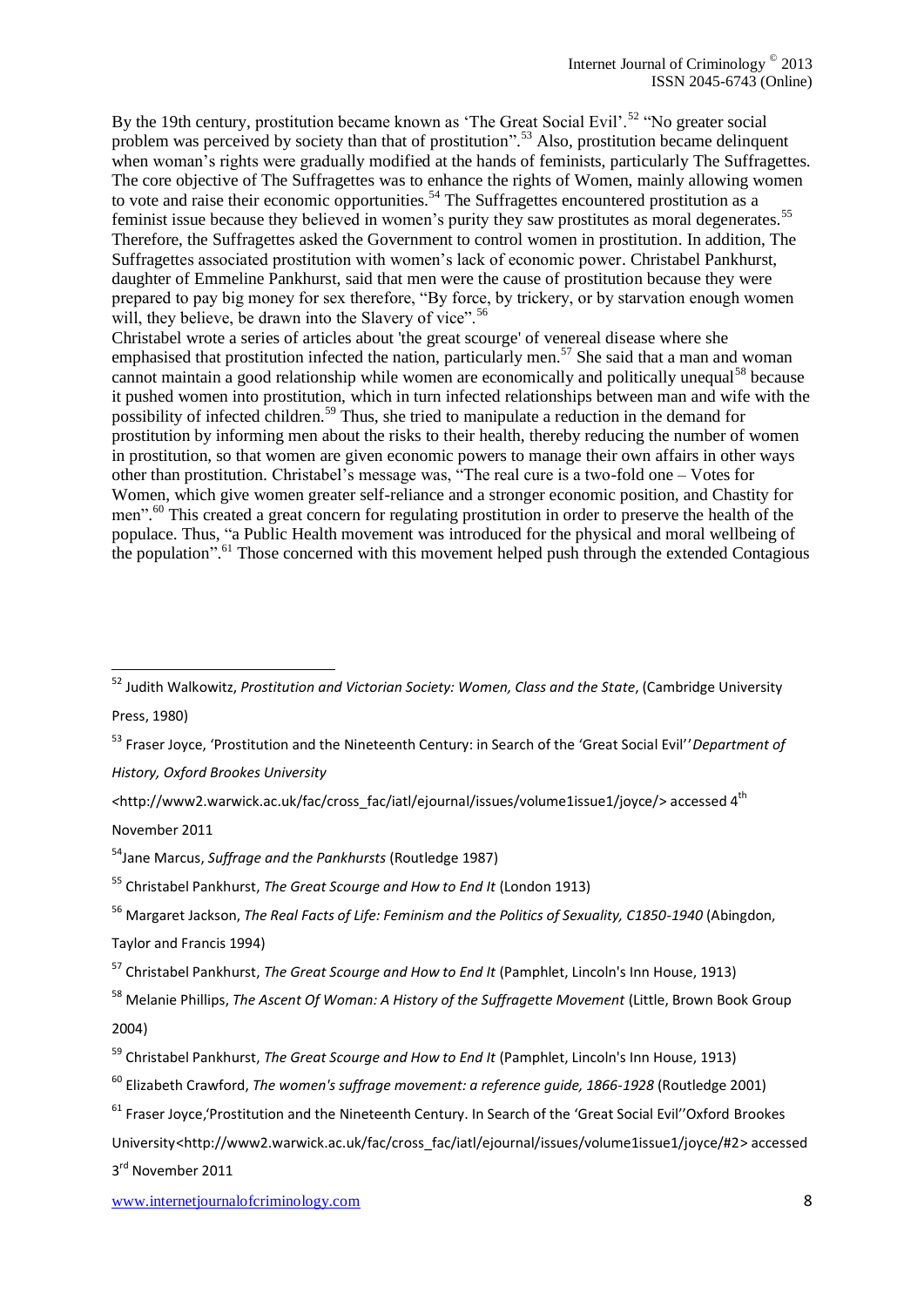Diseases Acts, which aimed to combat diseases that stemmed from prostitution and other individual actions.<sup>62</sup> These Acts will be discussed further in the second chapter.

#### *Conclusion*

Overall, an evaluation into the causes of prostitution in history shows that poverty, homelessness, experience of abuse in childhood, independent living, lack of employment available for women and girls led them to prostitution. The abuse of male power encouraged them to turn to prostitution as it men were willing to pay big sums for sex. Some women and girls, on the other hand, were forced into prostitution against their own will to serve the male demand for sex, which men genuinely believed they had a right to.<sup>63</sup> This gives rise to the notion of prostitution being a form a sex-work and prostitution being a form of sexual-slavery. It can be arguably concluded that even those who were not physically forced into prostitution were forced in to prostitution by the ill position of women, particularly the low and middle class women, in a patriarchal society. Regardless, all prostitutes were exposed to exploitation and a wide range of violence. In addition, prostitution was causing a nuisance to the public and put the public's health and well-being at risk. These problems still occur today. It was clear that something had to be done in order to reduce, if not remove, the drastic effects of prostitution. The Government eventually passed legislation to control prostitution and to tackle the underlying problems of prostitution. The effects of the legislation will be discussed in the next chapter to see whether the legislation tackled the underlying problems. This will give an idea as to whether today's UK government should invest in new laws to tackle the underlying problems of prostitution or whether this will lead to further crisis.

# Chapter 2: Regulating Prostitution

The regulation of prostitution began in the late  $18<sup>th</sup>$  century and the early  $19<sup>th</sup>$  century in England with the aim to combat the underlying *problems* of prostitution discussed in the previous chapter. However, there have been debates on whether the State even has the right and power to regulate prostitution where the trade of sex and money is between two consenting adults.<sup>64</sup> This chapter will evaluate the philosophical explanations of the role of the State to demonstrate that the State does in fact have a duty to govern prostitution. After having established the duty and power of the State to regulate prostitution, this chapter will assess the Government's legitimate objectives of the regulations, whether these objectives were met, and the critics of the laws. This evaluation will present a pragmatic scenario as to whether it is worth investing in new laws and policies to tackle the current underlying problems of prostitution occurring in the UK.

1

<sup>62</sup> Acton, W., *Prostitution Considered in its Moral, Social and Sanitary Aspects in London and Other Large Cities*  and Garrison Towns with Proposals for the Control and Prevention of its Attendant Evils (2<sup>nd</sup> edn, London, John Churchill and Sons 1870)

<sup>63</sup> Pivar, David J. *Purity Crusade Sexual Morality and Social Control, 1868-1900* (Connecticut: Greenwood Press, Inc. 1973)

<sup>64</sup> *Sex and Society, Volume 2* (Marshall Cavendish Cooperation 2010)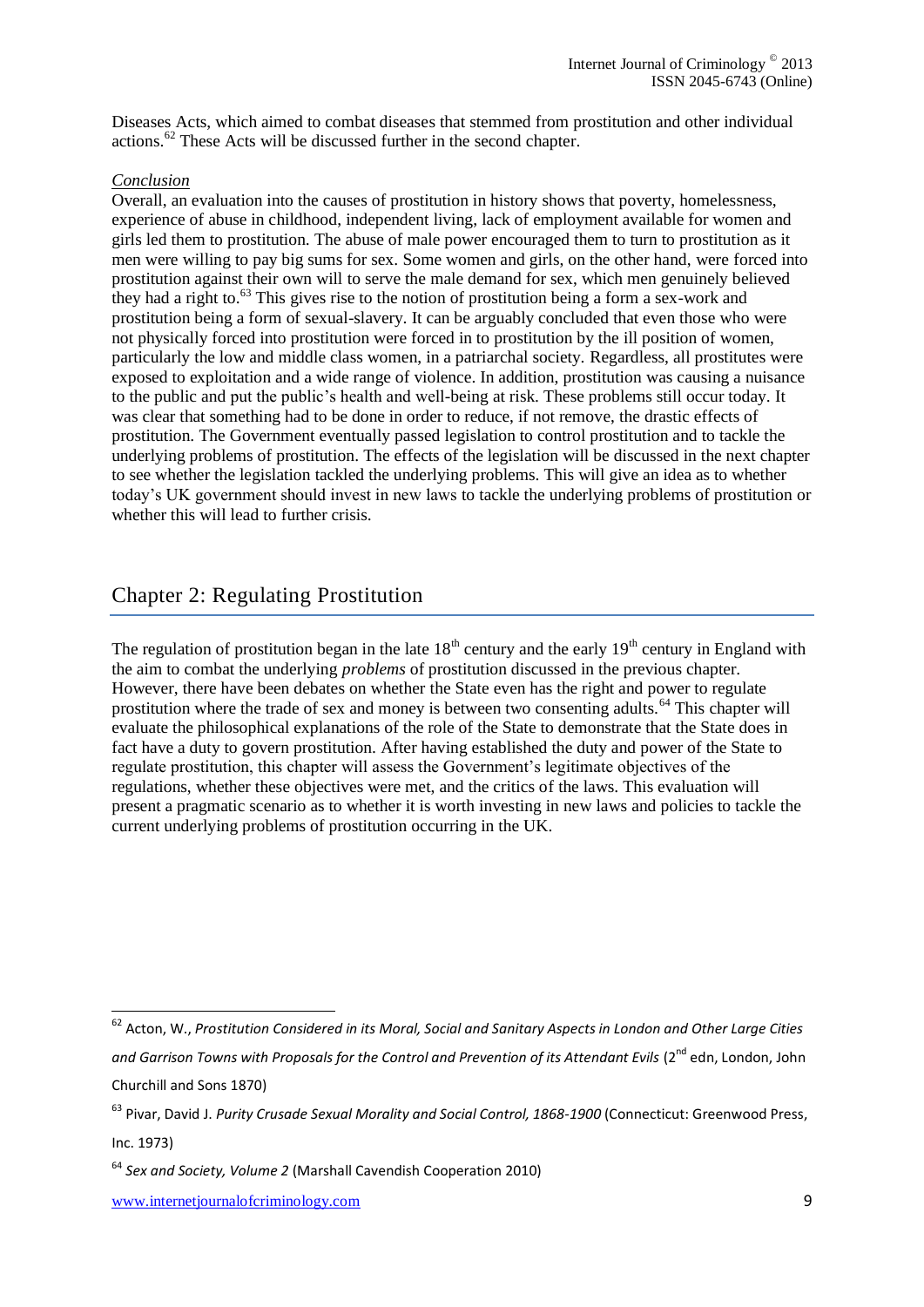### **The role of the State**

The state holds political power and exercises this power via law and policies to control the behaviour and conducts of its citizens to protect its nation.<sup>65</sup> Therefore, the State has a duty to exercise its political powers to control prostitution, as explained by the following theories.

#### *The social contract theory*

Thomas Hobbes, a famous English philosopher, set forth the political philosophy that the State should constrain people's freedom in order to maintain democracy and social unity.<sup>66</sup> His main concern is the problem of "how human beings can live together in peace and avoid the danger and fear of civil conflict".<sup>67</sup> Thus, he created the 'social contract theory'. This is the idea where citizens give up their right to retaliate in return of State protection i.e. law and order.<sup>68</sup> In the light of this theory, it can be argued that the State should constrain people's freedom to sell and buy sex in order to protect the nation and individuals from the relative social orders, violence, danger, and exploitation discussed in chapter one. It may be argued that one should be able to sell their own body without State interference. Hence, by constraining the freedom to sell and buy sex, it can be said the State is depriving one of their autonomy.

#### *Autonomy is of paramount importance*

John Locke also believed in the social contract theory. However, unlike Hobbes, Locke believed that every man is capable of governing himself therefore the preservation of autonomy of civil society is of paramount importance.<sup>69</sup> Thus, as Locke believed, the State should protect the nation but must only do what is necessary without depriving one's autonomy.<sup>70</sup> An analysis of the consequences of prostitution carried out in chapter one shows that prostitution causes dreadful social orders, demographical and ethical problems such as violence, trafficking, drug use, coercion, the spreading of infections, and exploitation towards women. Throughout history, the State has not prohibited the selling and buying of sex but has passed laws to regulate the conduct to an extent that is necessary to protect the nation from these harms, as will be seen later in this chapter. Therefore, according to Locke's theory, regulating prostitution is lawful and is not a deprivation of autonomy.<sup>71</sup>

 $67$  Hobbes: Moral and Political Philosophy < [http://www.iep.utm.edu/hobmoral/>](http://www.iep.utm.edu/hobmoral/) Accessed 14<sup>th</sup> December 2011

<sup>68</sup> Hobbes, Thomas (1588-1679), *Leviathan: The Matter, Form, and Power of a Commonwealth, Ecclesiastical and Civil* (1651)

<sup>69</sup> Alex Neil, 'Locke on Habituation, Autonomy, and Education' (1989) *Journal of the History of Philosophy, Vol.* 

*27, no. 2 pp 225-245*

1

<sup>&</sup>lt;sup>65</sup> Ayn Rand, The Nature of Government More

<sup>&</sup>lt;http://www.aynrand.org/site/PageServer?pagename=arc\_ayn\_rand\_the\_nature\_of\_government> Accessed 14<sup>th</sup> December 2011

<sup>66</sup> Hobbes, Thomas (1588-1679), *Leviathan: The Matter, Form, and Power of a Commonwealth, Ecclesiastical and Civil* (1651)

<sup>70</sup> Raymond Guess (ed), *John Locke* (1634–1704): *[Two Treatises of Government](http://www.google.co.uk/url?sa=t&rct=j&q=Two+Treatises+of+Government+john+locke%23&source=web&cd=3&ved=0CEMQFjAC&url=http%3A%2F%2Fwww.sparknotes.com%2Fphilosophy%2Fjohnlocke%2Fsection2.rhtml&ei=x72KT-SxK4zE8QOqqsXsCQ&usg=AFQjCNEGndnkxtsElslq39rf4Y3PGETlkA)* (Cambridge University Press)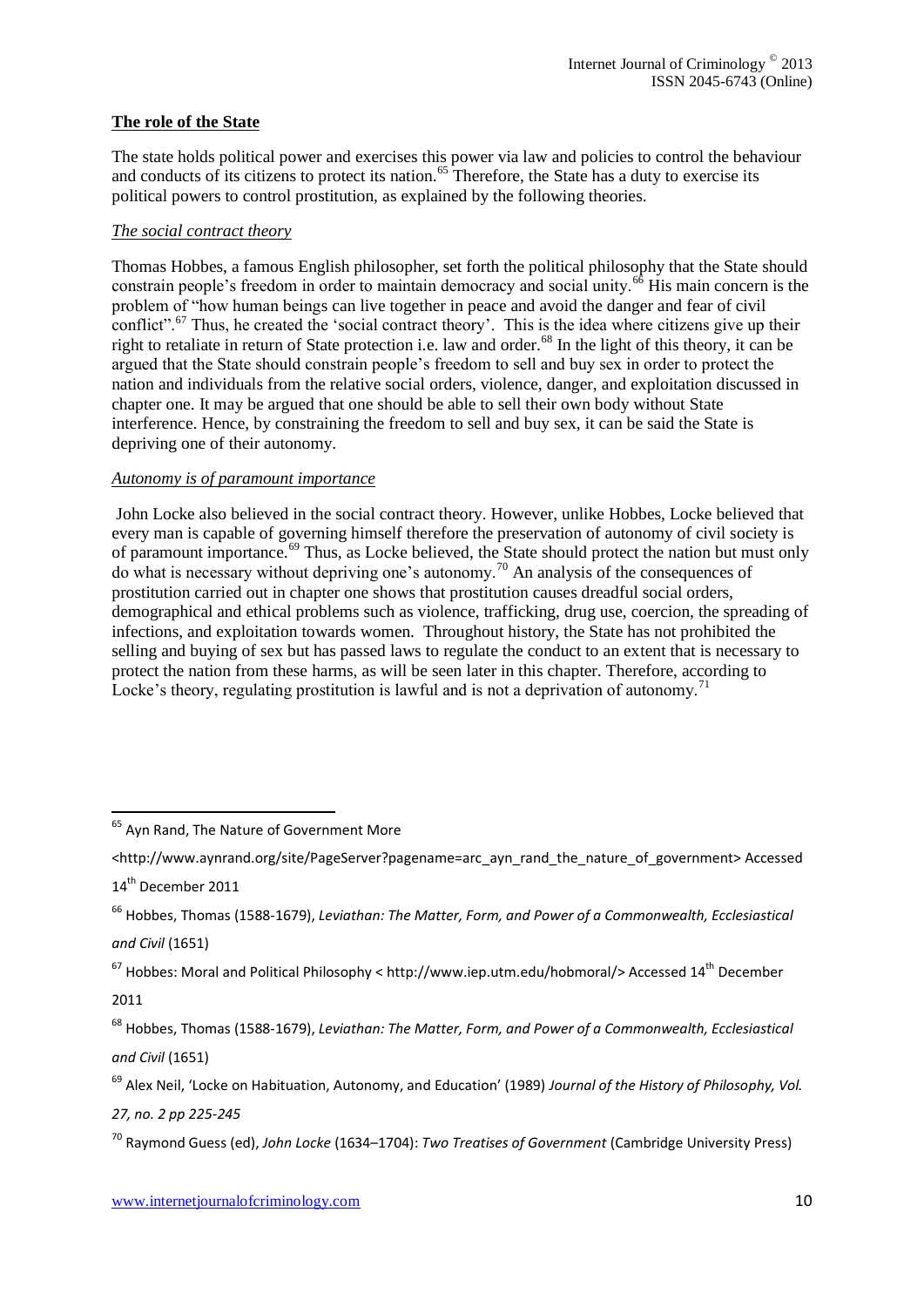#### *Law and morality*

The question now is how should the State shape law and order? Philosophers such as Phil Harris stress that the State should govern society to reflect moral values.<sup>72</sup> Morality is "concerned with the principles or rules of right conduct or the distinction between right and wrong".<sup>73</sup> The debate over the relationship of law and morality was brought to the fore in the famous Hart/Devlin debate. This debate followed the publication of the Wolfenden report in 1957, The Report of the Committee on Homosexual. Offences and Prostitution.<sup>74</sup> The report stressed that the law 'should not intervene in the private lives of citizens or seek to enforce any particular pattern of behaviour further than necessary' to protect others. However, Lord Devlin opposed to the report saying that the law should not be shaped by private morals but rather "morality of the majority"<sup>76</sup> because that is what holds a society together.<sup>77</sup> In contrast, Professor Hart said that one's actions should not be dictated by society but rather by the individuals' rights and choices.<sup>78</sup> However, no one person can know what is right or wrong.<sup>79</sup> Thus, Devlin stressed that the law should keep citizens together under the same protection favoured by the majority.<sup>80</sup> He said that the legislature should follow three basic principles: Individuals should be allowed to pursue their liberty without compromising morality; the law should be used to punish actions that are immoral and offensive to 'right-minded people'; and the law should only set the minimum standards of acceptable behaviour.<sup>81</sup> Up till today, Devlin's doctrine is in practice.<sup>82</sup> Throughout history, what the UK has sought to regulate is not the freedom to sell and buy sex but rather immoral conducts such as publicised sex work, forced prostitution, child prostitution, and exploitation. This upholds Devlin's first principle. Individuals who adhere to these conducts are punished by the law. This upholds the second principle. Lastly, upholding the third principle, the laws on prostitution set the minimum acceptable manner to carry out sex work. Thus, according to Devlin, the UK carries out its duty to govern prostitution in order to maintain social unity. However, sexual orientation and activity are intimate to one's private life. Therefore, controlling one's sexual activities can be argued to be interfering with the private life of citizens.

#### *Right to private life*

Every citizen has the right under Article 8(1) of the ECHR.  $^{83}$  Section 6(2) of the Human Rights Act 1998 makes it unlawful for a public authority to act in a way which is incompatible with a convention right.<sup>84</sup> Therefore, interfering in the private lives of individuals in prostitution to govern their conduct

<sup>74</sup> Report of the Committee on Homosexual Offences and Prostitution, Cmnd. 247 (1957), 24.

1

<sup>76</sup> Mathew. G, 'Law, Morality and Secularisation : The Church of England and the Wolfenden Report, 1954–

1967' (2009) Jnl of Ecclesiastical History, Vol. 60, No. 4

<sup>77</sup> [H. L. A. Hart,](http://www.google.co.uk/search?tbo=p&tbm=bks&q=inauthor:%22H.+L.+A.+Hart%22) *Law, Liberty, and Morality* (Stanford University Press, 1963)

<sup>78</sup> ibid

<sup>79</sup> [Michael Martin,](http://www.google.co.uk/search?tbo=p&tbm=bks&q=inauthor:%22Michael+Martin%22) *The legal philosophy of H.L.A. Hart: a critical appraisal* (Temple University Press, 1987)

<sup>80</sup> *Wash. & Lee, 'Collective Morality of a Maturing Society' (1973) Law Review 399*

 $81$  ibid

<sup>82</sup> R v Brown [1993] 2 All ER 75.

 $83$  European Conventions of Human Right, Article 8(1)

 $^{72}$  Phil Harris, 'An Introduction to Law (seventh edn, Cambridge, Cambridge University Press 2007)

 $^{73}$  Dictionary, Morality [<http://dictionary.reference.com/browse/moral>](http://dictionary.reference.com/browse/moral) Accessed 14<sup>th</sup> December 2011

 $75$  ibid

<sup>84</sup> Human Rights Act 1998 Section 6(2)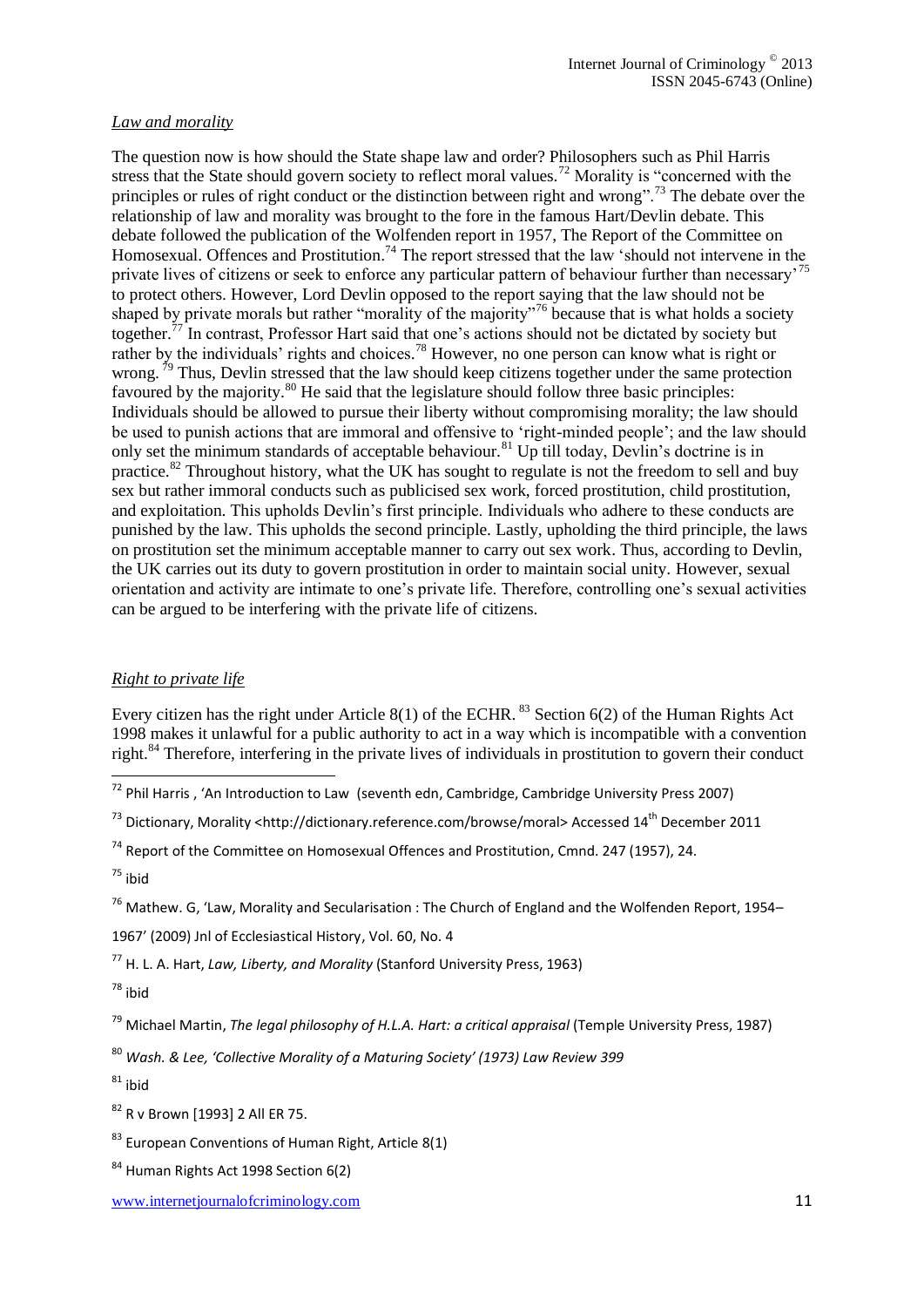can be argued to be unlawful. However, in the case of F. v. Switzerland 1988 it was held that prostitution does not fall within the meaning of 'private life' under Article  $8(1)$ .<sup>85</sup> This judgement was given because although prostitution may be carried out as a private transaction between two parties, it concerns the health and safety of those engaged and the public whereby interference is qualified under Article 8(2), which allows the rights under Article 8(1) to be interfered with in the interests of the permissible aims of the state. Thus, there is no entitlement to protection under Article 8(1) in prostitution. As Judge Pettiti said, the fact that sexual behaviour is carried out in private does not automatically mean that it will suffice to 'ensure complete immunity and impunity'.<sup>86</sup> As seen in the previous chapters, prostitution and its related activities appears to infect the public, causes public nuisance, disrupts one's health and safety, deprives one of their liberty, and leads to a number of relative crimes such as rape, murder and sexual assault. Therefore, regulating prostitution is an interference that is in accordance with the requirements of Article 8(2) as it is necessary for the prevention of disorder or crime, the protection of health or morals, protection of the rights and freedoms of others, and public safety.<sup>87</sup>

Overall, the underpinning viewpoint of the State has the right, the power, and the duty to protect its nation and citizens from harm and danger and can lawfully interfere in the private lives of citizens to do, if this interference is necessary. Therefore, it is lawful for the State to regulate prostitution because, as seen in the previous chapter, prostitution causes harm to the public, to the nation and to prostitutes themselves. Paula Bartley writes that the State attempted to govern prostitution in fear that it would infect the respectable world, harm society, and destroy marriages, the home and the family.<sup>88</sup>

### **Motives, Objectives and Effects of the Legislation**

The State aimed to reduce the problems underlying prostitution discussed in the previous chapter by regulating prostitution and its related activities. The motives, the objectives, and the effects of these regulations will now be discussed to analyse the problem that led to passing the law, what the Government tried to remedy and whether this was achieved to draw together whether any problems occurring today can be eliminated in the same way.

#### *Controlling sexual transmitted diseases*

One of the first reasons why the UK passed laws to govern prostitution was to control the transmission of sexual diseases. What pushed the UK into passing these laws was the concern for the armed forced and, as stressed by Christabel Pankhurst, the concern for the health of the nation. During the Word War I, the British Army prohibited enlisted men from marrying in order to maintain a professional army without family ties.<sup>89</sup> Therefore, the army demanded the work of prostitutes for sexual satisfaction.<sup>90</sup> However, as discussed in the previous chapter, prostitutes were often infected with venereal diseases. Therefore, as a result of using prostitution services, venereal diseases spread

 $90$  ibid

<sup>1</sup> <sup>85</sup> *F. v. Switzerland* (11680/85) (1988)

<sup>86</sup> *Laskey, Jaggard and Brown v United Kingdom* 24 E.H.R.R. 39 at [36] (1997)

 $87$  European Conventions on Human Rights, Article 8(2)

<sup>88</sup> P Bartley, Prostitution: Prevention and Reform in England, 1880-1914 (Routledge, 2000)

<sup>89</sup> Judith R. Walkowitz, *Prostitution and Victorian Society: Women, Class, and the State* (page 74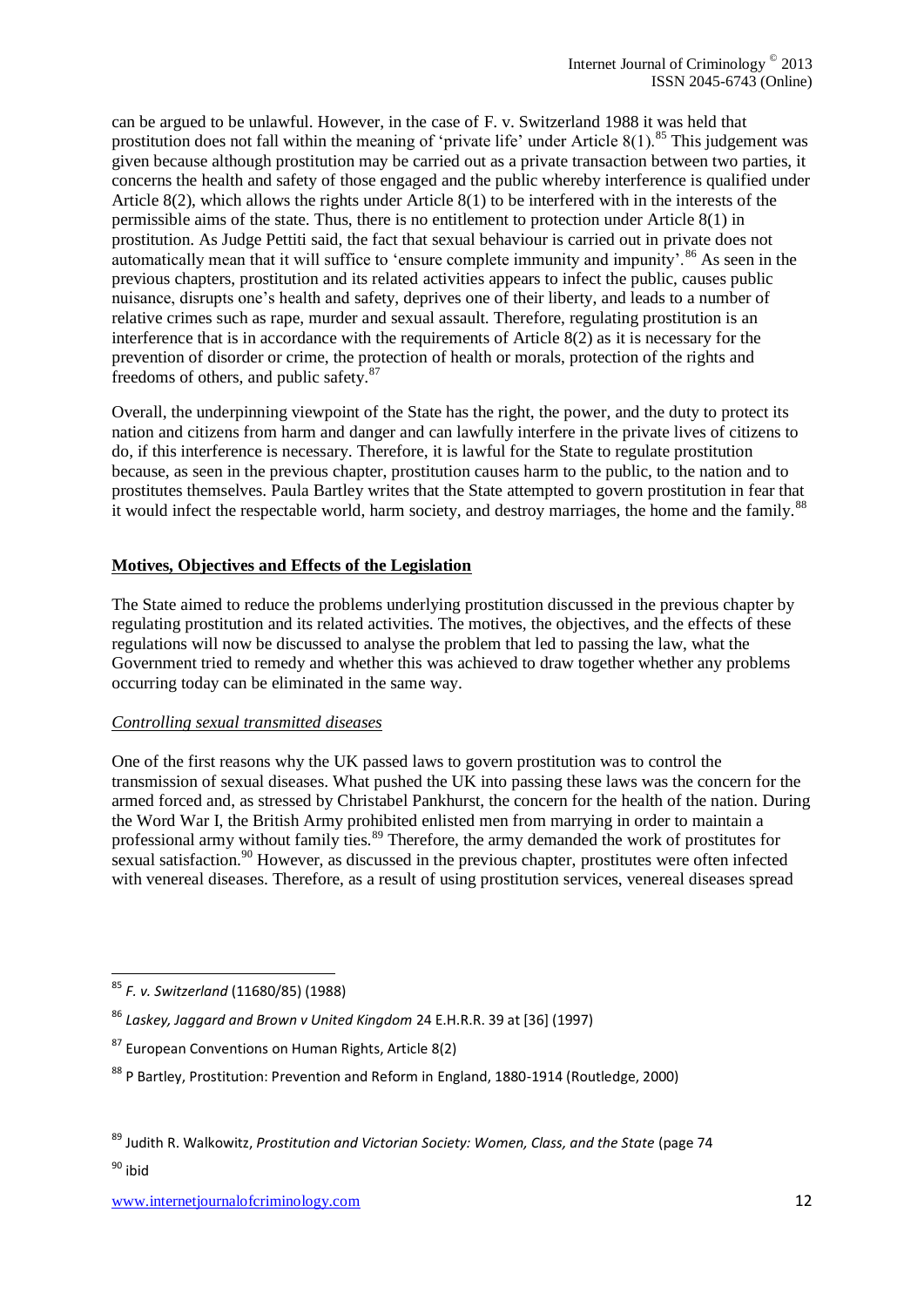amongst the army.<sup>91</sup> This caused an increase in the annual death rate in the army.<sup>92</sup> Subsequently, prostitutes were demanded to have health examinations in order to protect the nation and armed forces. "Because prostitutes were regarded as an inferior class, and therefore unlikely to seek medical care, public health officials focused on regulating their behaviour through legal regulations and police force $\cdot$ <sup>5, 93</sup>

Thus, the Contagious Diseases Acts (CDA's) were passed.<sup>94</sup> The CDA's of 1864, 1866, and 1869 gave regulatory powers to the police to arrest and detain any women they suspected to have venereal diseases and insist them to have medical examination.<sup>95</sup> However, these Acts were highly criticised for exposing women 'suspected' to be prostitutes, thus all working or middle-class women, to unnecessary harassment by the police.<sup>96</sup> Furthermore, the Acts were deemed to be aimed at women only, condemning women as being diseased and immoral.<sup>97</sup> This aroused a Victorian feminist movement against the CDA's. In 1869, the suffragists Josephine Butler and [Elizabeth Wolstenholme](http://www.spartacus.schoolnet.co.uk/Welmy.htm) campaigned against the CDA's expressing that all citizens have a constitutional right to equality and just treatment under the law.<sup>98</sup> The CDA's was finally repealed in 1886. Venereal diseases are a current underlying problem of prostitution today. However, as shown here, the government cannot control the spreading of venereal diseases via legislation directed at women to undergo health examinations as this will be discriminating. Other ways this problem can be reduced will be discussed in chapter four.

#### *Preventing public nuisance*

As discussed above, prostitution was deemed to be a nuisance to the public as it was "socially unacceptable",<sup>99</sup> as is the issue today. Therefore, the UK introduced legislation to prevent publicised sex work. $100$ 

In 1824, the Vagrancy Act was passed, which prohibited 'any common prostitute behaving in a riotous or indecent manner in a public place'.<sup>101</sup> However, this Act did not specify what was meant by 'riotous or indecent manner'. Therefore one critic of this Act is that not everybody considers the same things as being 'indecent' (refer to the Hart/Devlin debate above). Hence, conviction of prostitutes on the

<sup>93</sup> Sevgi O. Aral, John M. Douglas, H. H. Handsfield, *Behavioral Interventions for Prevention and Control of Sexually Transmitted Diseases* (1<sup>st</sup> edn, Springer Science and Business Media 2007)

<sup>94</sup> Acton, W. (1870), *Prostitution Considered in its Moral, Social and Sanitary Aspects in London and Other Large Cities and Garrison Towns with Proposals for the Control and Prevention of its Attendant Evils* (2<sup>nd</sup> edn. London. John Churchill and Sons)

<sup>95</sup> Contagious Diseases Acts of 1864, 1866, and 1869

<sup>96</sup> Garrett, E. (1870), *An Enquiry into the Contagious Diseases Acts of 1866-1869*, London: (reprint from the *Pall Mall Gazette*)

<sup>1</sup>  $^{91}$  ibid

<sup>92</sup> John Costello, *Love, Sex and War (*Chapter 14: The Girls They Met 'Over There', Pan Books 1986)

 $97$  ibid

<sup>98</sup> Helen J. Self (2003), *Prostitution, Women and Misuse of the Law: The Fallen Daughters of Eve*, Frank Cass

<sup>99</sup> P Bartley, Prostitution: Prevention and Reform in England, 1880-1914, Routledge, 2000

<sup>100</sup> Vanessa Munro, Marina Della Giusta (eds.), *Demanding Sex: Critical Reflections on the Regulation of Prostitution*, pp.51-66 (Ashgate, 2008).

<sup>&</sup>lt;sup>101</sup> Vagrancy Act of 1824, section 3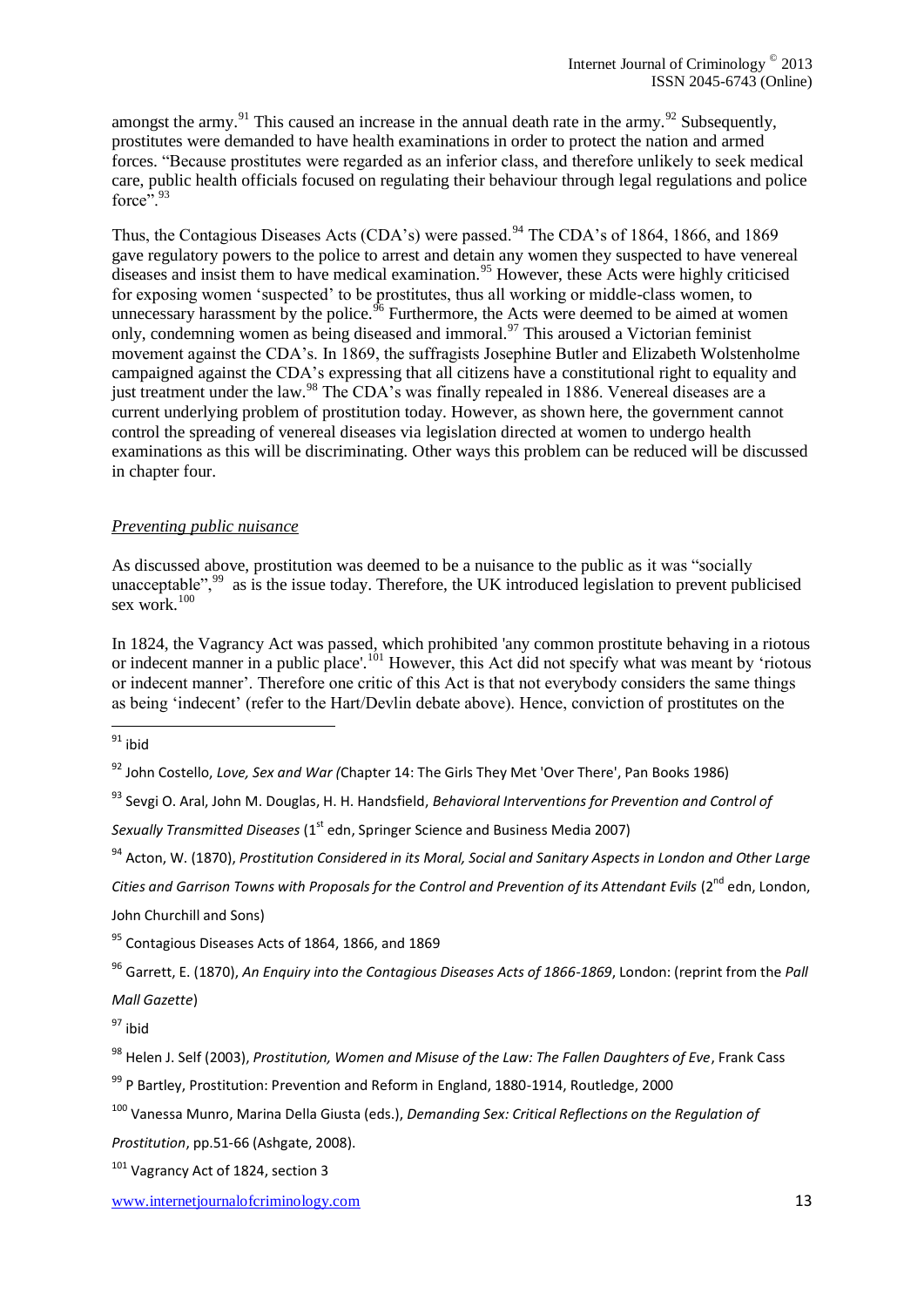court's interpretation of whether the prostitute's behaving in a 'riotous or indecent manner' can be arguably said to be unjust.

In 1839, a new law was passed to govern prostitution and was only applicable to London's police districts. This law was provided under subsection 54 of the Metropolitan Police Act, which prohibited 'soliciting or loitering for the purposes of prostitution to the annoyance of inhabitants or passersby'.<sup>102</sup> This Act led to injustice because prosecution relied on what the police subjectively believed to be an 'annoyance'. As discussed above, the law should work in accordance to "uniform moral standards<sup>"103</sup> and not in accordance to subjective moral standards. Because convictions were based on police statements alone, the prosecution of prostitutes rapidly increased.<sup>104</sup> Furthermore, this Act did not uphold the State's objective to prevent publicised sex-work because the wording implies that if a prostitute was soliciting or loitering without annoying the residents then she cannot be prosecuted even though she was in a public place.<sup>105</sup>

In 1847, the Town Clauses Act was put into force and was applicable to the whole country. This Act provided similar regulations to the Metropolitan Police Act 1839 thereby encountered more or less the same problems. It can be concluded here that the current UK Government must ensure not to be subjective in their regulations on prostitution and must be cautious about both the public and the individual in the light of justice.

### *Protecting individuals in prostitution*

The state eventually became concerned with individuals in prostitution particularly children with the help of William. T. Stead, a journalist who wrote a series of newspaper articles in 1885 reporting on the cruelty of child prostitution.<sup>106</sup> These articles raised public awareness and pushed through the Criminal Law Amendment Act 1885. This Act raised the age of consent to sexual intercourse from 13-16.<sup>107</sup> The purpose of this was to prevent child prostitution.<sup>108</sup> The new act also "created protective" laws against procurement and forcible detainment of women by third parties for the purposes of prostitution".<sup>109</sup> Thus, subsection 13 of the Act prohibited the keeping of brothels.<sup>110</sup> This was to prevent girls and women from being enslaved in the sex trade.<sup>111</sup> As a result of this law, many women

[002607/>](http://www.politonomist.com/the-hart-devlin-debate-002607/) Accessed 3<sup>rd</sup> December 2011

of Childhood in Late-Victorian England' *Victorian Studies* Vol. 21, No. 3 (Spring, 1978), pp. 353-379

107 Criminal Law Amendment Act 1885

<sup>1</sup> <sup>102</sup> Metropolitan Police Act 1839, subsection 54

<sup>103</sup> [Lindsay Amantea](http://www.politonomist.com/author/lamantea/), 'The Hart-Devlin Debate' <[http://www.politonomist.com/the-hart-devlin-debate-](http://www.politonomist.com/the-hart-devlin-debate-002607/)

 $104$ Julia Laite, 'Paying the price again: prostitution policy in historical perspective'

[<sup>&</sup>lt;http://www.historyandpolicy.org/papers/policy-paper-46.html>](http://www.historyandpolicy.org/papers/policy-paper-46.html) Accessed 3rd December 2011  $105$  ibid

<sup>106</sup> Deborah Gorham, 'The "Maiden Tribute of Modern Babylon" Re-Examined: Child Prostitution and the Idea

<sup>108</sup> Deborah Gorham, 'The "Maiden Tribute of Modern Babylon" Re-Examined: Child Prostitution and the Idea of Childhood in Late-Victorian England' *Victorian Studies* Vol. 21, No. 3 (Spring, 1978), pp. 353-379

<sup>&</sup>lt;sup>109</sup> Julia Laite, 'Paying the price again: prostitution policy in historical perspective'

[<sup>&</sup>lt;http://www.historyandpolicy.org/papers/policy-paper-46.html>](http://www.historyandpolicy.org/papers/policy-paper-46.html) Accessed 3rd December 2011

<sup>110</sup> Criminal Law Amendment Act 1885, subsection 13

<sup>111</sup> Melissa Hope Ditmore, *Encyclopedia of Prostitution and Sex Work, Volume 1*

<sup>(</sup>Westport, Greenwood Press 2006)

www.internetjournalofcriminology.com 14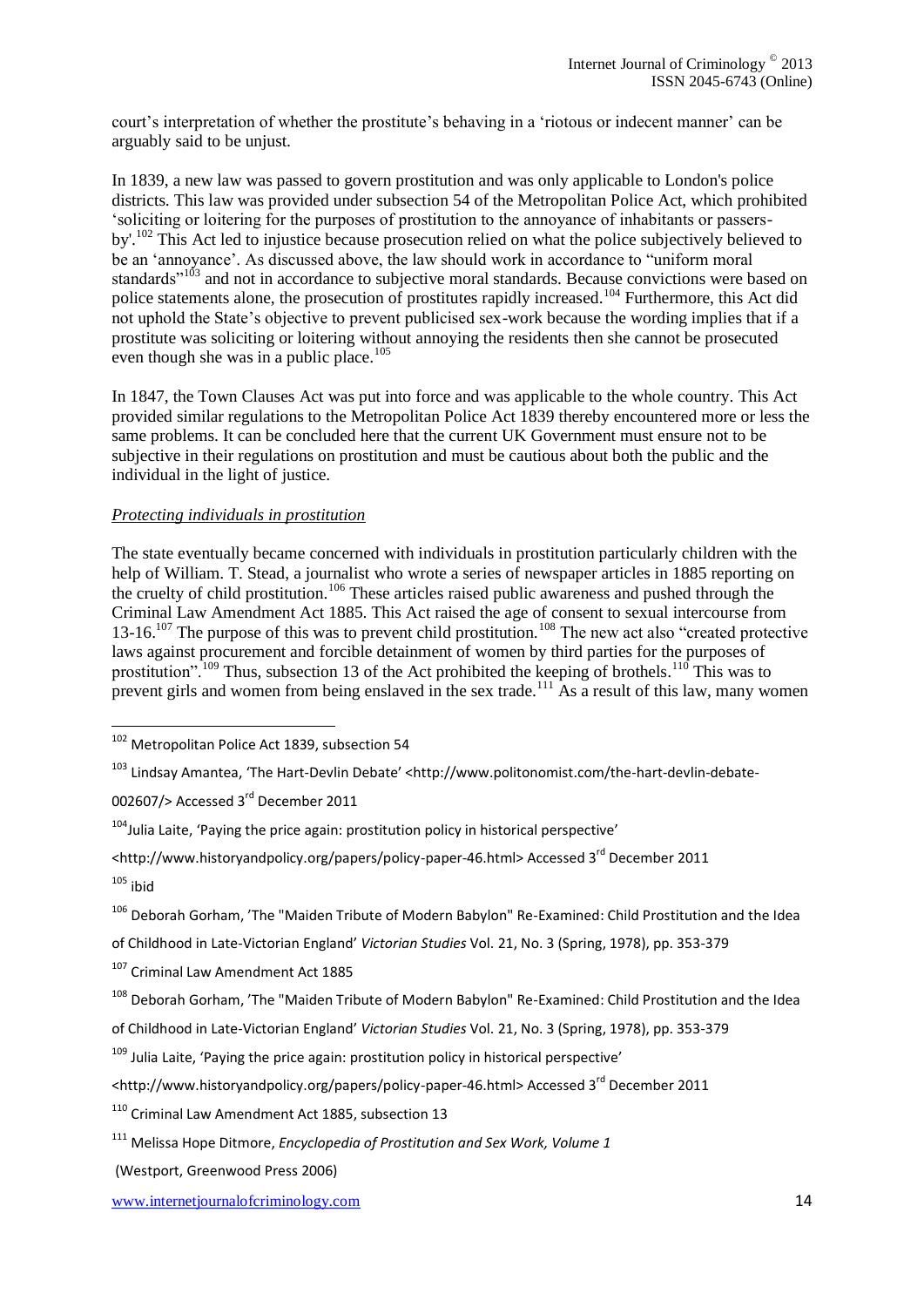were turned out onto the streets where they were vulnerable to exploitation and violence.<sup>112</sup> This led to an increase in street-prostitution, particularly on the streets of London.<sup>113</sup> Moreover, the advanced criminalised status of prostitutes, according to Judith Walkowitz, meant that prostitutes had to be more discreet in their work to avoid prosecution therefore had to rely more on pimps to get them clients.<sup>114</sup> The reliance on exploiters made them more vulnerable to abuse.<sup>115</sup> Analysing the effects of this law, it can be argued that perhaps the current UK government should legalise brothels in order to prevent on-street prostitution, or redefine the term 'brothel' so as to allow more than one woman to use the premises for prostitution. This is further discussed in chapter four.

#### *Back to preventing public nuisance*

The downfall of the 1885 Act was eventually battled by the Street Offences Act 1959, which prohibited every common prostitute from loitering and soliciting for the purposes of prostitution. The wording shows that there was no longer a need to prove 'annoyance'. Thus, it meant that publicised prostitution, whether annoying residents or not, led to prosecution. However, as a result of this Act, there was an increase in kerb-crawling.<sup>116</sup> This was a reflection of "the difficulty men experienced in finding easily recognisable street women."<sup>117</sup> In 1985, England and Wales enforced legislation to address "the increasing problem of kerb-crawling".<sup>118</sup> Furthermore, the 1959 Act led to an increase in "off-street prostitution businesses."<sup>119</sup> This made prostitutes more vulnerable to "incidences of violent attack, murder, and the involvement of exploitative third parties." <sup>120</sup> This may be because the advanced criminalised status of prostitutes further distanced prostitutes from the public eye and law protection.

#### *Work other than prostitution*

As seen in chapter one, women often had no choice but to engage in prostitution due to a lack of alternative employment, financial crisis, homelessness, etc. In 1919, though not specifically enacted to provide alternatives to prostitution, The Sex Disqualification Removal Act was passed which made it illegal to exclude women from most jobs and allowed women to hold judicial office and enter the professions.<sup>121</sup> Women could now become magistrates, solicitors and barristers. Subsequently, legislations in favour of women and equality flowed rapidly. Nonetheless, prostitution rates were still

1980)

1

 $113$  ibid

 $114$  ibid

 $115$  ibid

<sup>116</sup> Helen J. Self, 'History Repeating Itself: The Regulation of Prostitution and Trafficking' (2004) <

<sup>&</sup>lt;sup>112</sup> Judith Walkowitz, Prostitution and Victorian Society Women, Class and the (Cambridge University Press

[http://www.pbs.plymouth.ac.uk/solon/fcrn/documents/paper001.pdf>](http://www.pbs.plymouth.ac.uk/solon/fcrn/documents/paper001.pdf) Accessed 15<sup>th</sup> December 2011  $117$  ihid

<sup>118</sup> Roger Matthews, *Prostitution, politics & policy (*1st edn, Routledge-Cavendish 2008)

<sup>&</sup>lt;sup>119</sup> Julia Laite, 'Paying the price again: prostitution policy in historical perspective' <

[http://www.historyandpolicy.org/papers/policy-paper-46.html>](http://www.historyandpolicy.org/papers/policy-paper-46.html) Accessed 3<sup>rd</sup> December 2011

<sup>120</sup> Helen J. Self , 'History Repeating Itself: The Regulation of Prostitution and Trafficking' (2004) <

[http://www.pbs.plymouth.ac.uk/solon/fcrn/documents/paper001.pdf>](http://www.pbs.plymouth.ac.uk/solon/fcrn/documents/paper001.pdf) Accessed 15<sup>th</sup> December 2011

<sup>&</sup>lt;sup>121</sup> The Sex Disqualification Removal Act 1919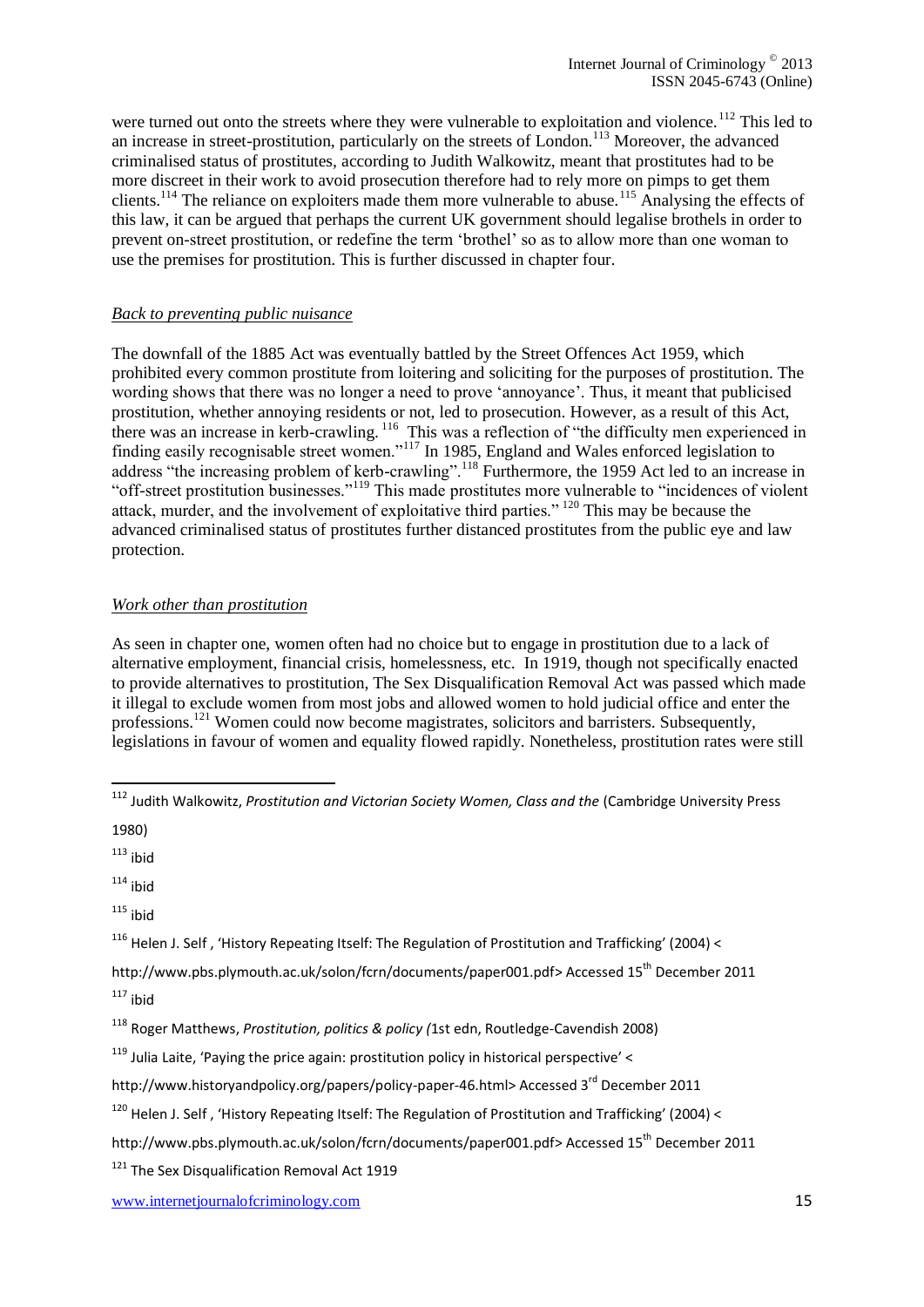high, as seen above, and prostitution is still an issue today. Women still engage in the conduct even after the State has offered funding, campaigns, employment, equality, and law protection. Hence, there are clearly contrasting views on prostitution and not all women view it as exploitation. Thus, perhaps the state should encounter that some individuals view prostitution as a form of employment. Therefore, perhaps the State should relax the law on prostitution so that individuals can pursue their economic interests without fearing prosecution. However, there is the counter argument that prostitution cannot be treated as a form of employment. This is discussed further in the next chapter.

#### *Combining the existing legislation*

The current law on prostitution is found in the Sexual Offences Act 2003. This Act was introduced following a White Paper 'Protecting the Public' published by the Government in  $2002$ <sup>122</sup>. In this paper, the Government described the law on sexual offences, discussed above, as "archaic and incoherent – it is also discriminatory".  $^{123}$  The truth behind this comment has been clearly demonstrated above. In addition, the past laws on prostitution tend to render individuals in prostitution as villains rather than victims.<sup>124</sup> Individuals in prostitution were being prosecuted more than exploiters of prostitutes such as pimps.<sup>125</sup> Hence, what the 2003 Act aims to do is to clarify the law, remove discrimination against women, modernise the law to provide better protection to the public and prostitutes, and most importantly to protect children. The law now applies to female and male prostitutes therefore removes discrimination. The Act has criminalised paying for sexual services of a child;<sup>126</sup> causing or inciting prostitution for gain;<sup>127</sup>controlling prostitution for gain;<sup>128</sup> managing or assisting to manage brothels; $^{129}$  and soliciting, loitering and kerb-crawling for the purposes of prostitution.<sup>130</sup>

However, the fundamental problems of prostitution are still in existence in the UK. This may be because the UK regulations increase unsafe on-street prostitution and encourage underground prostitution, which in effect causes these problems. For example, in 2006, prostitutes were murdered in Ipswich over a period of time by the same murderer.<sup>131</sup> It was only after the murderer had killed the fifth victim that he was caught.<sup>132</sup> This shows that violence still occurs discreetly in prostitution. In

<sup>122</sup> *Protecting the Public: strengthening protection against sex offenders and reforming the law on sexual* 

*offences* 

1

 $123$  ibid

<sup>124</sup> Sexual Offences Act 2003,

<sup>125</sup> *Protecting the Public: strengthening protection against sex offenders and reforming the law on sexual* 

#### *offences*

<sup>126</sup> Sexual Offences Act 2003, Section 47

- <sup>127</sup> Sexual Offences Act 2003, Section 52
- <sup>128</sup> Sexual Offences Act 2003, Section 53
- 129 Sexual Offences Act 2003, Section 55
- 130 Sexual Offences Act 2003, Section 51
- <sup>131</sup> 'Ipswich prostitute murders: the victims' The Telegraph (16<sup>th</sup> Jan 2008)

<http://www.telegraph.co.uk/news/uknews/1575723/Ipswich-prostitute-murders-the-victims.html> Accessed

20th December 2011

<sup>132</sup> 'Ipswich prostitute murders: the victims' The Telegraph (16<sup>th</sup> Jan 2008)

<http://www.telegraph.co.uk/news/uknews/1575723/Ipswich-prostitute-murders-the-victims.html> Accessed

20th December 2011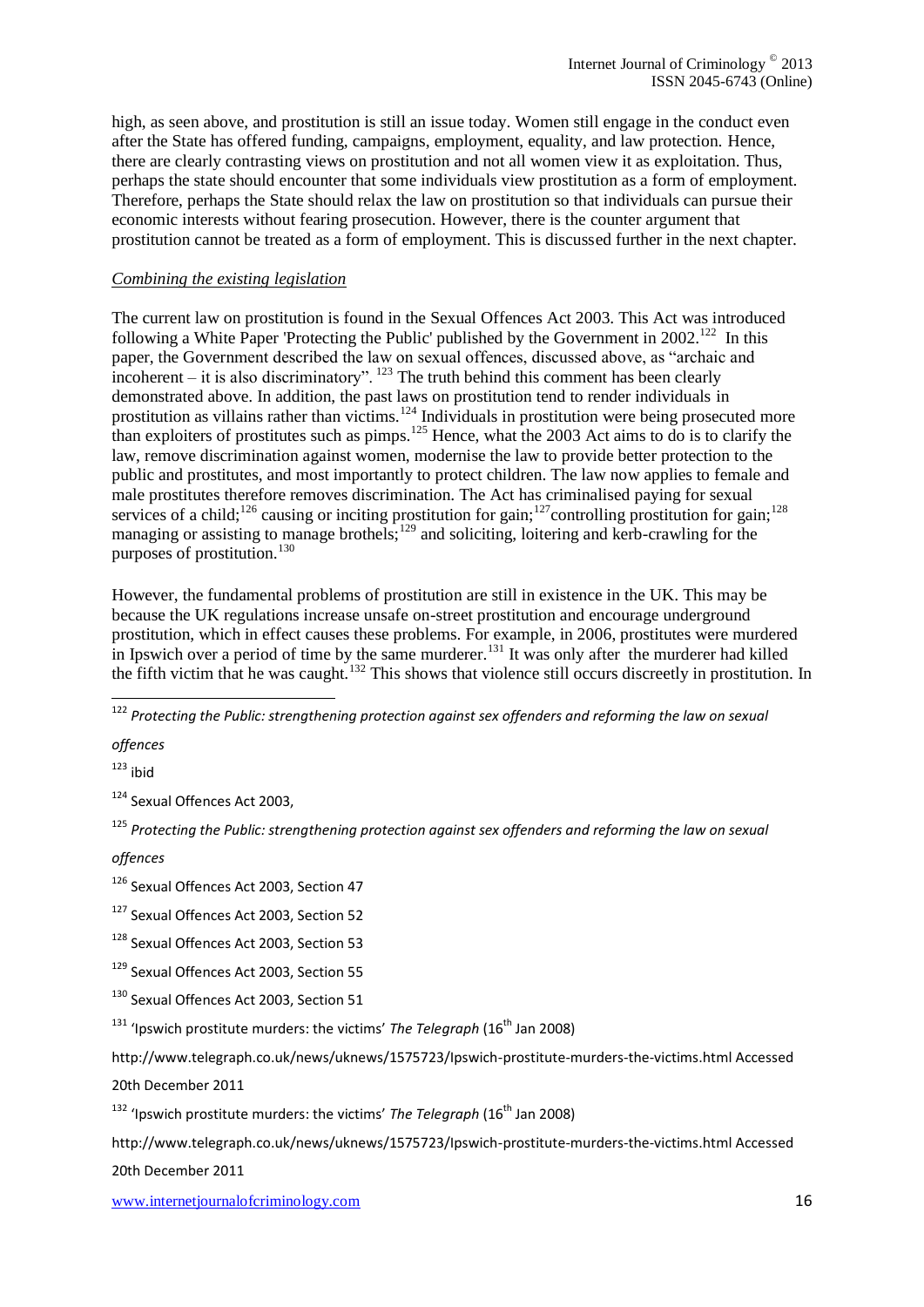addition, there is an increasing stigmatisation and social exclusion of those involved in prostitution. Experts claim that the harm to prostitutes does not capture public attention because these women are stigmatised.<sup>133</sup> Stigma may be a result of the criminalised status of prostitutes in the UK. Thus, perhaps the State can work towards removing this stigma by relaxing the law. Moreover, the running of illegal brothels continues in the UK<sup>134</sup> and, as discussed above, prostitutes in illegal brothels may be more vulnerable to exploitation and violence as they too are committing a crime themselves therefore are unlikely to come forward about their exploiters.<sup>135</sup> Furthermore, trafficking for the purposes of sexual exploitation is still on-going in the UK.<sup>136</sup> Under sections 57-59 of the 2003 Act, the UK aims to reduce the demand for trafficked women by prosecuting those who attempt to purchase sex from trafficked prostitutes, even if the buyer was unaware that she was a victim of trafficking.<sup>137</sup> However, the law has led to only 43 convictions in its first year of operation.<sup>138</sup> Thus, the law is criticised as not being in good practice. "Police say the law is difficult to enforce as it relies on women coming forward to give evidence of coercion"<sup>139</sup> and as discussed earlier, trafficked women are more vulnerable and less likely to cooperate. Again, there is this problem of exploitation and violence. Therefore, there have been calls for reforming the UK law on prostitution as a means of remedying problems associated with unsafe on-street prostitution and underground prostitution.  $140$ Reforming the law may put prostitutes at reach of law protection, make it easier to prosecute exploiters and villains and reduce human trafficking along with the discussed social orders. How, if

the law is to be reformed, how should it be shaped?

#### *Conclusion*

Overall, this evaluation has assembled that the underlying problems of prostitution cannot be tackled all at once through criminalisation. It seems that the motives to pass laws have swung back and forth. Once an Act was in practice to control one problem, another occurred, or even returned, as a result. The UK gradually passed laws to stop the violence, spreading of venereal diseases, public nuisance, trafficking, publicised sex-work, and forced prostitution. These laws encouraged sex-work businesses in parlours, theatres, etc. The government then passed laws to stop the keeping of brothels, which in turn pushed women back onto the street. The advanced criminalised status of prostitutes encouraged

[<http://www.independent.co.uk/news/uk/crime/the-prostitute-murder-mysteries-1987042.html>](http://www.independent.co.uk/news/uk/crime/the-prostitute-murder-mysteries-1987042.html) Accessed

20th December 2011

1

*Australia; Ireland; the Netherlands; and Sweden' (2003) Child and Woman Abuse Studies Unit*  $135$  ibid

[14333370>](http://www.bbc.co.uk/news/uk-14333370)Accessed 17<sup>th</sup> December 2011

<sup>&</sup>lt;sup>133</sup> Nina Lakhani and Emily Dugan , 'The prostitute murder mysteries ' *The Independent* (30<sup>th</sup> May 2010)

<sup>134</sup> Julie Bindel and Liz Kelly, '*A Critical Examination of Responses to Prostitution in Four Countries: Victoria,* 

<sup>136</sup> Joint Committee on Rights, 'Human Trafficking' Hl (2006) 245-II, HC (2006) 1127-II

<sup>&</sup>lt;sup>137</sup> Sexual Offences Act 2003, section 53(a)

<sup>138</sup> Michael Buchanan, 'Few convictions under law for using prostitutes', BBC News [<http://www.bbc.co.uk/news/uk-](http://www.bbc.co.uk/news/uk-14333370)[14333370>](http://www.bbc.co.uk/news/uk-14333370) Accessed 17<sup>th</sup> December 2011

<sup>139</sup> BBC NEWS, Michael Buchanan, 'Few convictions under law for using prostitutes' <[http://www.bbc.co.uk/news/uk-](http://www.bbc.co.uk/news/uk-14333370)

<sup>140</sup> Nigel Morris, 'Calls grow for reform of laws on prostitution' *The Independent* (14 December 2006)

[http://www.independent.co.uk/news/uk/crime/calls-grow-for-reform-of-laws-on-prostitution-428379.html>](http://www.independent.co.uk/news/uk/crime/calls-grow-for-reform-of-laws-on-prostitution-428379.html) Accessed 17<sup>th</sup> December 2011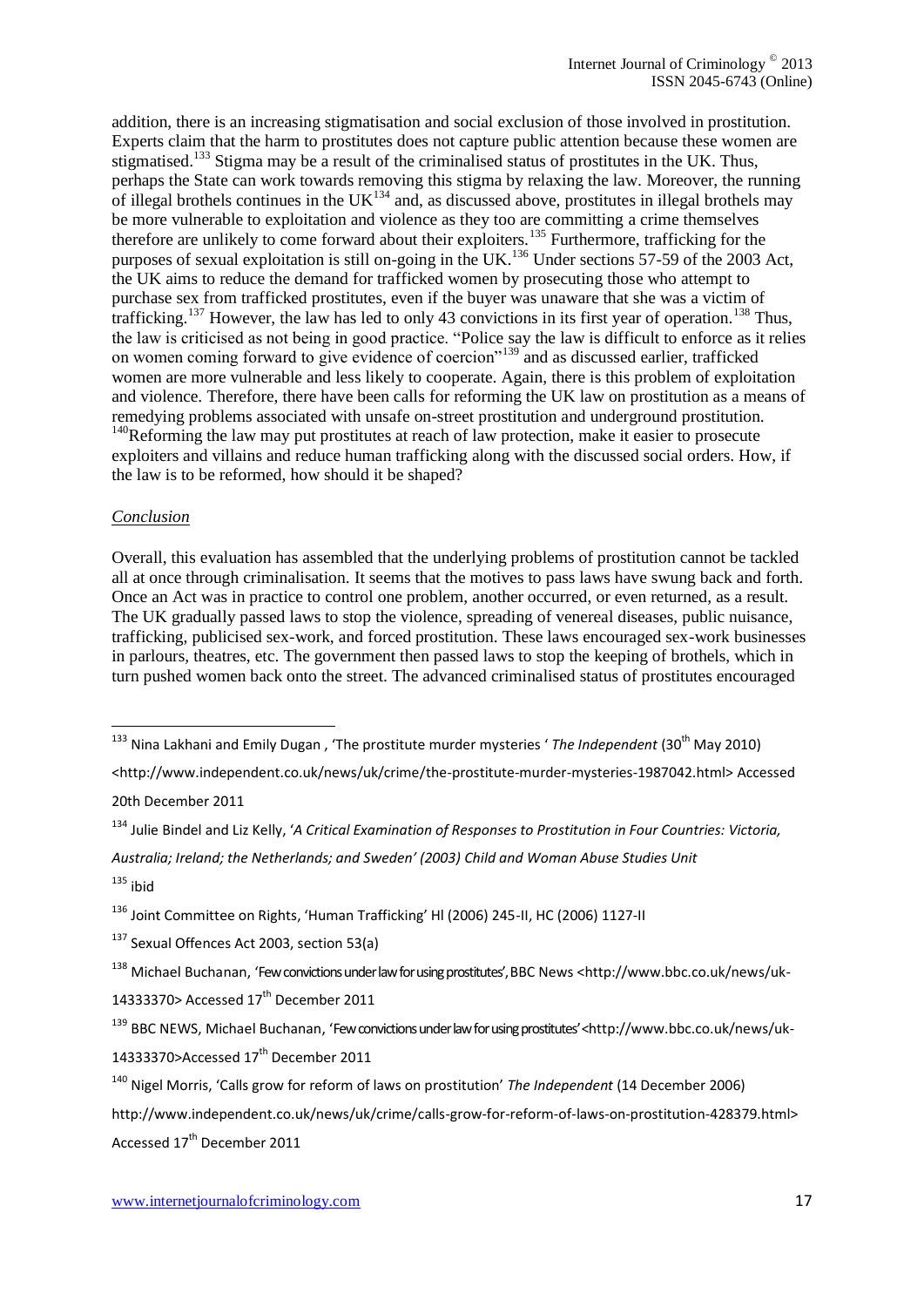underground prostitution, which made them more vulnerable to exploitation and violence.<sup>141</sup> "Some of the most serious exploitation, including children abused through prostitution and trafficked women kept in debt bondage, takes place in off-street premises".<sup>142</sup> A criminalised status of prostitutes is still the issue today which may be why the UK still encounters underlying problems of prostitution. Thus, what the UK may need to do is move away from taking a public discourse and reform the law so as to effectively tackle the problems occurring from on-street prostitution *and* underground prostitution.

However, before considering reforming the law, what must be addressed is the on-going debate on whether prostitution is sex work or whether prostitution is sexual slavery. This debate must be taken into account as the Government must be sure to encounter ethical issues that may arise from making changes to the law or even from the current law. Ethical issues include rights, autonomy, humanity, equality, and morality. This discussion is essential as it will direct the Government to decide what legal approaches may be the most ethical for the country and how to shape the law. Thus, the next third chapter will raise a discussion on the philosophical views of prostitution.

# Chapter 3: Sex-work or Sexual Slavery?

There is the on-going debate on whether prostitution between two consenting adults is sex-work $^{143}$  or whether it is sexual slavery.<sup>144</sup> This debate focuses on the individual and her rights, choices, health, humanity and dignity. This debate is essential to deciding what legal measures should be taken. To accept prostitution as a form of employment would mean to adopt in a decriminalisation or legalisation model whereas to view prostitution as sexual slavery will mean to take an abolitionist approach. The UK currently abolishes prostitution related-activities<sup>145</sup> hence segregates prostitution from other all other lawful trades. This chapter will compare and contrast these theoretical debates on prostitution to conclude what legal measures may be most ethical for the UK. To mediate between these debates, the focus will be on the key factors that distinguish between independency and victimisation in prostitution. Hence, this chapter will break up the discourse and raise discussions under the headings of sexual contract, autonomy, choice and consent, abuse of male power and humanity and slavery.

#### *Prostitution is a sexual contract*

Prostitution is a trade between sex and money. Thus, some theorists deem prostitutes as independent business women. An example of a theory that argues in favor of this view is Liberal feminsm. Liberal feminism believes in equal rights and argues that individuals should be treated in accordance with their talents and efforts and not gender.<sup>146</sup> Hence, according to this theory, a prostitute should not be

[http://www.pbs.plymouth.ac.uk/solon/fcrn/documents/paper001.pdf>](http://www.pbs.plymouth.ac.uk/solon/fcrn/documents/paper001.pdf) Accessed 15<sup>th</sup> December 2011

1

<sup>&</sup>lt;sup>141</sup> Helen J. Self, 'History Repeating Itself: The Regulation of Prostitution and Trafficking' (2004) <

 $142$  Home Office Paying the Price: a consultation paper on prostitution (2004)

<sup>143</sup> *Sarah Bromberg*, 'Feminist Issues In Prostitution' < [http://www.feministissues.com/issues.pdf>](http://www.feministissues.com/issues.pdf) accessed 7th January 2012

<sup>144</sup> Roger Matthews, *Prostitution, politics & policy (*1st edn, Routledge-Cavendish 2008)

<sup>145</sup> Sexual Offences Act 2003

 $146$  Feminism [<http://www.sociology.org.uk/rc2000b.pdf>](http://www.sociology.org.uk/rc2000b.pdf) accessed 6<sup>th</sup> January 2012

www.internetjournalofcriminology.com 18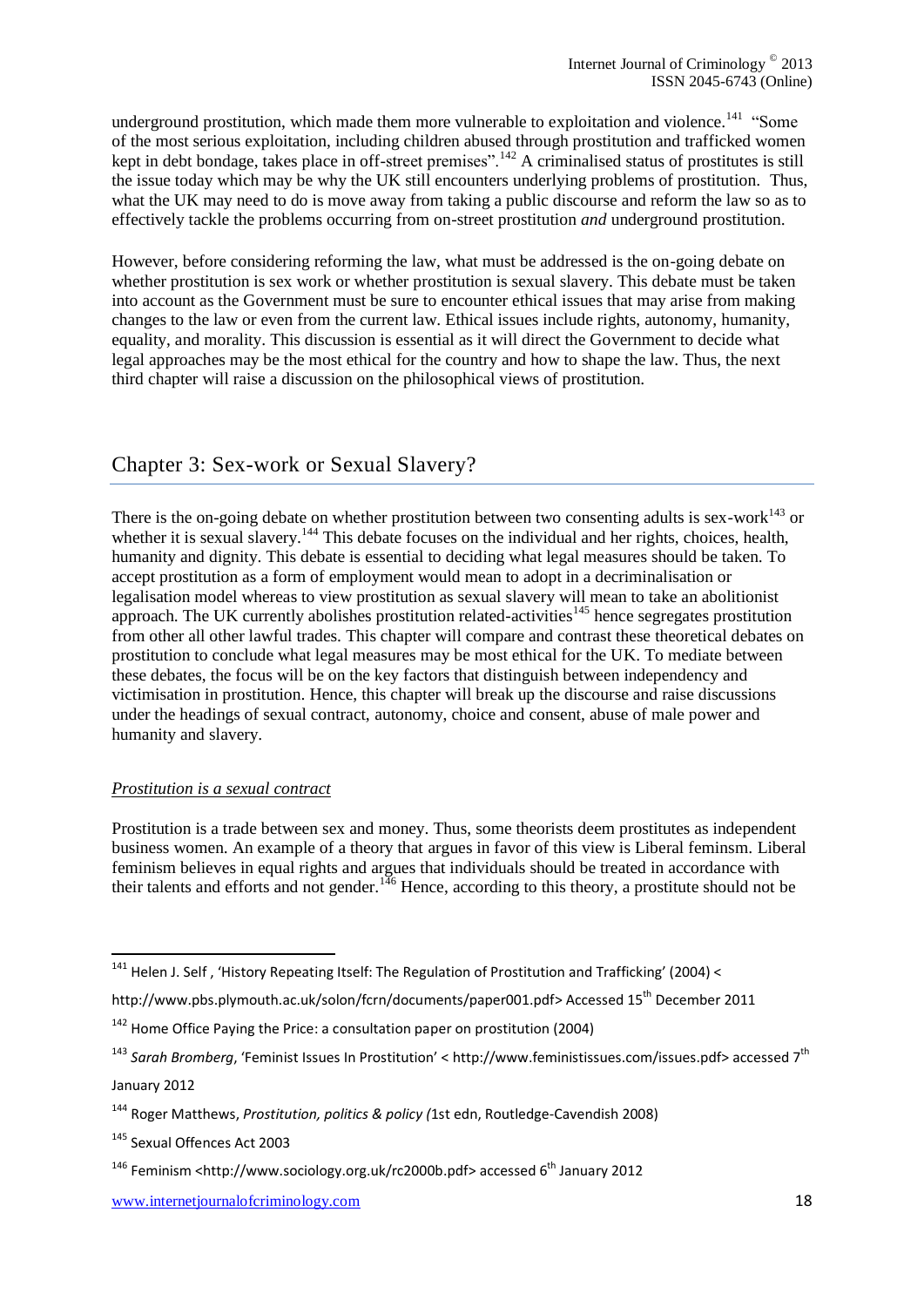viewed as a female victim of oppression, but rather a determined independent business person.<sup>147</sup> Liberals argue that like any other standard job, the client is not personally interested in the service provider but only in the service.<sup>148</sup> At the same time, the prostitute is not personally interested in the client but only to sell her service.<sup>149</sup> However, in contrast to this theory, Carole Pateman, a radical feminist, argues that prostitution is not a mere trade between a service and money because "the prostitute cannot sell sexual services alone; what she sells is her body".<sup>150</sup> Hence, radicals take the view that prostitution degrades women. Nonetheless, according to liberal feminism, prostitution is a 'private transaction' between the prostitute and the client and if they chose to enter into this transaction then they should be allowed to pursue their legitimate economic interests. <sup>151</sup> In support of this view, The English Collective of Prostitutes, a campaign against prostitution laws, says "it sees no reason why consenting sex between adults should be criminalised just because one party pays".<sup>152</sup> However, contrasting views argue that consent in prostitution is not valid because as shown by historical evidence in chapter one, the reasons why women engage in prostitution include poverty, drug addictions, homelessness and lack of employment. This indicates that the choice to engage in prostitution is due to the absence of alternatives.<sup>153</sup> Therefore, because a contract of employment requires the parties to freely enter it for it to be lawful,<sup>154</sup> it can be arguably said that prostitution is not a lawful "contract".

#### *Autonomy, choice and consent*

A free choice cannot be made in the absence of other options, as has been recognised in the interpretation of s74 of the Sexual Offences Act 2003 in the case of R v Terence Kirk 2008.<sup>155</sup> In this case a homeless 14 year-old girl had sex with a man for money so she could buy herself some food.<sup>156</sup> In such curcumstances, that is in the absence of alternatives, it is that the individual "submitted to sexual intercourse rather than consented to it".<sup>157</sup> thus, it can be arguably said that individuals do not autonomously chose to engage in prostitution but are hypothetically coerced into prostitution by the unfortunate situation they are in such as homelessness, drug addiction, debt, etc. Therefore, they

 $148$  ibid

1

<sup>149</sup> Monica O'Connor and Grainne Healy. *The Links between Prostitution and Sex Trafficking: A Briefing* 

*Handbook.* (Coalition Against Trafficking in Women 2006)

<sup>150</sup> Carole Pateman, 'Defending Prostitution: Charges Against Ericsson[, Ethics](http://www.jstor.org/action/showPublication?journalCode=ethics)' [1983] Vol. 93, No. 3, pp. 561-

565

<sup>151</sup> *Sarah Bromberg*, 'Feminist Issues In Prostitution' < [http://www.feministissues.com/issues.pdf>](http://www.feministissues.com/issues.pdf) accessed 7th

January 2012

<sup>152</sup> Dominic Casciani, Q&A: UK Prostitution Law, BBC News home affairs reporter <

[http://news.bbc.co.uk/1/hi/uk/7736436.stm>](http://news.bbc.co.uk/1/hi/uk/7736436.stm) accessed 20<sup>th</sup> January 2012

<sup>153</sup> Melissa Farley, Prostitution is Sexual Violence*, Psychiatric Times*, 1st October 2004

[<http://www.psychiatrictimes.com/sexual-offenses/content/article/10168/48311>](http://www.psychiatrictimes.com/sexual-offenses/content/article/10168/48311) accessed 20<sup>th</sup> January 2012

<sup>154</sup> Smith and Wood, *Employment Law*, 10<sup>th</sup> edn (Oxford, Oxford University Press 2009)

<sup>155</sup> R v Terence Kirk [2008] EWCA Crim 434

 $156$  Ibid

<sup>157</sup> Herring: Criminal Law: Text, Cases and Materials 3e Updates – October 2008 OXFORD chapter 7 Sexual

**Offences** 

<sup>&</sup>lt;sup>147</sup> D. Kelly Weisberg, 'Applications of feminist legal theory to women's lives: Sex, Violence, Work and

Reproduction' (United States of America, Temple University Press 1996) page 194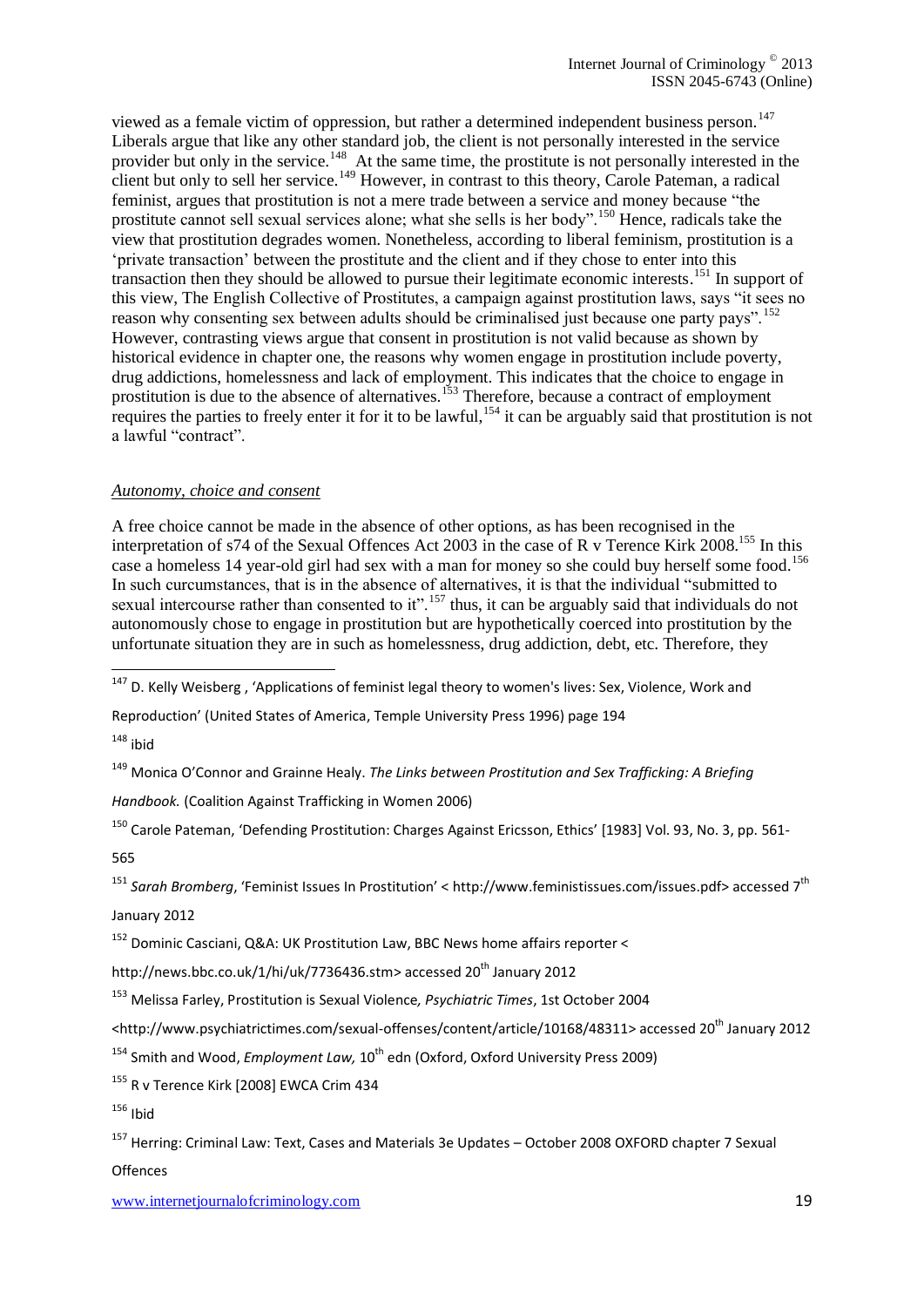submit themselves to sex in return for money to remedy their crisis. Furthermore, as will be discussed, prostitution is argued to be a form of violence and oppression and it is well established in English law that consent to violence can never be valid.<sup>158</sup> "Thus, even if women express their 'consent' to prostitution sex this will not be real consent".<sup>159</sup> It can be concluded here that it would be inappropriate and unethical for the UK to allow prostitution to operate as a business. Perhaps the UK should continue the current regulations and rather help women to remedy their difficulties instead to them from feeling the need to turn to prostitution.

#### *Abuse of male power and deprivation of humanity*

An evaluation of historical evidence in chapter one shows that women were economically, socially, and politically inferior to men.<sup>160</sup> In today's era, male power still, to some extent, runs society and family homes.<sup>161</sup> It is still ordinary for the man to be the breadwinner and society embraces this tradition even today.<sup>162</sup> However, it is argued that men abuse their male power and seem to undermine women as something they have a right to, particularly for sexual pleasure.<sup>163</sup> Carole Pateman stresses that prostitution is "one of the most graphic examples of men's domination over women".<sup>164</sup> Hence, this supposed patriarchal right deprives women of their humanity and renders them as sex objects.<sup>165</sup> This is oppressive towards women. Radical feminism, a theory concerned with female oppression and liberalism, $166$  expresses that that female subordination in society originates from sexual practices.<sup>167</sup> Radical feminists say that prostitution is a powerful means of "perpetuating the objectification of women through sexuality".<sup>168</sup> Women should be treated as humans, not objects.

One fundamental theory that argues against prostitution in line with this idea of deprivation of humanity is Deontology. Deontology is associated with religion and was set forth by the German philosopher Immanuel Kant.<sup>169</sup> This theory has three important features. Initially, deontologists say

1

*Categorical Imperative, on the Basis of Morality* (Hephaestus Books 2011)

www.internetjournalofcriminology.com 20

<sup>&</sup>lt;sup>158</sup> R v Brown [1993] 2 All ER 75.

<sup>159</sup> B Sullivan, *Rethinking Prostitution and 'Consent' < apsa2000.anu.edu.au/confpapers/sullivan.rtf> accessed* 

*<sup>1</sup> st January 2012*

<sup>160</sup> Hilary Evans, *The Oldest Profession* (David and Charles (Publishers) Limited, London 1979)

<sup>161</sup> Nancy Holmstrom, 'A Marxist Theory of Women's Nature' (1984) *Ethics* Vol. 94, No. 3, pp. 456-473

 $162$  Ibid

<sup>163</sup> Carole Pateman, *Teaching About Violence Against Women (1999) WSQ* Vol. 27, No. 1/2, pp. 53-64

<sup>164</sup> Carole Pateman, Defending Prostitution: Charges Against Ericsson, [Ethics](http://www.jstor.org/action/showPublication?journalCode=ethics) [1983] Vol. 93, No. 3, pp. 561-565

<sup>165</sup> Bindman, Jo. 'Redefining Prostitution As Sex Work on the International Agenda' (1997) London: Anti-Slavery International [<http://www.walnet.org/csis/papers/redefining.html#1>](http://www.walnet.org/csis/papers/redefining.html#1) accessed 30<sup>th</sup> January 2012

<sup>166</sup> Danny Frederick, 'Radical Feminsm: An Expose' [1992] No. 18

[<sup>&</sup>lt;http://www.libertarian.co.uk/lapubs/philn/philn018.pdf>](http://www.libertarian.co.uk/lapubs/philn/philn018.pdf) Accessed 30<sup>th</sup> January 2012

<sup>167</sup> D. Kelly Weisberg , *Applications of feminist legal theory to women's lives: Sex, Violence, Work and* 

*Reproduction* (United States of America, Temple University Press 1996) page 194

<sup>&</sup>lt;sup>168</sup> Jody Freeman in Applications of Feminist Legal Theory to Women's Lives: Sex, Violence and Reproduction,

D. Kelly Weisberg editor, (Philadelphia: Temple University Press, 1996)

<sup>169</sup> *Deontological Ethics*: *Immanuel Kant, Robert Nozick, John Rawls, Original Position, Christine Korsgaard,*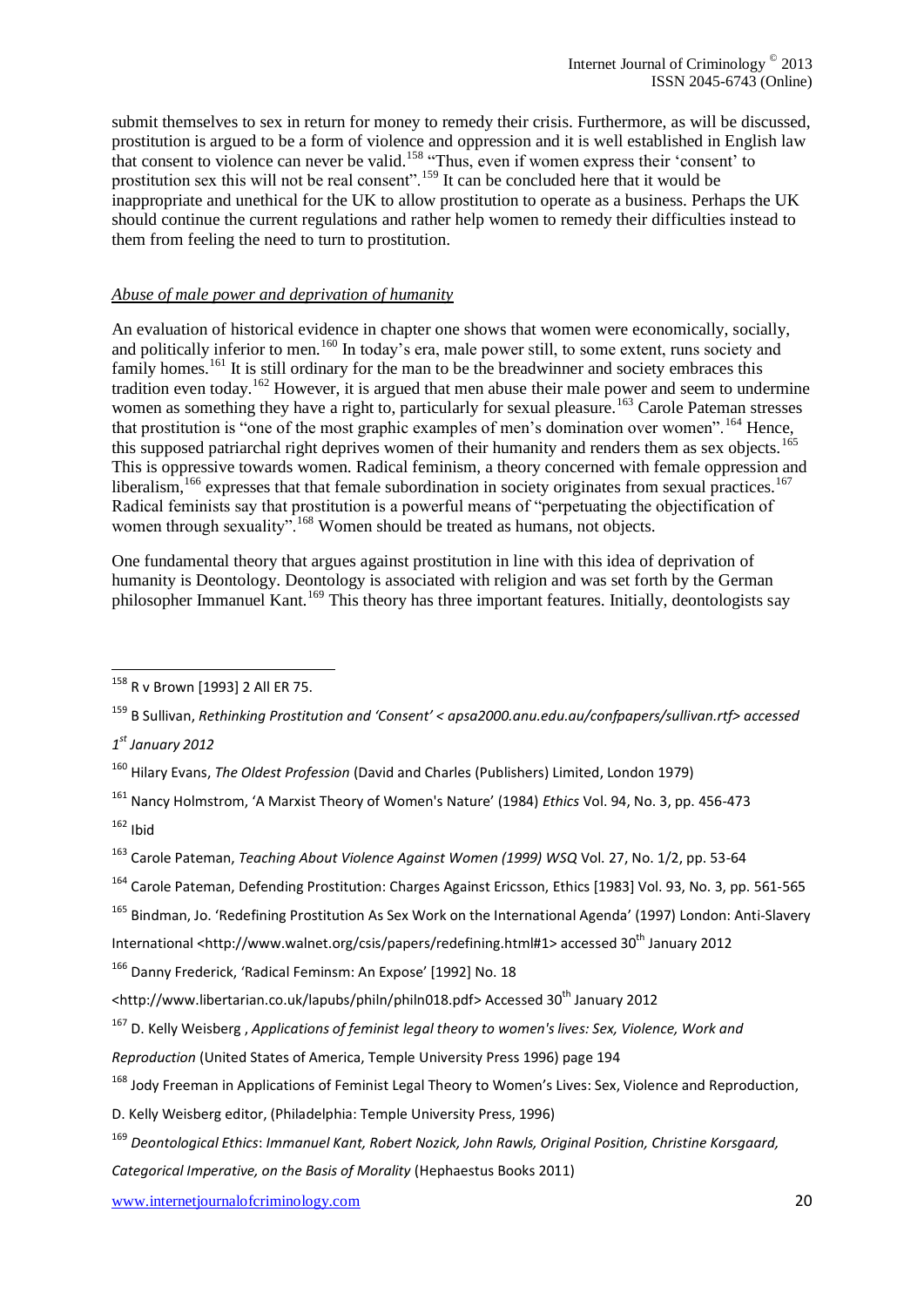that humans have a moral duty not to do things that are intrinsically wrong.  $170$  Selling sex is arguably said to be intrinsically wrong because it is an absolute denial of the natural purpose of sexual intercourse.<sup>171</sup> Secondly, Kant argues that humans are to be treated as an ends in themselves and should not be used merely as an ends in others.<sup>172</sup> are not an object or a thing, they have a special value.<sup>173</sup> Thirdly, the moral principle must be universally accepted by everyone in the same moral situation. Selling one's body simply for the purpose of earning money is universally viewed as being morally wrong. <sup>174</sup> Kant said, "If a man for gain or profit submits to all indignities and makes himself the plaything of another, he casts away the worth of his manhood".<sup>175</sup> Subordinating one's self by submitting to being a sex object in order to gain money is, according to deontology, wrong in that it deprives one of what they are worth. 176

The underpinning philosophy is that prostitution is not employment but sexual slavery and oppressive towards women. Hence, women in prostitution should be protected from such degrading treatment.<sup>177</sup>

#### *Preventing the perpetuation of enslavement*

Moreover, Karl Marx, a German philosopher, developed the idea of communism and was concerned with the middle and working class.<sup>178</sup> Marx believed it to be wrong that those who did most work are the ones that gain the least from the wealth created.<sup>179</sup> He endorsed this as being slavery; people should not be enslaved to earn a wage.<sup>180</sup> Marxists, followers of Karl Marx's theory, state that being forced to work in order to survive is slavery. Following this doctrine, prostitution is precisely slavery since an individual turns to prostitution as a last resort to survival, as discussed in chapter one and two.<sup>181</sup> Marx himself said that "prostitution is only a specific expression of the general prostitution of the laborer."<sup>35</sup> According to Marxism, prostitutes should be given the "ground work of all personal freedom, activity, and independence".<sup>182</sup> This means that individuals should not have to turn to prostitution due to a lack of alternatives as this is, according to Marx, forced labor. They should be freed from such slavery and given the freedom to earn their wage from work other than slavery.

170 Ronald F. White, 'Moral Inquiry', Chapter Two < [http://www.scribd.com/doc/60251640/Moral-Inquiry-](http://www.scribd.com/doc/60251640/Moral-Inquiry-White)

[White>](http://www.scribd.com/doc/60251640/Moral-Inquiry-White) Accessed  $30<sup>th</sup>$  January 2012

<sup>172</sup> *Deontological Ethics*: *Immanuel Kant, Robert Nozick, John Rawls, Original Position, Christine Korsgaard,* 

 $181$  ibid

<sup>171</sup> Jeremy Bentham, *Deontology: or, The Science of Morality* (Adamant Media Corporation 2000)

*Categorical Imperative, on the Basis of Morality* (Hephaestus Books 2011)

<sup>173</sup> Immanuel Kant , 'Fundamental Principles of the Metaphysic of Morals', (Second Edition, 1724-1804)

 $174$  Sheila McLean, 'Autonomy, consent and the law' (Routledge-Cavendish 2010)

 $175$  Immanuel Kant, Louis Infield, Lectures on ethics, (Taylor and Francis, 1930)

<sup>176</sup> Alix Kates Shulman, 'Sex and Power: Sexual Bases of Radical Feminism' (1980) *Women: Sex and Sexuality Vol. 5, No. 4*

<sup>177</sup> Roger Matthews, *Prostitution, politics & policy (*1st edn, Routledge-Cavendish 2008)

<sup>178</sup> [Karl Marx,](http://www.gradesaver.com/author/karl-marx/) *Communist Manifesto Summary and Analysis,* Chapter 2 Summary: Proletarians and Communists (1998)

 $179$  ibid

<sup>180</sup> Simone Weil, *Oppression and Liberty* (Amherst, University of Massachusetts Press 1955), pp. 61-62.

<sup>182</sup> [Karl Marx,](http://www.gradesaver.com/author/karl-marx/) *Communist Manifesto Summary and Analysis,* Chapter 2 Summary: Proletarians and Communists (1998)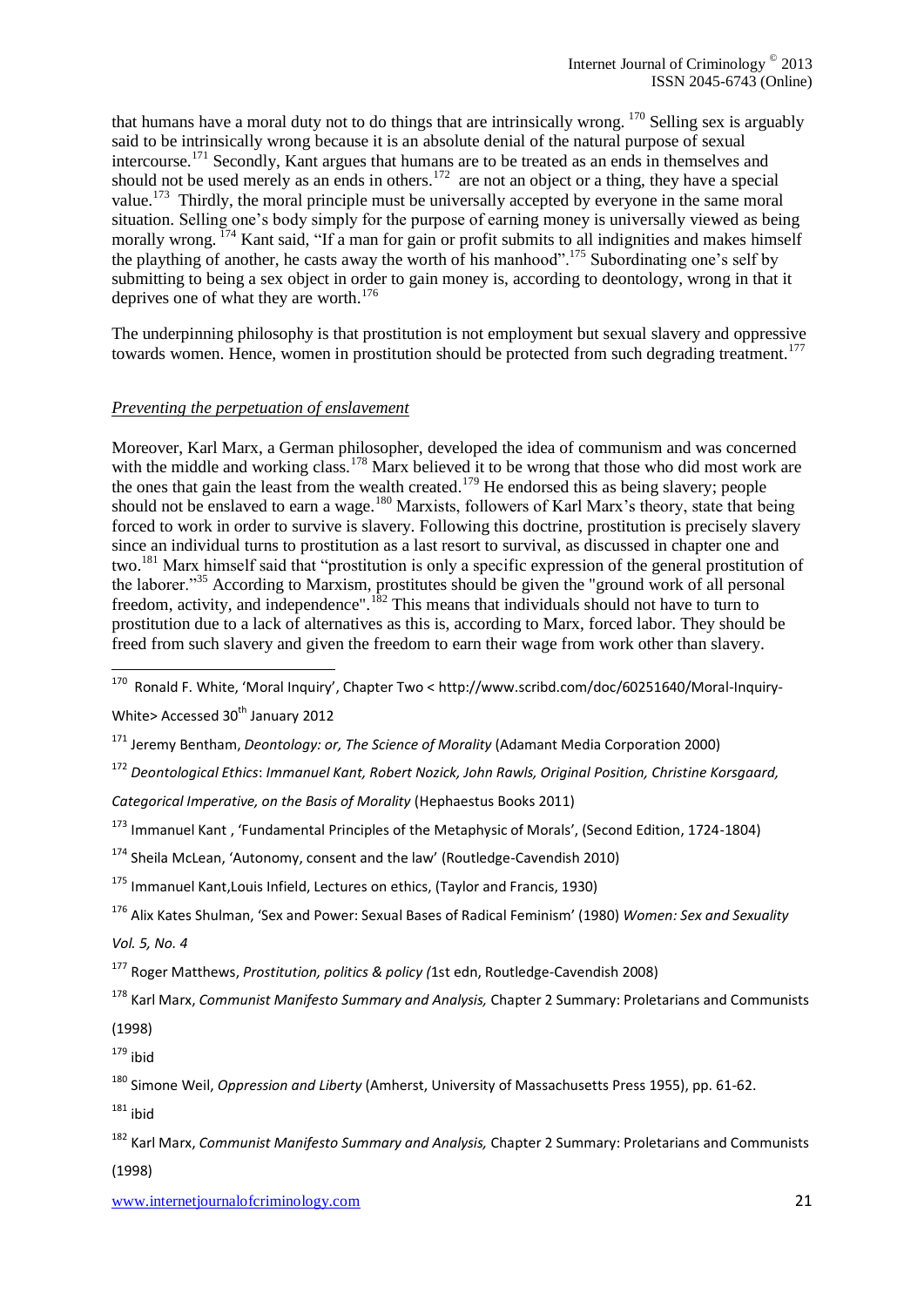Therefore, in the light of Marxism, it would be wrong for the UK allow prostitution to operate as a form of employment because it would be permitting slavery.

#### Conclusion

Overall, it appears that there is a tension between individual rights and the need for protection. It can be concluded that there are ethical barriers on how to shape the law on prostitution. Evaluating this debate, it can be arguably said that there are no civil or economic rights in prostitution because unlike any other occupation and its employees, prostitution degrades women as it reduces them from humans to sex tools.<sup>183</sup> Therefore, prostitution can arguably said to be sexual slavery. However, contrasting views argue that if women freely choose to pursue their economic interests in this way therefore then they should be allowed to so.<sup>184</sup> Hence, law against prostitution is argued to be discriminating against sex-workers. However, even in the absence of a third party, it can be hypothetically argued that individuals are coerced into prostitution as they turn to prostitution due to lack of alternatives to remedy the unfortunate situation they are in for example, poverty, homelessness, debt and drug addiction. Thereby, engaging in prostitution cannot be classed as an autonomous choice.<sup>185</sup> Thus, as Karl Marx called it, prostitution is forced labour.<sup>186</sup> Consequently, it may be unethical to label such conduct as being a form of employment.

Nonetheless, the dilemma between the notion of prostitution as sex-work and prostitution as sexual slavery is perpetual. Now that the ethical consequences of adhering to either theory have been established, what must now be considered are the practical consequences i.e. whether adhering to either theory will tackle the underlying problems of prostitution? To formulate prostitution as a business, it will mean to take either a decriminalisation model or, a legalisation model whereas to view prostitution as oppression and slavery it will mean to adopt in an abolitionist model. Thus, the final chapter will explore countries where these legal models on prostitution are currently operating. The chapter will put this theoretical debate into perspective along with the evaluation of the aims and effects of prostitution laws in history.

# Chapter 4: Exploring the Different Approaches to Prostitution

As has been seen throughout the previous chapters, the problems in the UK resulting from prostitution lie in exploitation and violence towards women, association with drug use, and association with organised crime, exploitation of the vulnerable, human trafficking, sexual diseases and nuisance to public. This is what the UK must remedy. This chapter will explore the different approaches to prostitution taken in other countries to determine what measures will best tackle these problems. As seen in the previous chapters, on-street and underground prostitution is what leads and/or increases these problems. Thus, what is the best way to deal with on-street and underground prostitution? Would it be by embracing prostitution as a form of employment therefore bringing prostitution out

January 2012

(1998)

<sup>1</sup>  $183$  ibid

<sup>184</sup> *Sarah Bromberg*, 'Feminist Issues In Prostitution' < [http://www.feministissues.com/issues.pdf>](http://www.feministissues.com/issues.pdf) Accessed 7th

<sup>185</sup> R v Terence Kirk [2008] EWCA Crim 434

<sup>186</sup> [Karl Marx,](http://www.gradesaver.com/author/karl-marx/) *Communist Manifesto Summary and Analysis,* Chapter 2 Summary: Proletarians and Communists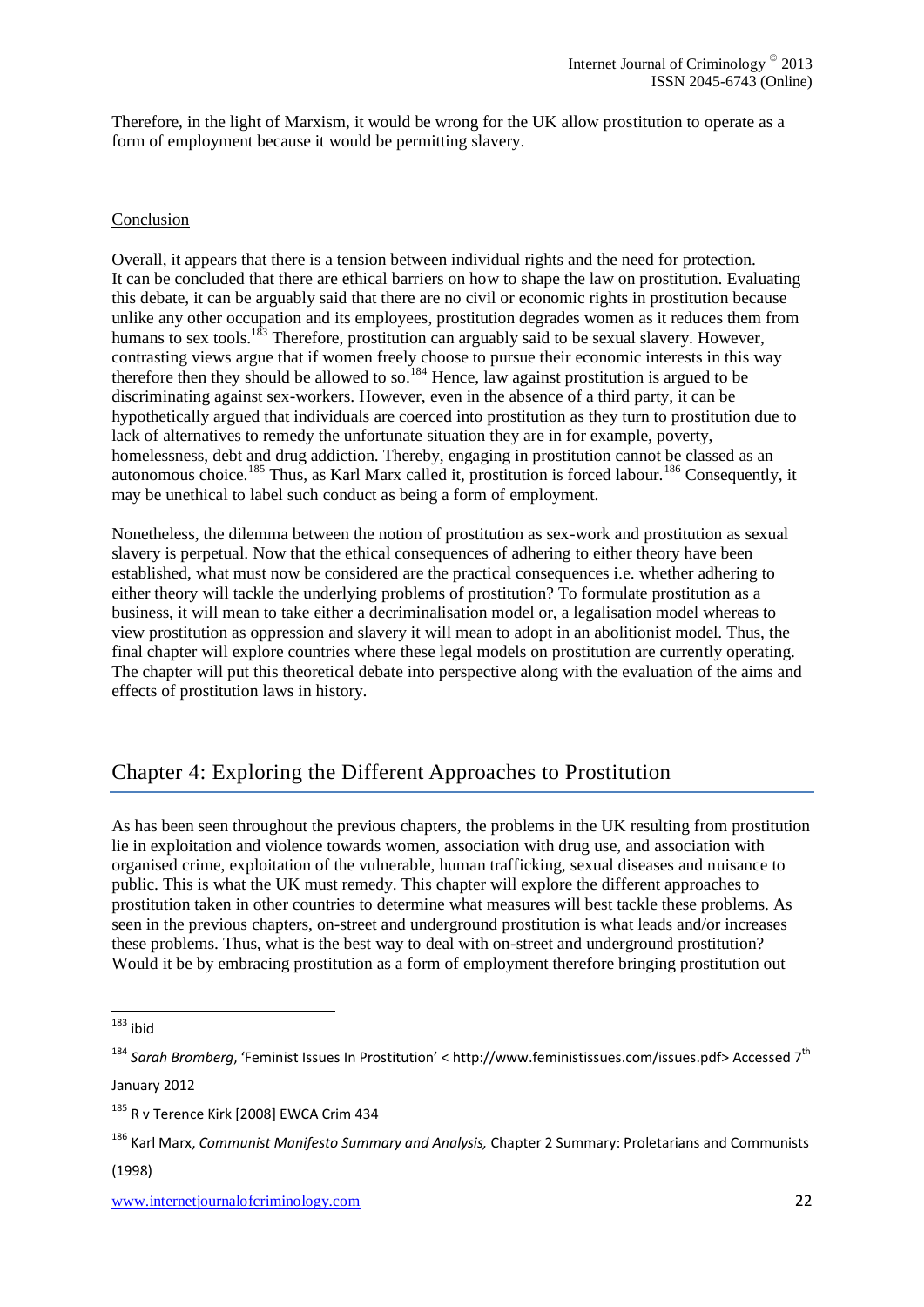from underground into the light of law protection or would it be to treat prostitution as sexual slavery therefore prohibiting the conduct?

There are three main legal approaches that will be addressed. These are abolitionist, decriminalisation and legalisation. An abolitionist approach would mean to prohibit prostitution and regulating those who buy and/or sell sex. A decriminalisation model removes the offences and penalties relating to sex workers, and relies "predominantly on the use of existing statutes and regulations to manage the operation of the sex industry".<sup>187</sup> Thus, a decriminalisation model in the UK would allow prostitution to be run like any other business, subject to the existing statutes governing all other industries, such as criminal, employment and contract laws.<sup>188</sup> In contrast, although quite similar, legalisation focuses on the unique nature of prostitution. A legalisation model allows prostitution and its related activities, subject to governmental regulation specifically enacted for prostitution wherein prostitutes are required to work in accordance to those regulations. <sup>189</sup> The outcome in countries where these models have been adopted will be addressed in order to present a practical scenario as to whether it would be pragmatic for England to take one of these approaches to remedy the underlying harms of prostitution within the UK.

#### *Abolishment approach*

It can be said that England currently takes an abolitionist approach because although it permits the sale of sex, all prostitution-related activities are abolished.<sup>190</sup> This makes it almost impossible to carry out prostitution without breaking any laws thus leads to the prosecution of the prostitute one way or another. It can be said that the UK recognises prostitution to be a wrongful conduct towards women as it refrains from professionalising the conduct. However, Janice G. Raymond argues that "No woman should be punished for her own exploitation".<sup>191</sup> What should be done is preventing men from victimising women in prostitution as discussed in the previous chapter. Therefore, perhaps the UK should shift the criminalised status of the prostitute onto the buyers of sex. Sweden is the first country that has taken this approach. Thus, the abolitionist approach in Sweden will be explored to assess whether a different abolitionist approach in the UK will tackle the underlying problems of prostitution.

In 1999, Sweden took the approach to criminalise the buying of sexual services, but not those who sell, because prostitution was gradually seen "as a serious form of male sexual violence against women".<sup>192</sup> Thus, t*he underpinning philosophy of the Swedish abolitionist approach is to challenge* 

[and-regulatory/prostitution/prostitution-law-review-committee/publications/international-](http://www.justice.govt.nz/policy/commercial-property-and-regulatory/prostitution/prostitution-law-review-committee/publications/international-approaches/summary)

[approaches/summary>](http://www.justice.govt.nz/policy/commercial-property-and-regulatory/prostitution/prostitution-law-review-committee/publications/international-approaches/summary) accessed 3<sup>rd</sup> March 2012

<sup>189</sup> Kimberly Klinger, writer, in the Jan.-Feb. 2003 *The Humanist* article "Prostitution, Humanism, and a Woman's Choice,"

<sup>190</sup> Sexual Offences Act 1959

1

<sup>191</sup> Janice G. Raymond, 'Ten Reasons for *Not* Legalizing Prostitution And a Legal Response to the Demand for Prostitution' *Journal of Trauma Practice*, 2, 2003: pp. 315-332;

<sup>192</sup> Gunilla Ekberg, *The Swedish Law That Prohibits the Purchase of A Sexual Service: Best*

*Practices for Prevention of Prostitution and Trafficking in Human Beings,* p. 4.

<sup>&</sup>lt;sup>187</sup> http://www.justice.govt.nz/publications/global-publications/t/the-sex-industry-in-new-zealand-a-

literature-review/part-ii-overseas-models-of-prostitution-law-reform-evaluations

<sup>188</sup> Ministry of Justice, New Zealand, Prostituion [< http://www.justice.govt.nz/policy/commercial-property-](http://www.justice.govt.nz/policy/commercial-property-and-regulatory/prostitution/prostitution-law-review-committee/publications/international-approaches/summary)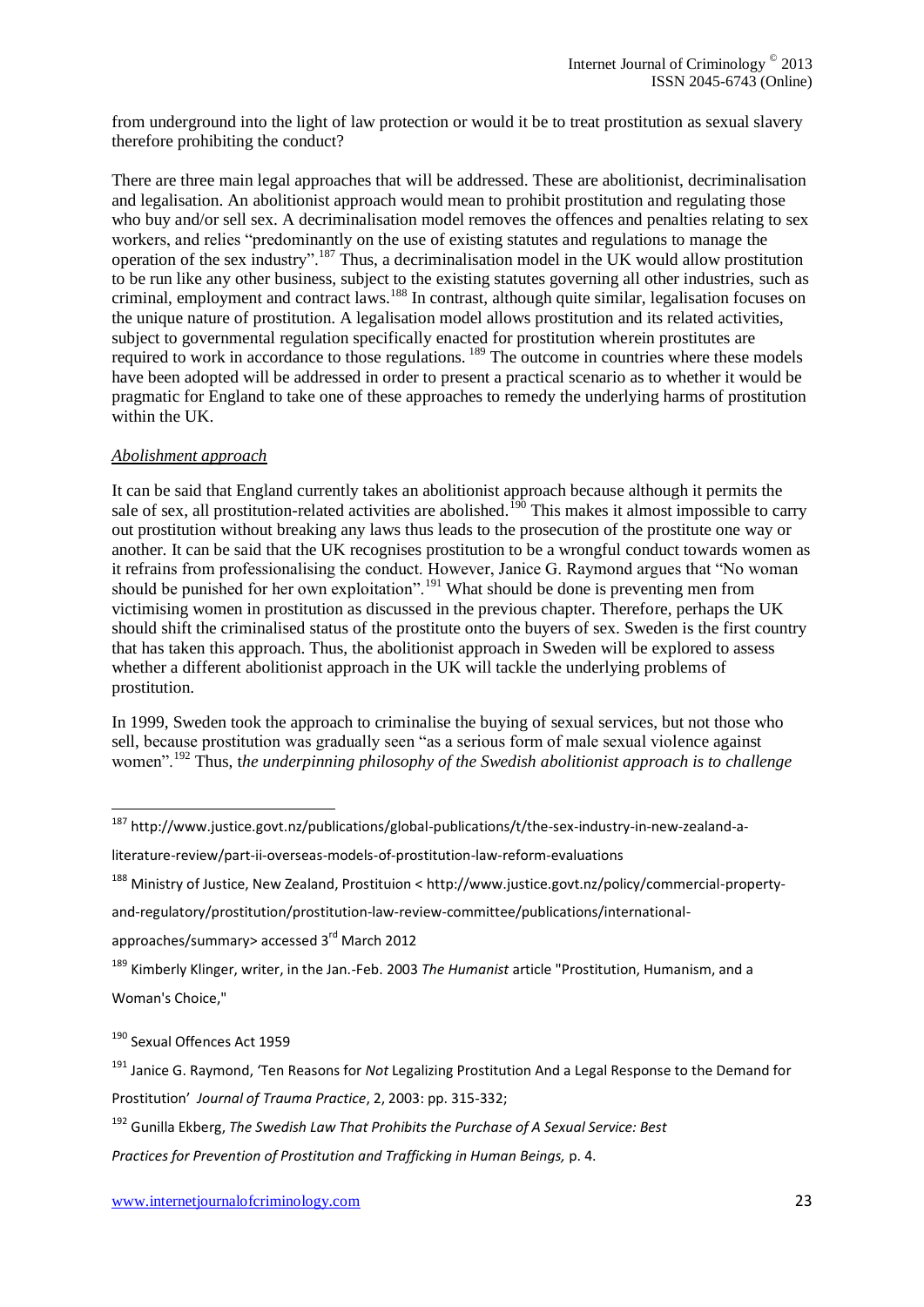*patriarchy.<sup>193</sup>* The rational is that a reduction in the demand for prostitutes will also reduce the number of prostitutes thereby will eliminate exploitation and sexual violence towards women.<sup>194</sup> However, [Belinda Brooks-Gordon,](http://www.bbk.ac.uk/psyc/staff/academic/bbrooks-gordon) a lobbyist for a repeal of prostitution laws, has stressed that as a result of abolishment, prostitution in Sweden has rather become more "retrogressive, dangerous, unworkable and expensive …"<sup>195</sup> Hence, as observers such as Patterson and Sjogren (2002) have encountered, the abolishment model has led to an increase underground prostitution.<sup>196</sup> Therefore, individuals in prostitution are at an even greater risk of violence. As Gould cited in the *[Journal of Social Policy](http://journals.cambridge.org/action/displayJournal?jid=JSP) (2001)*, "prostitutes in Sweden are now at a greater risk of violence, pressure to engage in unsafe sex, and are under greater financial pressure resulting from reductions in income".<sup>197</sup> Furthermore, police reported that prostitution has not decreased since this approach.<sup>198</sup> Moreover, David Howarth, a spokesman for the Liberal Democrats, said, "Evidence from Sweden in making prostitution illegal has shown that it doesn't help in reducing human trafficking - it, in fact, increases violence against women".<sup>199</sup> In addition, an increase in trafficked prostitutes may cause the spreading of sexual diseases as immigrants are not entitled to health examinations and are unlikely to pay for the service.<sup>200</sup> Thus, it can be concluded that it is not worth investing in a Swedish abolitionists approach as it increases violence, exploitation, unsafe sex, and trafficking, which are problems that the UK is trying to remedy. It seems that taking an approach to prostitution wholly on the basis that it is violence rather increases violence as it pushes prostitutes underground. This exposes prostitutes to a greater risk of mistreatment as it "makes them less likely to seek police help when they need it".<sup>201</sup> Hence, what if the UK takes a decriminalisation approach on grounds that prostitution is like any other business?

#### Decriminalisation model

papers. 2007 Ordinary Session (Fourth part) 1-5 October 2007 Volume VII  $194$  ibid

195 [Julie Bindel](http://www.guardian.co.uk/profile/juliebindel), 'Legalising prostitution is not the answer' *The Guardian* (Friday 2 July 2010)

<http://www.guardian.co.uk/commentisfree/2010/jul/02/prostitution-legalise-criminalise-swedish-law?

accessed 15th March 2012

<sup>196</sup> Jan Jordan, 'The Sex Industry in New Zealand:A Literature Review

*commissioned by the Ministry of Justice.*

March 2005

<sup>197</sup> Gould, 'The Criminalisation of Buying Sex: the Politics of Prostitution in Sweden', [Journal of Social Policy](http://journals.cambridge.org/action/displayJournal?jid=JSP)

(2001), 30 : pp 437-456

198 [Rachel Williams,](http://www.guardian.co.uk/profile/rachelwilliams) How making the customers the criminals cut street prostitution *[The Guardian](http://www.guardian.co.uk/theguardian)*, Saturday 5 January 2008 [<http://www.guardian.co.uk/politics/2008/jan/05/uk.world?INTCMP=ILCNETTXT3487>](http://www.guardian.co.uk/politics/2008/jan/05/uk.world?INTCMP=ILCNETTXT3487)

<sup>199</sup> BBC News, Critics hit out on sex law plan < [http://news.bbc.co.uk/1/hi/uk\\_politics/7154980.stm>](http://news.bbc.co.uk/1/hi/uk_politics/7154980.stm) accessed 15<sup>th</sup> March 2012

 $200$  Julia Laite, 'Paying the price again: prostitution policy in historical perspective' <

[http://www.historyandpolicy.org/papers/policy-paper-46.html>](http://www.historyandpolicy.org/papers/policy-paper-46.html) Accessed 3<sup>rd</sup> December 2011

<sup>201</sup> Press Association, 'Police backs reform of prostitution laws' *The Guardian* [\(29 December 2010\)](http://www.guardian.co.uk/theguardian/2010/dec/29)

<http://www.guardian.co.uk/uk/2010/dec/28/police-chiefs-prostitution-reform-law> Accessed 6<sup>th</sup> February 2012

<sup>1</sup> <sup>193</sup> Council of Europe. Parliamentary Assembly, Council of Europe. Consultative Assembly, Documents Working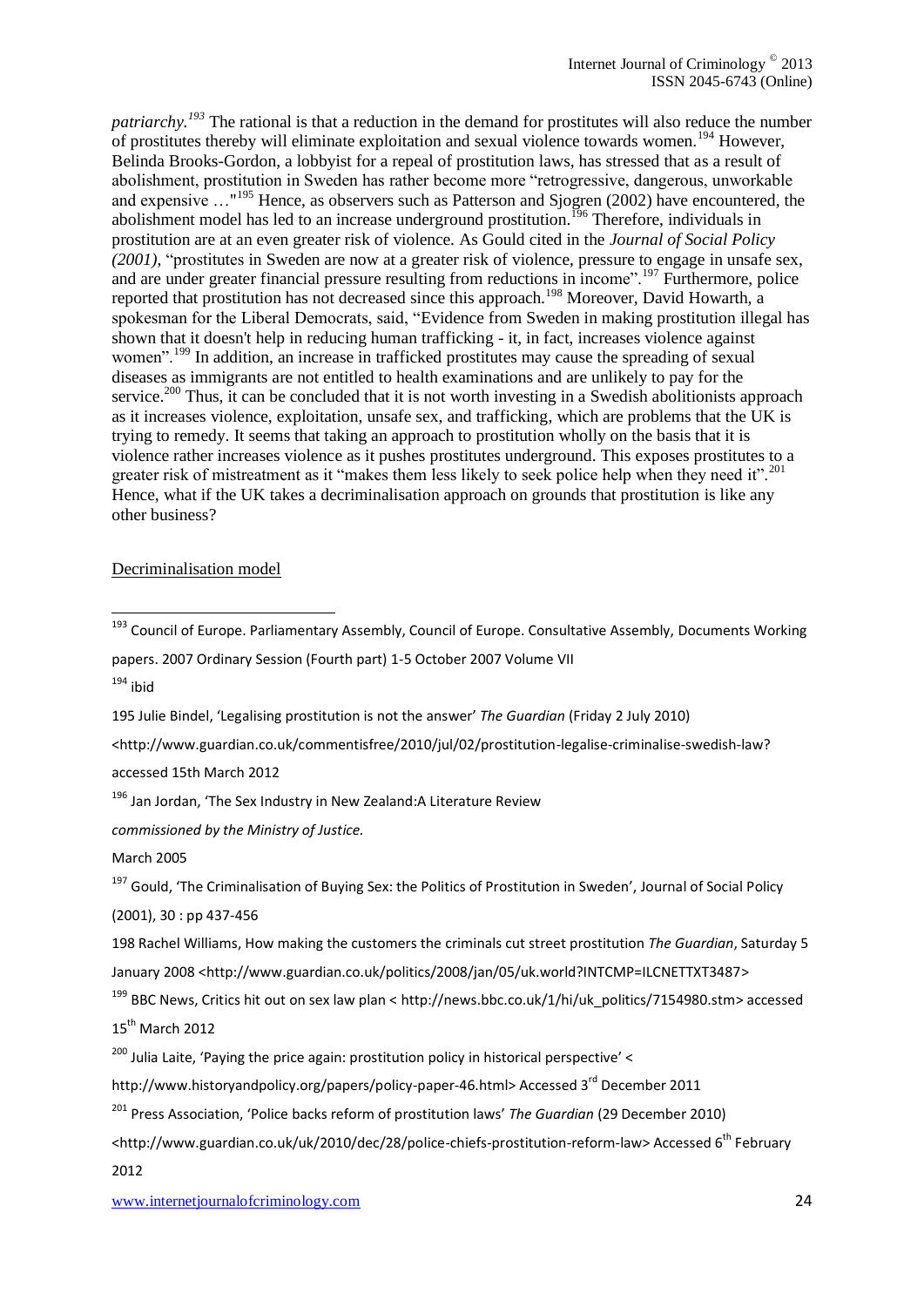As seen in chapter one, once a woman is known as a 'prostitute', she seems to be "excluded from the community".<sup>202</sup> This indicates that prostitution is a stigmatised activity. A decriminalisation model is underpinned to remove the stigma around prostitution as it removes all laws on prostitution and treats prostitution like any other form of business.<sup>203</sup> This is said to allow men and women working in the industry to access the healthcare and protection they need.<sup>204</sup> Thus, a decriminalisation model may reduce exploitation and mistreatment as it brings prostitutes out from underground and situates them at reach of law protection.<sup>205</sup> To determine whether a decriminalisation model in the UK will be appropriate, the consequences of this model must be explored. This chapter will investigate New Zealand seeing as it is one of the first countries to take a decriminalisation approach with the aim to make these specified improvements, as emphasised in the Hansard on the Prostitution Reform Bill  $2003<sup>206</sup>$  This assessment will conclude whether removing all the laws on prostitution in the UK will tackle the underlying problems of prostitution. If an approach can tackle these problems and, respect the civil and economic rights of prostitutes, then it may be valuable for the UK to take such an approach.

New Zealand decriminalised prostitution in  $2003$ <sup>207</sup>. The new law aimed to operate prostitution as a commercial business "by allowing membership of trade unions, the holding of an employment contract and legal contracts to be formed (and ended) with clients".<sup>208</sup> Thus, the Prostitution Reform Act 2003 created a framework that is intended to safeguard "the human rights of sex workers and protect them from exploitation".<sup>209</sup> This reform has removed discrimination against sex workers. Tim Barnett, the British-born former New Zealand MP, said that a review of the decriminalisation model in New Zealand carried out five years after it came into force showed that "sex workers were using their rights under the legislation to deal with poor-quality brothel owners or clients who had been

1

<sup>204</sup> Caroline Ryan, BBC News health reporter in Harrogate, Nurses say reform prostitute law

[<http://news.bbc.co.uk/1/hi/health/4487237.stm>](http://news.bbc.co.uk/1/hi/health/4487237.stm) Accessed 6<sup>th</sup> February 2012

<sup>205</sup> Report of the Prostitution Law Review Committee on the Operation of the Prostitution Reform Act 2003

<http://www.justice.govt.nz/policy/commercial-property-and-regulatory/prostitution/prostitution-law-

review-committee/publications/plrc-report/acknowledgements> Accessed 6<sup>th</sup> February 2012

<sup>206</sup> Hansard and Journals, Prostitution Reform Bill [< http://www.parliament.nz/en-](http://www.parliament.nz/en-NZ/PB/Debates/Debates/1/8/0/47HansD_20030326_00001231-Prostitution-Reform-Bill-Instruction-to.htm)

[NZ/PB/Debates/Debates/1/8/0/47HansD\\_20030326\\_00001231-Prostitution-Reform-Bill-Instruction-to.htm>](http://www.parliament.nz/en-NZ/PB/Debates/Debates/1/8/0/47HansD_20030326_00001231-Prostitution-Reform-Bill-Instruction-to.htm) accessed 15<sup>th</sup> March 2012

<sup>207</sup> Ministry of Justice, New Zealand. Employmetn Conditions for Prostitution

[<http://www.justice.govt.nz/policy/commercial-property-and-regulatory/prostitution/prostitution-law-](http://www.justice.govt.nz/policy/commercial-property-and-regulatory/prostitution/prostitution-law-review-committee/publications/plrc-report/10-employment-conditions#103)

[review-committee/publications/plrc-report/10-employment-conditions#103>](http://www.justice.govt.nz/policy/commercial-property-and-regulatory/prostitution/prostitution-law-review-committee/publications/plrc-report/10-employment-conditions#103) accessed 4<sup>th</sup> March 2012

<sup>208</sup> Tim Barnett MP, 'DECRIMINALISING PROSTITUTION IN NEW ZEALAND - the campaign and the outcome' (2007)

[<http://myweb.dal.ca/mgoodyea/Documents/New%20Zealand/Decriminalising%20Prostitution%20in%20NZ.p](http://myweb.dal.ca/mgoodyea/Documents/New%20Zealand/Decriminalising%20Prostitution%20in%20NZ.pdf)  $df$ >accessed  $4<sup>th</sup>$  March 2012

<sup>209</sup> The PRA and Human Right[s http://www.justice.govt.nz/policy/commercial-property-and-](http://www.justice.govt.nz/policy/commercial-property-and-regulatory/prostitution/prostitution-law-review-committee/publications/plrc-report/3-the-pra-and-human-rights)

[regulatory/prostitution/prostitution-law-review-committee/publications/plrc-report/3-the-pra-and-human-](http://www.justice.govt.nz/policy/commercial-property-and-regulatory/prostitution/prostitution-law-review-committee/publications/plrc-report/3-the-pra-and-human-rights)

[rights>](http://www.justice.govt.nz/policy/commercial-property-and-regulatory/prostitution/prostitution-law-review-committee/publications/plrc-report/3-the-pra-and-human-rights) accessed 15<sup>th</sup> March 2012

<sup>202</sup> Ruth Mazo Karras, *Common Women. Common women, prostitutes, and whores* (page 35, Oxford University Press 1996)

 $203$  Home Office Paying the Price: a consultation paper on prostitution (2004)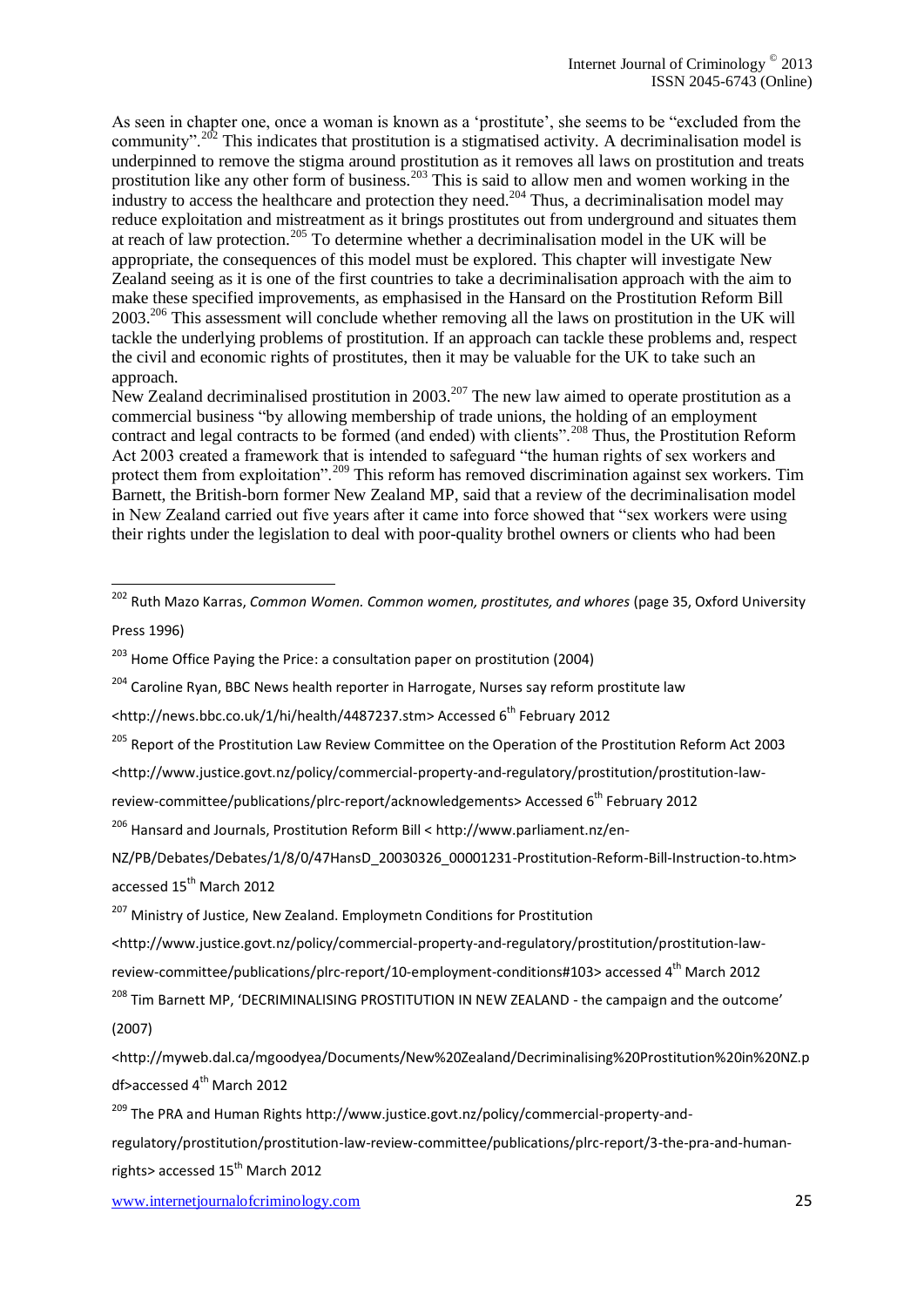behaving abusively".<sup>210</sup> Thus, a decriminalisation model appears to provide prostitutes security as they have the right to sue in courts for violations of their employment or service. However, as discussed in chapter three, prostitution cannot really be a lawful contract of employment because hypothetically, consent in prostitution cannot be valid.<sup>211</sup> Also, it is doubtful whether prostitution can ever be an autonomous choice since it is usually "the result of poverty, drug addiction, homelessness, and lack of alternative employment".<sup>212</sup> This recalls the notion of prostitution being a form of forced labour. Therefore, it may be irrational for the UK to invest in a decriminalisation model.

Moreover, a decriminalisation model has been found to increase trafficking for the purposes of sexual exploitation.<sup>213</sup> Trafficking is one of the problems that must be tackled within the UK thus investing in a decriminalisation is not pragmatic. Also, the decriminalisation approach in New Zealand ceases arrests for soliciting. As seen in chapter two, soliciting for the purposes of prostitution is a nuisance to the public. Thus, soliciting is one prostitution-related activity that the UK has sought to regulate throughout history as the State has a duty to keep peace and protect the nation from nuisance. Therefore, decriminalising prostitution can be arguably said to be a violation of the State's role to protect the public, as discussed in chapter one. Furthermore, "Street-based prostitution is more problematic than off street prostitution in terms of drug use..."<sup>214</sup> The UK increasingly aims to eliminate illegal drug use anyway,  $^{215}$  whether associated with prostitution or not, hence to take an approach that will increase this problem is not appropriate.

The decriminalisation model in New Zealand offers exit strategies to prostitution if they feel the need to exit the industry by allowing immediate access to Government unemployment benefits. However, these strategies appear to be ineffective; the Prostitution Law Review Committee reported, 93 per cent of New Zealand sex workers said that they remained in the sex industry, regardless of exploitation, due to financial reasons.<sup>216</sup> Therefore, a decriminalisation approach in the UK may not be pragmatic in the sense that it does not offer an effective exit strategy to prostitutes. The availability of Government unemployed benefits, which in the UK is likely to be Job Seekers Allowance, may not be enough to remedy the individual's poverty or financial crisis, or even the individual's homeless state or drug addiction, which are usually the reasons as to why individuals engage in prostitution.<sup>217</sup>

accessed 15<sup>th</sup> March 2012

1

*Globalisation of Sex Commerce. (*Cambridge: Cambridge University Press)

<sup>210</sup> [Owen Bowcott](http://www.guardian.co.uk/profile/owenbowcott), 'Call for change in law to protect prostitutes from violent crime' *The Guardian* (Monday 16 January 2012) [<http://www.guardian.co.uk/society/2012/jan/16/change-law-prostitutes-crime-violent>](http://www.guardian.co.uk/society/2012/jan/16/change-law-prostitutes-crime-violent)

<sup>&</sup>lt;sup>211</sup> Smith and Wood, *Employment Law*, 10<sup>th</sup> edn (Oxford, Oxford University Press 2009)

<sup>&</sup>lt;sup>212</sup> Paying the Price: Consultation on Prostitution

Response from the British Humanist Association [http://www.humanism.org.uk/\\_uploads/documents/BHA-](http://www.humanism.org.uk/_uploads/documents/BHA-Response-to-consultation-on-prostitution.pdf)

[Response-to-consultation-on-prostitution.pdf](http://www.humanism.org.uk/_uploads/documents/BHA-Response-to-consultation-on-prostitution.pdf)

<sup>213</sup> Joyce Outshoorn, *The Politics of Prostitution: Women's Movements, Democratic States and the* 

<sup>&</sup>lt;sup>214</sup> Liberty's response to the Home Office Consultation Paper: Paying the Price: a consultation on prostitution (2004)

<sup>&</sup>lt;sup>215</sup> [Rory Allott,](http://her.oxfordjournals.org/search?author1=Rory+Allott&sortspec=date&submit=Submit) [Roger Paxton](http://her.oxfordjournals.org/search?author1=Roger+Paxton&sortspec=date&submit=Submit) an[d Rob Leonard](http://her.oxfordjournals.org/search?author1=Rob+Leonard&sortspec=date&submit=Submit), 'Drug education: a review of British Government policy and

evidence on effectiveness' (1999) *Health Educ. Res.* 14 (4): 491-505.

 $216$  Report of the Law Review Committee on the operation of the prostitution reform (2003)

<sup>217</sup> Roger Matthews, *Prostitution, politics & policy (*1st edn, Routledge-Cavendish 2008)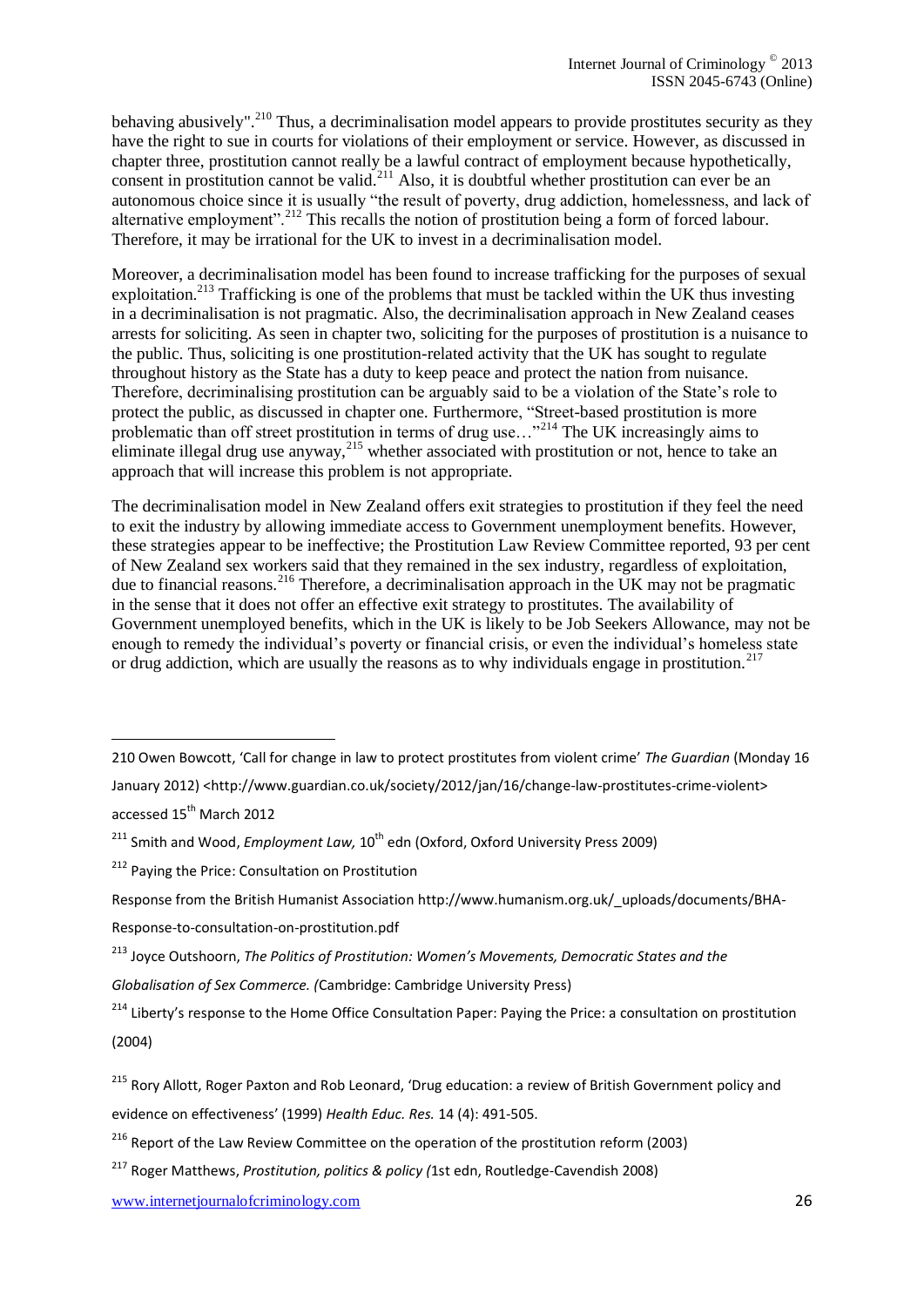It appears that to remove all laws against prostitution is irrational, absurd, and unethical. A decriminalisation model does not even tackle the underlying problems of prostitution therefore; it is not worth investing in this model. It appears that to regulate prostitution to some extent is significant. It can be concluded that abolishing prostitution and forgoing all specific control over prostitution appears to cause more harm to the public and individual than not. Thus, perhaps it would be better to mediate between tolerance and regulation. One way this can be done is by taking a legalisation approach. This would mean to allow prostitution to operate as a business, subject to specific prostitution law. Would this be pragmatic?

#### *Legalisation approach*

This model allows prostitution to operate without ceasing all control over it. <sup>218</sup> A legalisation model provides specific managed areas where prostitutes can legally be carried with the rationale that it will prevent underground prostitution and unsafe on-street prostitution.<sup>219</sup> The Netherlands took this approach with the aim to attain these outcomes.

In the year 2000, the Netherlands legalised prostitution. As a result of legalisation, prostitution in the Netherlands is subject to municipal regulations about the location, organisation and the practice of business. The Netherlands allows the running of brothels for the purpose of voluntary adult prostitutes.<sup>220</sup> The Dutch claim that the removal of the ban on brothels makes the sex-work safer for those engaged in prostitution.<sup>221</sup> Also, trafficking rates for the purposes of prostitution in the Netherlands were as high as 80% prior to legalisation.<sup>222</sup> Hence, the Netherlands created a framework in order to battle the relative crimes and reduce trafficking by preventing on-street prostitution and providing a safeguarded managed area for prostitutes to carry out their work.<sup>223</sup>

However, the researchers of the Dutch Verwey Jonker Institute found that even after legalisation, there was still the existence of illegal prostitutes working on the streets and, in licenced brothels. This research indicates that legalising prostitution does not stop wipe out foreighn prostitutes and that legalising brothels does not guarantee that legal and safe sex-work will take place in those brothels.<sup>225</sup> John Salt writes that legalising prostitution leads to an *increase* in human trafficking for the purposes of prostitution.<sup>226</sup> This may be because the legal protection and rights available to legal prostitutes are

1

trafficking> accessed  $20<sup>th</sup>$  January 2012

[Issue 3, p](http://onlinelibrary.wiley.com/doi/10.1111/imig.2000.38.issue-3/issuetoc)ages 31–56

<sup>&</sup>lt;sup>218</sup> Leitzel, James A., Regulating Commercial Sex (2006) <http://ssrn.com/abstract=918402> accessed 4<sup>th</sup> March

<sup>2012</sup>

 $219$  Home Office Paying the Price: a consultation paper on prostitution (2004)

<sup>220</sup> *Traffcking in Human Beings: Third Report of the Dutch National Rapporteur*

<sup>&</sup>lt;sup>221</sup> Linda Butt, Jesse Salazar, 'Lifting the Ban: The "Oldest Profession" Becomes the Newest Market Sector'

<sup>(2004) &</sup>lt; 304-lifting-the-ban-the-oldest-profession-becomes-the-newest-market-sector> accessed 15th March

<sup>222</sup>Gert Vermeulen, Arne Dormaels, *European data collection on sexual offences against minors* (Maklu 2001)

 $223$  Home Office Paying the Price: a consultation paper on prostitution (2004)

<sup>&</sup>lt;sup>224</sup> Siegel, D. (2005) Recent Trends in Women Trafficking and Voluntary Prostitution:

Russian-speaking Sex-Workers in the Netherlands, *Transnational Crime*, 4 (1)

<sup>225</sup> *Sally Colton* , 'Legal Prostitution Encourages Human Trafficking' (2011) [Law Journal for Social Justice at](http://ljsj.wordpress.com/author/ljsj/) 

[Arizona State University](http://ljsj.wordpress.com/author/ljsj/) <http://lisj.wordpress.com/2011/09/08/legal-prostitution-encourages-human-

<sup>&</sup>lt;sup>226</sup> John Salt, Trafficking and Human Smuggling: A European Perspective, International Migration Volume 38,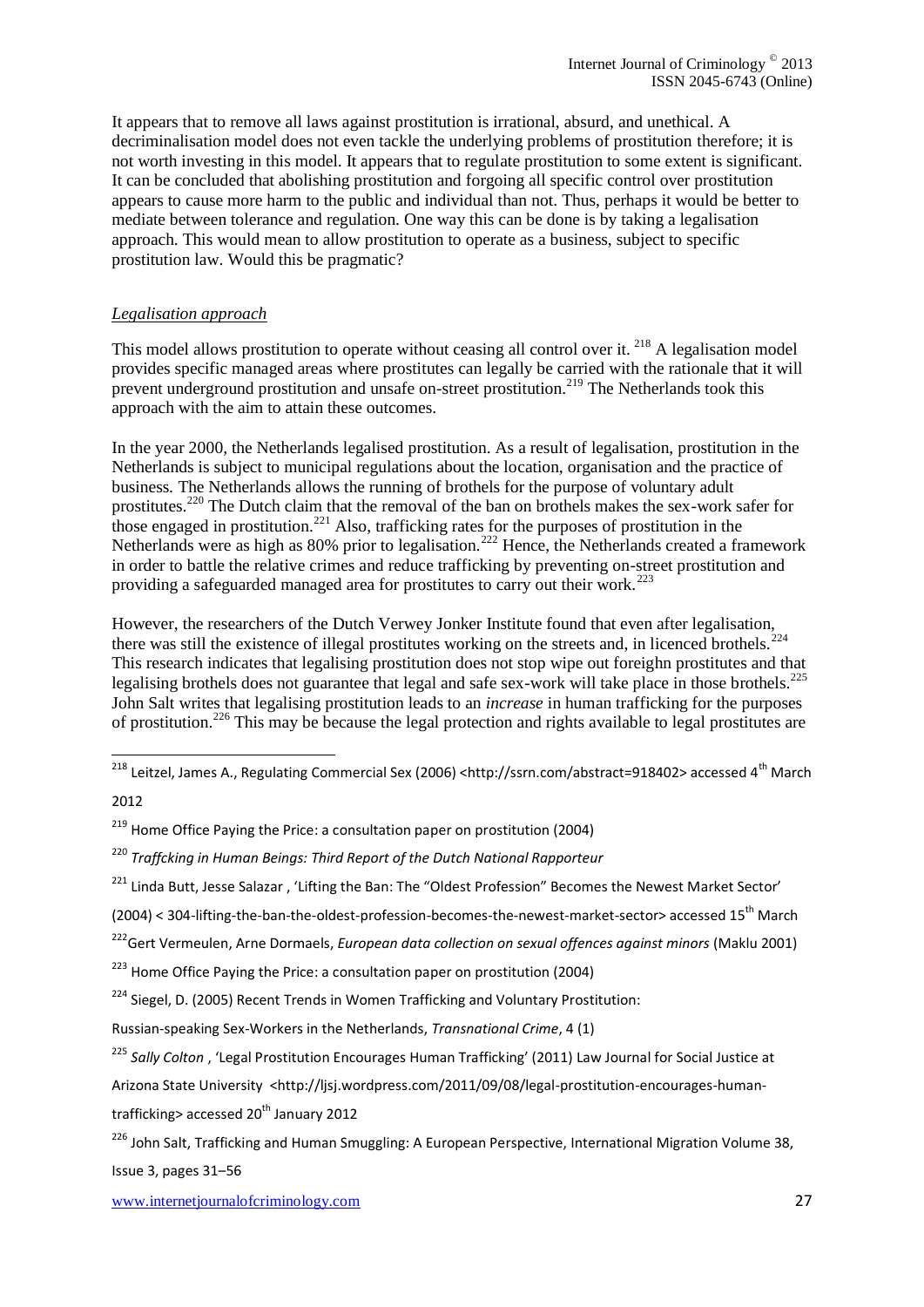not available to migrant prostitutes due to their illegal status.<sup>227</sup> Therefore, a migrant prostitute is likely to accept any amount paid to her, however low the price may be, and they are more vulnerable to exploitation as they are likely to "lack the wherewithal to oppose it".<sup>228</sup> Thus, pimps and criminals may prefer trafficking women for the purpose of prostitution rather than using legal prostitutes because migrant prostitutes.<sup>229</sup> In addition, with foreign prostitutes working in legal brothels and on the streets, there is no elimination of nuisance and health risks to the public. Women in prostitution suffer exploitation as a result of abuse of male power in prostitution; women in prostitution are raped, assaulted, neglected and deprived of freedom and food.<sup>230</sup> Ninety two percent of those who are prostituted, say they want to escape from it due to the violence they are exposed to (Farley, et al., 1998). Such exploitation in prostitution is one of the main problems that need to be tackled in the UK. Thus, the UK cannot invest in a legalisation approach for that matter.

### *Conclusion*

In conclusion, an abolitionist, decriminalisation, and legalisation approach will not tackle the underlying problems of prostitution occurring in the UK. To take either approach is unethical and/or irrational. However, the UK may not formulate prostitution as an employment because prostitution is not like other industries as it naturally concurs with other social disorders such as drug use and organised crime.<sup>231</sup> It is clear that prostitution needs to be regulated. Thus, to invest in a decriminalisation approach is inappropriate. The legislator Larry Badlock stressed that a decriminalisation model "simply changes the status of prostitution"<sup>232</sup> and equialises it to all other industries when really, as he believed, prostitution should be treated differently since it attracts with it many severe harms including social disorders. $^{233}$ 

Overall, it can be concluded that it is significant that the UK continues to regulate prostitution but to what extent? The UK has throughout history aimed to tackle problems associated with prostitution such as drug use, organised crime, exploitation, violence, sexual diseases, coercion, trafficking, and nuisance. It has been demonstrated that to prohibit the sale of sex causes more harm and danger to the nation and to individuals, therefore, such an abolitionist approach is irrational and not pragmatic. It has also been demonstrated that to allow prostitution to operate as a business subject to regulations, thus taking a legalisation approach, is unethical because prostitution oppresses women, degrades women, and attracts many other vile problems. Also, to take a legalisation approach may be irrational as it causes more harm than tackling it. One worthy point to take note of here is that to institutionalise

Stanford University Press 2006)

Sexuality, and Marginality, Oxford University Press 1996)

accessed 15<sup>th</sup> March 2012

 $233$  ibid

1

<sup>&</sup>lt;sup>227</sup> Andrew Tettenborn, Professor Malcolm Clarke, Neil Andrews[, Contractual Duties](http://bookshop.blackwell.co.uk/jsp/display_product_info.jsp;jsessionid=DC6A4AE7D030C2983CA0EDAB838B0C77.bobcatp1?isbn=9780414041950) (Sweet & Maxwell Ltd 2012)

<sup>&</sup>lt;sup>228</sup> Jessica Spector, Prostitution and pornography: philosophical debate about the sex industry (Stanford,

<sup>&</sup>lt;sup>229</sup> D. Brock., G. Kara., Oliver. C. Mook, '[Migrant Sex Work](http://www.google.co.uk/url?sa=t&rct=j&q=Debi+Brock+Beyond+Images:+Hookers+and+Feminists+book&source=web&cd=6&ved=0CEoQFjAF&url=http%3A%2F%2Fpi.library.yorku.ca%2Fojs%2Findex.php%2Fcws%2Farticle%2Fdownload%2F7614%2F6745&ei=M2c4T5OBAZOn8gPfyK3RAg&usg=AFQjCNHsFAPs_s2DIGA4YTWQwgyqbgSTEw)' CANADIAN WOMAN STUDIES Volume 20, No. 2

<sup>230</sup> Roger Matthews, *Prostitution, politics & policy (*1st edn, Routledge-Cavendish 2008)

<sup>231</sup> Ruth Mazo Karras, *Common Women. Common women, prostitutes, and whores* (Chapter 5, Marriage,

<sup>232</sup> Hansard and Journals, Prostitution Reform Bill [< http://www.parliament.nz/en-](http://www.parliament.nz/en-NZ/PB/Debates/Debates/1/8/0/47HansD_20030326_00001231-Prostitution-Reform-Bill-Instruction-to.htm)

[NZ/PB/Debates/Debates/1/8/0/47HansD\\_20030326\\_00001231-Prostitution-Reform-Bill-Instruction-to.htm>](http://www.parliament.nz/en-NZ/PB/Debates/Debates/1/8/0/47HansD_20030326_00001231-Prostitution-Reform-Bill-Instruction-to.htm)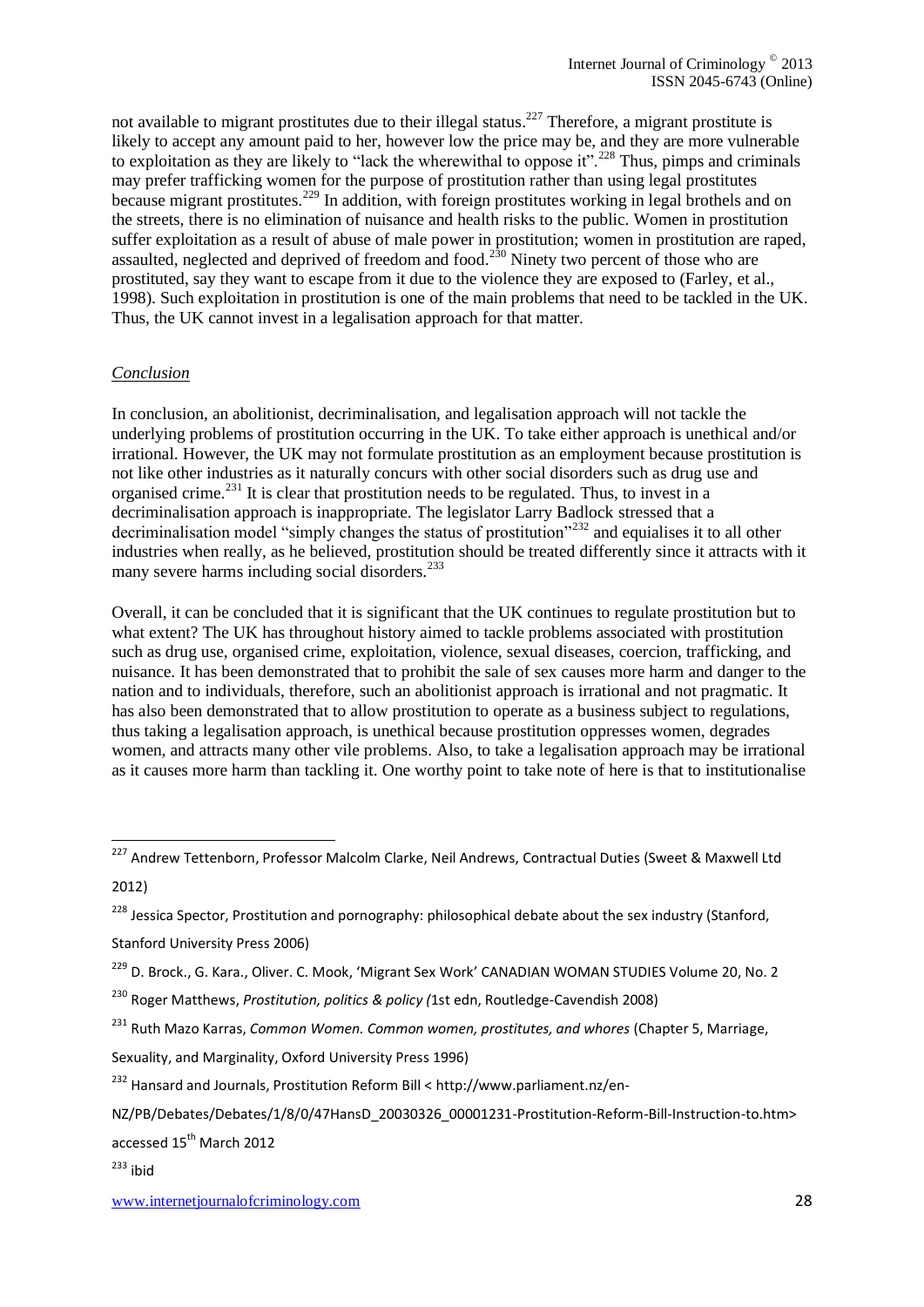prostitution would mean to tax the earnings of women in prostitution,  $^{234}$  which would not be rational because prostitution is used as a last resort in desperation for money for whatever reason. Thus, to tax the earnings of such women, who are selling their own bodies, is unfair. This reflects the Marxism argument that it is wrong that those who did most work are the ones that gain the least from the wealth created.<sup>235</sup> The England approach allows the prostitute to sell her own body without taxing her earnings, therefore allows her to make her own money through her own body. What the UK does regulate is the way she practices this.

Thus, it can be concluded that instead of investing in new laws and policies, the UK should rather aim to combat the underlying problems of prostitution by working to prevent people from engaging in prostitution and by working to reduce the demand for prostitution. To do this, the state will have to examine ways in how to deal with the routes to prostitution. The routes to prostitution has been mentioned throughout each chapter and include poverty, homelessness, drug addiction, coercion, vulnerability i.e. foreigners and children, lack of employment and financial crisis. The Home Office has recently outlined a Code of Practice for ways in which the Government can deal with these routes.<sup>236</sup>

# Overall conclusion

Overall, the prostitution-associated problems that need to be remedied in the UK includes exploitation and violence against women.<sup>237</sup> This includes rape, sexual assault, murder and neglect. "Perpetrators" of such offences include violent clients or pimps".<sup>238</sup> Thus, it is evident that clients and pimps need to be kept under control by the state to protect the health and safety of prostitutes. Moreover, prostitution causes a nuisance to residents and leads to the spreading of venereal diseases amongst the nation. Thus, even prostitutes need to be kept control in order to tackle these problems.<sup>239</sup> Moreover, prostitution is strongly linked with human trafficking therefore it is essential not to institutionalise the conduct because as has been seen in chapter four, allowing prostitution to operate as a business dramatically increases the numbers of foreign prostitutes in the country. This causes demographical problems in the country as it increases the population. More importantly, foreign prostitutes may be a greater risk to the public health as they are not entitled to health examinations and are unlikely to see private doctors to check for sexual diseases due to costs. Thus, foreign prostitutes may increase the spreading of venereal diseases amongst the nation. In addition, foreign prostitutes may be more vulnerable to exploitation since they have fewer protections at law due to their illegal status hence are

 $235$  ibid

1

<sup>&</sup>lt;sup>234</sup> Kenneth W. Clarkson, Roger LeRoy Miller, Gaylord A. Jentz, *West's Business Law* 6<sup>th</sup> edn (Thomas West 2006)

 $236$  Home Office Paying the Price: a consultation paper on prostitution (2004)

<sup>&</sup>lt;sup>237</sup> Carole Pateman, Defending Prostitution: Charges Against Ericsson, [Ethics](http://www.jstor.org/action/showPublication?journalCode=ethics) [1983] Vol. 93, No. 3, pp. 561-565

<sup>&</sup>lt;sup>238</sup> Prostitution and Exploitation of Prostitution

[<sup>&</sup>lt;http://www.cps.gov.uk/legal/p\\_to\\_r/prostitution\\_and\\_exploitation\\_of\\_prostitution/>](http://www.cps.gov.uk/legal/p_to_r/prostitution_and_exploitation_of_prostitution/)accessed 25<sup>th</sup> February 2012

<sup>239</sup> Helen J. Self, *Prostitution, women, and misuse of the law: the fallen daughters of Eve* (Great Britain,

FrankClass Publishers 2003)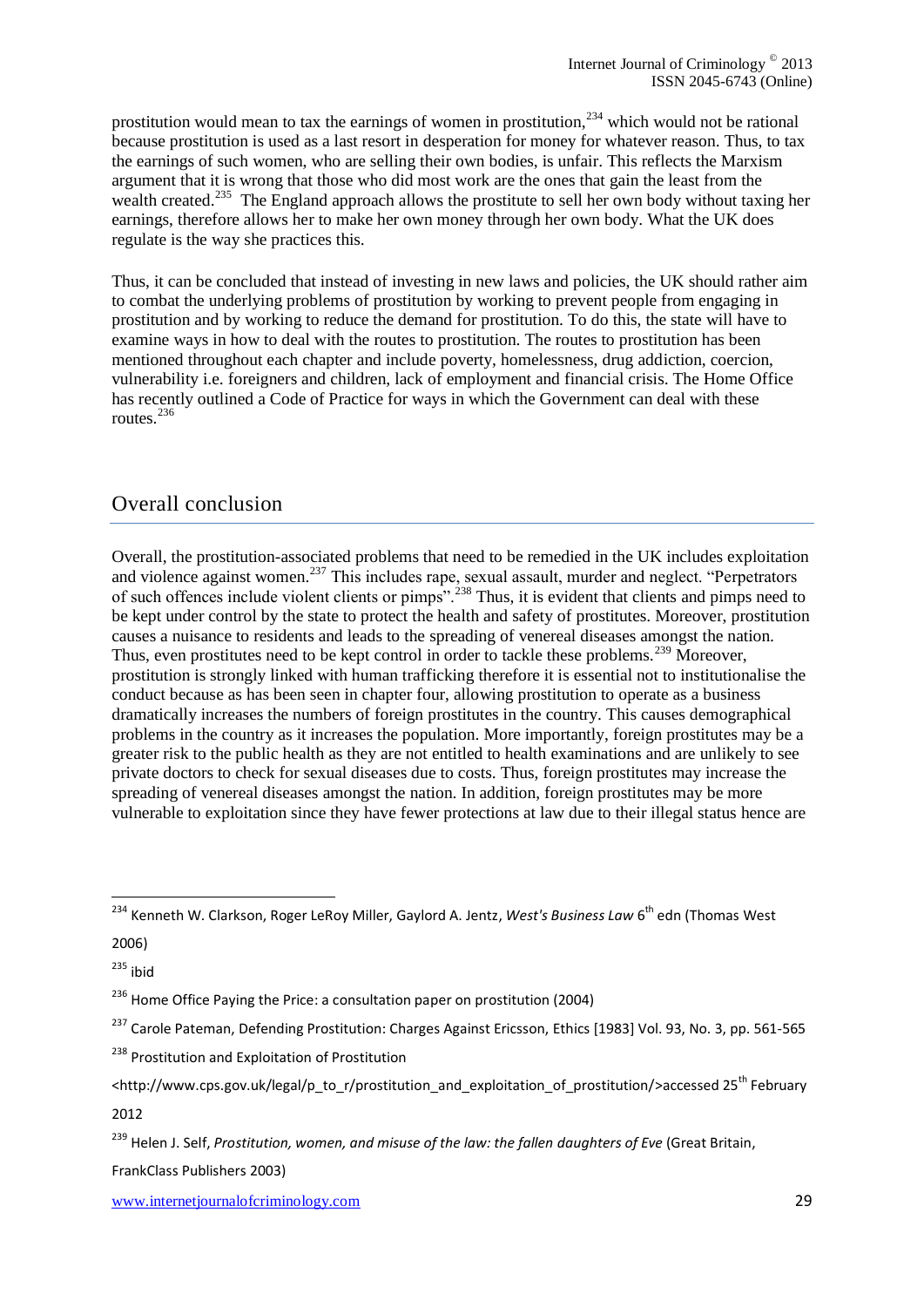more likely to victimised as sexual slaves.  $240$  This in effect degrades women as a whole. Furthermore, there are strong links between "street prostitution and the drug markets particularly crack cocaine which appears to be increasing".<sup>241</sup> Hence, prostitution increases drug-related crime rates.

Throughout history, the UK has aimed to combat these problems by keeping prostituting under State regulation and controlling prostitution related activities. However, these problems remain in the country. Nonetheless, analysing the presented evidence in each chapter, it can be concluded that to that to take a new approach to prostitution is not pragmatic for the UK. To formulate prostitution as a business, therefore investing in a decriminalisation or a legalisation model, will be irrational as it further increases these problems. Nevertheless, to prohibit the sale of sex as a whole, therefore investing in a Swedish abolitionist model, is also problematic.

However, what can be drawn from the decriminalisation and legalisation model is that the UK should continue to permit the sale and buying of sex and perhaps raise public awareness on the harms and dangers that may arise and what can be drawn from the Swedish abolitionist model is that the UK should aim to reduce the demand for sex. Thus, it can wisely be concluded that to retain prostitution under State control is vital. The UK should continue to tackle the underlying problems of prostitution as it currently is but at the same time aim to reduce the number of prostitutes by directly helping the individual to remedy her route to prostitution and work to reduce the demand for prostitution. The routes to prostituting have been identified throughout each chapter and include homelessness, debt, lack of skills, etc. Prostitution is chosen as the last resort to a source of financial income.<sup>242</sup> Thus, perhaps the UK can work towards refraining individuals from needing to engage in prostitution by providing sufficient Governmental funds, providing training to develop employability skills, providing hostages or council houses immediately for those who are homeless, helping overcome drug addictions, etc. The state should also work towards reducing demand for prostitution. To do this, the State should raise public awareness of the effects and dangers of prostitution.

However, there remains the tension between the need for protect ion and individual rights and choices. However, the UK can mediate between these debates by emphasising in the role of a State, discussed in chapter. Thus, the debate on whether prostitution is sex work or sexual slavery recalls Hobbe's "social contract theory" discussed in chapter two. In the light this theory, it can be argued that prostitutes should give up the supposed entitlement to civil and economic rights in order for the State to protect individuals and its nation from the harm and danger discussed above. Prostitution may be a form of labour, as it is a source of income, but what must be encountered is that to socially and politically embrace the conduct as a form of employment perpetuates the enslavement and oppression of women. Additionally, Locke believed that every man is capable of governing himself therefore the preservation of autonomy of civil society is of paramount importance.  $243$  The UK allows one to make a sale of their own body and does not deprive one of doing so. Hence, it can be said that the UK

[<http://www.cps.gov.uk/legal/p\\_to\\_r/prostitution\\_and\\_exploitation\\_of\\_prostitution/>](http://www.cps.gov.uk/legal/p_to_r/prostitution_and_exploitation_of_prostitution/)accessed 25<sup>th</sup> February

2012

1

*27, no. 2 pp 225-245*

<sup>&</sup>lt;sup>240</sup> Prostitution and Exploitation of Prostitution

<sup>&</sup>lt;sup>241</sup> Prostitution and Exploitation of Prostitution

[<sup>&</sup>lt;http://www.cps.gov.uk/legal/p\\_to\\_r/prostitution\\_and\\_exploitation\\_of\\_prostitution/>](http://www.cps.gov.uk/legal/p_to_r/prostitution_and_exploitation_of_prostitution/)accessed 25<sup>th</sup> February 2012

<sup>&</sup>lt;sup>242</sup> P Bartley, Prostitution: Prevention and Reform in England, 1880-1914 (Routledge, 2000)

<sup>243</sup> Alex Neil, 'Locke on Habituation, Autonomy, and Education' (1989) *Journal of the History of Philosophy, Vol.*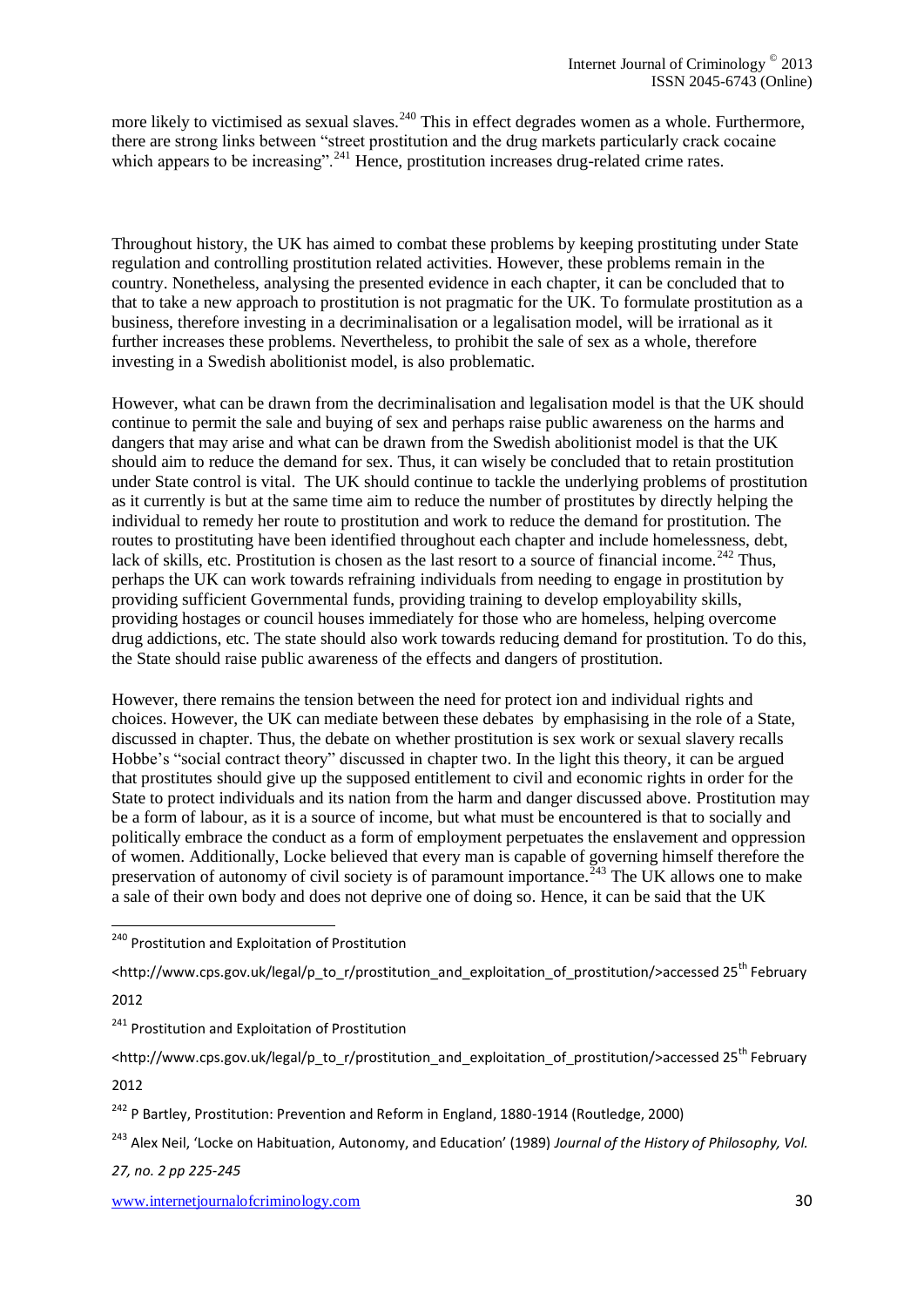permits one to govern themselves in this sense but what the UK does govern is the way this sale is practiced and that is to protect its nation and citizens from the underlying problems of prostitution. Moreover, slavery as a whole is deemed to be immoral. This recalls the theory on law on morality discussed in chapter one. Devlin may argue that the law should allow one the freedom to what they wish but not so much so as to distort moral values. Thus, the UK does permit one to sell sex but refrains from professionalising the activity as to do can be arguably said to be permitting slavery.

Overall, the UK is to combat the underlying problems of prostitution as it currently is i.e. abolishing all prostitution related activities such as brothel keeping, trafficking for the purposes of sexual exploitation, controlling prostitution for personal gain, soliciting, loitering and kerb-crawling and causing the coercion of prostitution. The current UK regulations are balanced between the public and the individual as the regulations do not prohibit the selling and buying of sex between 'consenting adults' but yet control the exercise of the conduct in terms of how, where, and why prostitution may be carried out. However, to reduce the fragmenting underlying problems of prostitution, the UK should also aim to prevent individuals from feeling the need to turn to prostitution.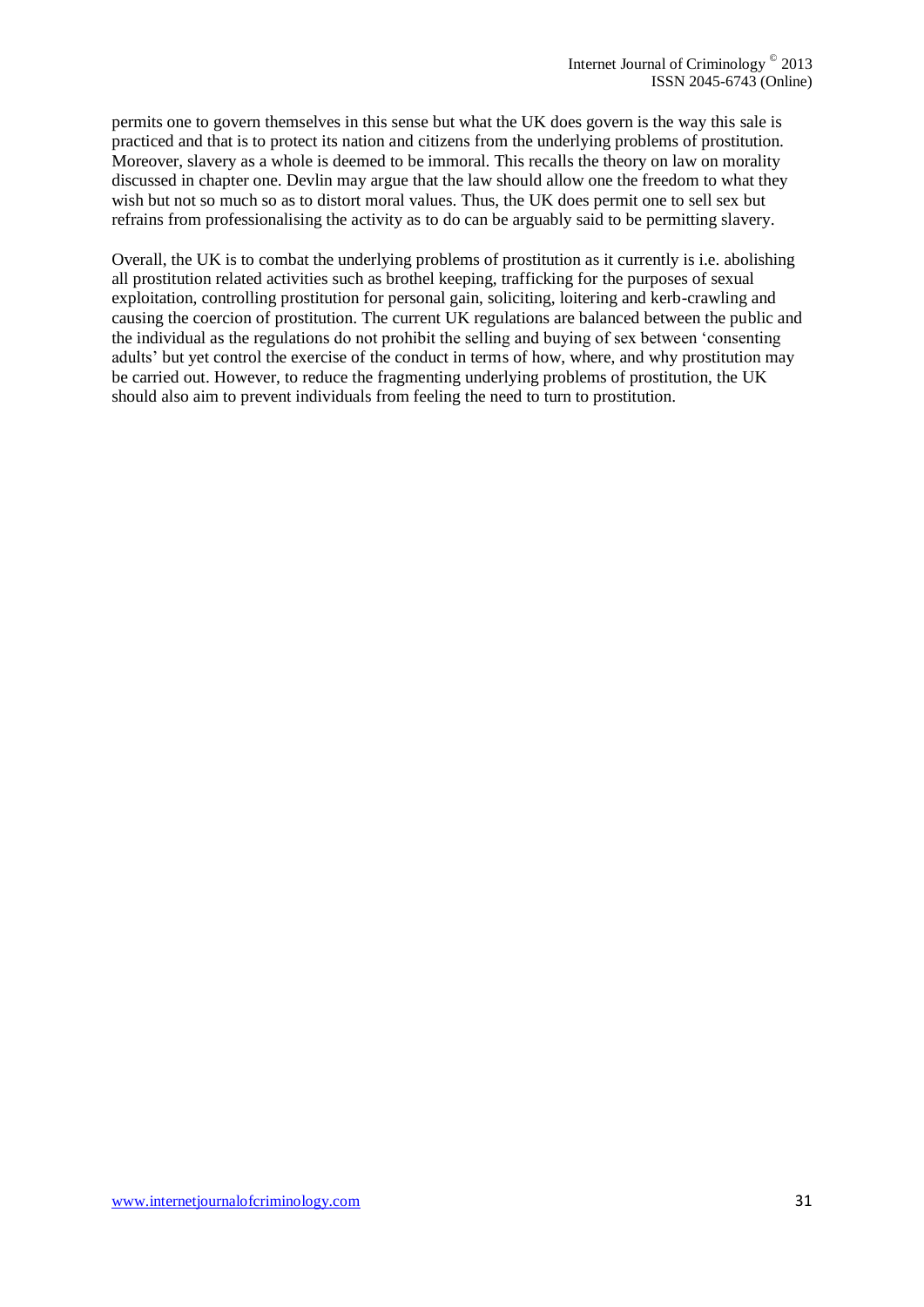# Bibliography

### **Chapter one**

### **Books**

- Acton, W., *Prostitution Considered in its Moral, Social and Sanitary Aspects in London and Other Large Cities and Garrison Towns with Proposals for the Control and Prevention of its*  Attendant Evils (2<sup>nd</sup> edn, London, John Churchill and Sons 1870)
- Barbara A. Hanawalt, *Growing up in medieval London: the experience of childhood in history* [\(Oxford University Press\)](http://books.google.co.uk/url?client=ca-print-oxford_us&format=googleprint&num=0&channel=BTB-ca-print-oxford_us+BTB-ISBN:0195093844&q=http://www.oup.com/us/catalog/general/subject/%3Fview%3Dusa%26view%3Dusa%26ci%3D9780195093841%26cp%3D24297&usg=AFQjCNGtxkVdE1ko2UeXSPXtpeuF3NIyPw&source=gbs_buy_r)
- Christabel Pankhurst, *The Great Scourge and How to End It* (Pamphlet, Lincoln's Inn House, 1913)
- Christabel Pankhurst, *The Great Scourge and How to End It* (Pamphlet, Lincoln's Inn House, 1913)
- [Deborah Anna Logan,](http://www.google.co.uk/search?tbo=p&tbm=bks&q=inauthor:%22Deborah+Anna+Logan%22) *Fallenness in Victorian women's writing: marry, stitch, die, or do worse* (University of Missouri Press 1998)
- [Eleanor M. Miller, PhD,](http://prostitution.procon.org/viewsource.asp?ID=7982) [Kim Romenesko, MA,](http://prostitution.procon.org/viewsource.asp?ID=7986) [Lisa Wondolkowski,](http://prostitution.procon.org/viewsource.asp?ID=7987) 'The United States,*Prostitution: An International Handbook on Trends, Problems, and Policies'*, (1993)
- Elizabeth Crawford, *The women's suffrage movement: a reference guide, 1866-1928*  (Routledge 2001)
- [Eva Figes,](http://www.google.co.uk/search?tbo=p&tbm=bks&q=inauthor:%22Eva+Figes%22) Patriarchal attitudes: women in society (Macmillan, 1986)
- Garrett, E., *An Enquiry into the Contagious Diseases Acts of 1866-1869* (London, *Pall Mall Gazette* 1870)
- Jane Marcus, *Suffrage and the Pankhursts* (Routledge 1987)
- Jaques Rossiaud, *Prostitution, Youth and Society in the Towns of Southerneastern France in the Fifteenth Century, in Deviants and the Abandoned in French* Society (Baltimore, Johns Hopkins University Press 1978)
- Joseph Timothy Haydn, *Dictionary of dates, and universal reference* (London, Bradbury and Evans Printers)
- Judith Walkowitz, *Prostitution and Victorian Society: Women, Class and the State*, (Cambridge University Press, 1980)
- Leah Lydia Otis, *Prostitution in Medieval Society* (London, The University of Chicago 1985)
- Lucy Delap, *Feminism and the periodical press, 1900-1918, Volume 2* (Routledge 2006)
- Margaret Jackson*, The Real Facts of Life: Feminism and the Politics of Sexuality, C1850- 1940* (Abingdon, Taylor & Francis 1994)
- [Margaret Roman,](http://www.google.co.uk/search?tbo=p&tbm=bks&q=inauthor:%22Margaret+Roman%22) *Sarah Orne Jewett: reconstructing gender* (University of Alabama Press 1992)
- [Melanie Phillips,](http://www.amazon.co.uk/Melanie-Phillips/e/B001K8CD4W/ref=ntt_athr_dp_pel_1/277-1606113-9400016) *The Ascent Of Woman: A History of the Suffragette Movement* (Little, Brown Book Group 2004)
- Melissa Hope Ditmore, *Encyclopedia of prostitution and sex work, Volume 1* (Greenwood Publishing Group)
- [Nils Johan Ringdal,](http://www.google.co.uk/search?tbo=p&tbm=bks&q=inauthor:%22Nils+Johan+Ringdal%22) Love for sale: a world history of prostitution (Grove Press 2004)
- [Nils Johan Ringdal,](http://www.google.co.uk/search?tbo=p&tbm=bks&q=inauthor:%22Nils+Johan+Ringdal%22) Love for sale: a world history of prostitution (Grove Press 2004)
- P. J. P. Goldberg*, Women in England, c. 1275-1525: documentary sources* (Manchester, Manchester University Press 1995)
- Paula Bartley, *Prostitution: Prevention and Reform in England, 1860-1914* (Routledge 2002)
- Pivar, David J. *Purity Crusade Sexual Morality and Social Control, 1868-1900* (Connecticut: Greenwood Press, Inc. 1973)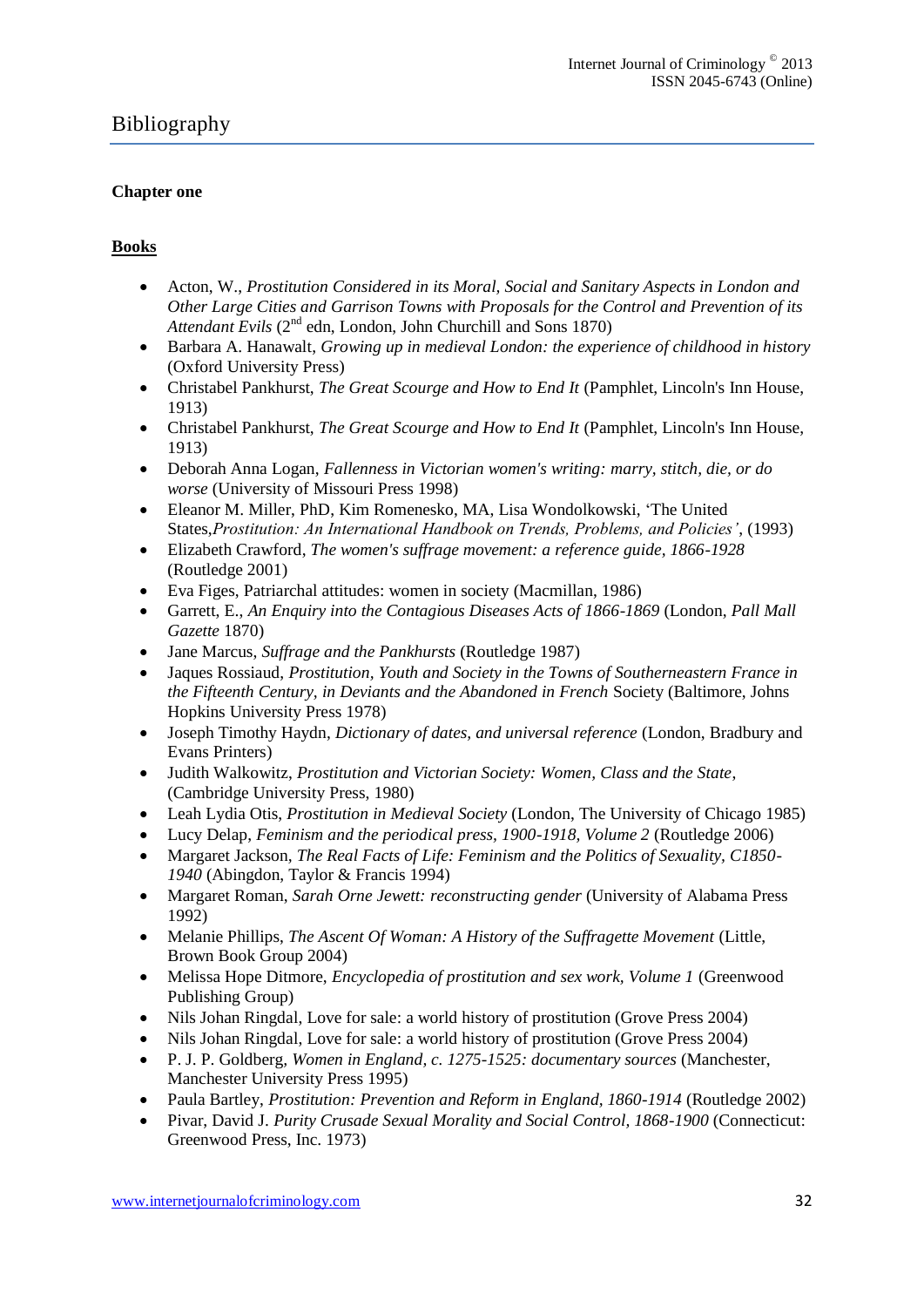- Richard M Smith, *Some Reflections on the Evidence for the Origins of the European Marriage Pattern' in England* (**Keele,** 1979)
- Robert John Morris*, Men, Women, and Property in England, 1780-1870: A Social and Economic History of Family Strategies Amongst the Leeds Middle Classes* (Cambridge University Press 2005)
- Roberts, N., *Whores in History, Prostitution in Western Society,* (Page 189, HarperCollins 1993)
- Ruth Mazo Karras, *Common Women. Common women, prostitutes, and whores* (Chapter 5, Marriage, Sexuality, and Marginality, Oxford University Press 1996)
- Sandy Bardsley, *Women's roles in the Middle Ages* (Greenwood Publishing Group, 2007)

### **Statutes**

• Sexual Offences Act 2003

### **Cases**

*Singleton v. Ellison* [1985] 1 QB 607

### **Journal articles**

- [Henry Ansgar Kelly,](http://prostitution.procon.org/viewsource.asp?ID=3564) 'Bishop, Prioress, and Bawd in the Stews of Southwark', (2000) *Speculum*
	- Vol. 75, No. 2, pp. 342-388
- [Hilary Evans,](http://prostitution.procon.org/viewsource.asp?ID=3493) *Harlots, Whores & Hookers: A History of Prostitution* (1979) *Journal of the History of the Behavioral Sciences Vol. 18, Issue 2 pp225*
- Melissa Farley, 'Prostitution, Violence Against Women, and Posttraumatic Stress Disorder' (1998) *Women & Health, 27 (3): 37-49.*

# **Online journal articles**

- Fraser Joyce, 'Prostitution and the Nineteenth Century. In Search of the 'Great Social Evil''Oxford Brookes University
	- [<http://www2.warwick.ac.uk/fac/cross\\_fac/iatl/ejournal/issues/volume1issue1/joyce/#2>](http://www2.warwick.ac.uk/fac/cross_fac/iatl/ejournal/issues/volume1issue1/joyce/#2)
- Robert C. Long, M.D., '*Sexuality In The Victorian Era'*  [<http://www.innominatesociety.com/Articles/Sexuality%20In%20The%20Victorian%20Era.](http://www.innominatesociety.com/Articles/Sexuality%20In%20The%20Victorian%20Era.htm) [htm>](http://www.innominatesociety.com/Articles/Sexuality%20In%20The%20Victorian%20Era.htm)

### **Website**

- A brief history of brothels < [http://www.independent.co.uk/news/uk/this-britain/a-brief](http://www.independent.co.uk/news/uk/this-britain/a-brief-history-of-brothels-523962.html)[history-of-brothels-523962.html>](http://www.independent.co.uk/news/uk/this-britain/a-brief-history-of-brothels-523962.html)
- Maria Johanna Doutora, 'The female prostitute as "the other"' [<http://www.aps.pt/vicongresso/pdfs/780.pdf>](http://www.aps.pt/vicongresso/pdfs/780.pdf)
- Melissa Farley , 'Prostitution: Factsheet on Human Rights Violations' *Prostitution Research & Education* [<http://www.prostitutionresearch.com>](http://www.prostitutionresearch.com/)
- Puritans [<http://www.nd.edu/~rbarger/www7/puritans.html>](http://www.nd.edu/~rbarger/www7/puritans.html)
- Women's work in history [<http://www.bbc.co.uk/history/british/victorians/womens\\_work\\_01.shtml>](http://www.bbc.co.uk/history/british/victorians/womens_work_01.shtml)

### **Online newspaper articles**

 Prostitution of Young Females in London *Lloyd's Weekly London Newspaper.* (London, England), Sunday, May 26, 1844; 79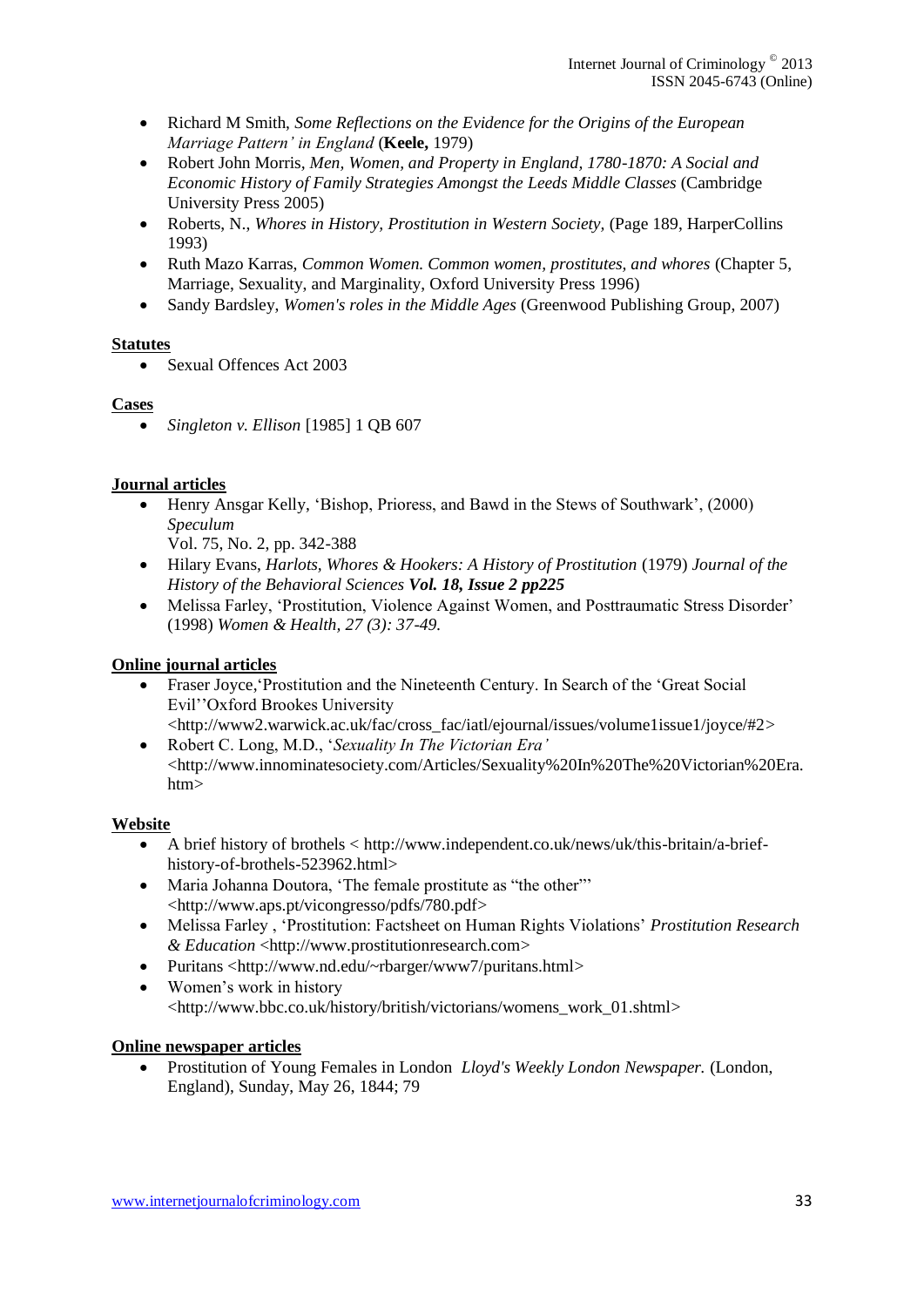### **Chapter two**

### **Books**

- Acton, W. (1870), *Prostitution Considered in its Moral, Social and Sanitary Aspects in London and Other Large Cities and Garrison Towns with Proposals for the Control and Prevention of its Attendant Evils* (2<sup>nd</sup> edn, London, John Churchill and Sons)
- Garrett, E. (1870), *An Enquiry into the Contagious Diseases Acts of 1866-1869*, London: (reprint from the *Pall Mall Gazette*)
- [H. L. A. Hart,](http://www.google.co.uk/search?tbo=p&tbm=bks&q=inauthor:%22H.+L.+A.+Hart%22) *Law, Liberty, and Morality* (Stanford University Press, 1963)
- Helen J. Self, *Prostitution, Women and Misuse of the Law: The Fallen Daughters of Eve* (Frank Cass 2008)
- Hobbes, Thomas (1588-1679), *Leviathan: The Matter, Form, and Power of a Commonwealth, Ecclesiastical and Civil* (George Routledge and Sons, 1886)
- John Costello, *Love, Sex and War (*Chapter 14: The Girls They Met 'Over There', Pan Books 1986)
- Judith R. Walkowitz, *Prostitution and Victorian Society: Women, Class, and the State* (Cambridge University Press 1982)
- Judith Walkowitz, *Prostitution and Victorian Society Women, Class and the* (Cambridge University Press 1980)
- Melissa Hope Ditmore, *Encyclopedia of Prostitution and Sex Work, Volume 1* (Westport, Greenwood Press 2006)
- [Michael Martin,](http://www.google.co.uk/search?tbo=p&tbm=bks&q=inauthor:%22Michael+Martin%22) *The legal philosophy of H.L.A. Hart: a critical appraisal* (Temple University Press, 1987)
- P Bartley, Prostitution: Prevention and Reform in England, 1880-1914 (Routledge, 2000)
- Phil Harris , 'An Introduction to Law (seventh edn, Cambridge, Cambridge University Press 2007) [Symanski, Richard,](http://www.abebooks.com/servlet/SearchResults?an=Symanski%2C+Richard) *The Immoral Landscape: Female Prostitution in Western Societies* (Butterworth 1981)
- Raymond Guess (ed), *John Locke* (1634–1704): *[Two Treatises of Government](http://www.google.co.uk/url?sa=t&rct=j&q=Two+Treatises+of+Government+john+locke%23&source=web&cd=3&ved=0CEMQFjAC&url=http%3A%2F%2Fwww.sparknotes.com%2Fphilosophy%2Fjohnlocke%2Fsection2.rhtml&ei=x72KT-SxK4zE8QOqqsXsCQ&usg=AFQjCNEGndnkxtsElslq39rf4Y3PGETlkA)* (Cambridge University Press)
- Roger Matthews, *Prostitution, politics & policy (*1st edn, Routledge-Cavendish 2008)
- Sevgi O. Aral, John M. Douglas, H. H. Handsfield, *Behavioral Interventions for Prevention*  and Control of Sexually Transmitted Diseases (1<sup>st</sup> edn, Springer Science and Business Media 2007)
- *Sex and Society, Volume 2* (Marshall Cavendish Cooperation 2010)
- Vanessa Munro, Marina Della Giusta (eds.), *Demanding Sex: Critical Reflections on the Regulation of Prostitution*, pp.51-66 (Ashgate, 2008).

### **Cases**

- *F. v. Switzerland* (11680/85) (1988)
- R v Brown [1993] 2 All ER 75.

### **Conventions**

European Conventions of Human Rights, Article 8

#### **Statutes**

- $\bullet$  Human Rights Act 1998, Section 6(2)
- Sexual Offences Act 1959
- Sexual Offences Act 2003
- Vagrancy Act of 1824, section 3
- Metropolitan Police Act 1839, subsection 54
- Contagious Diseases Acts of 1864, 1866, and 1869
- The Sex Disqualification Removal Act 1919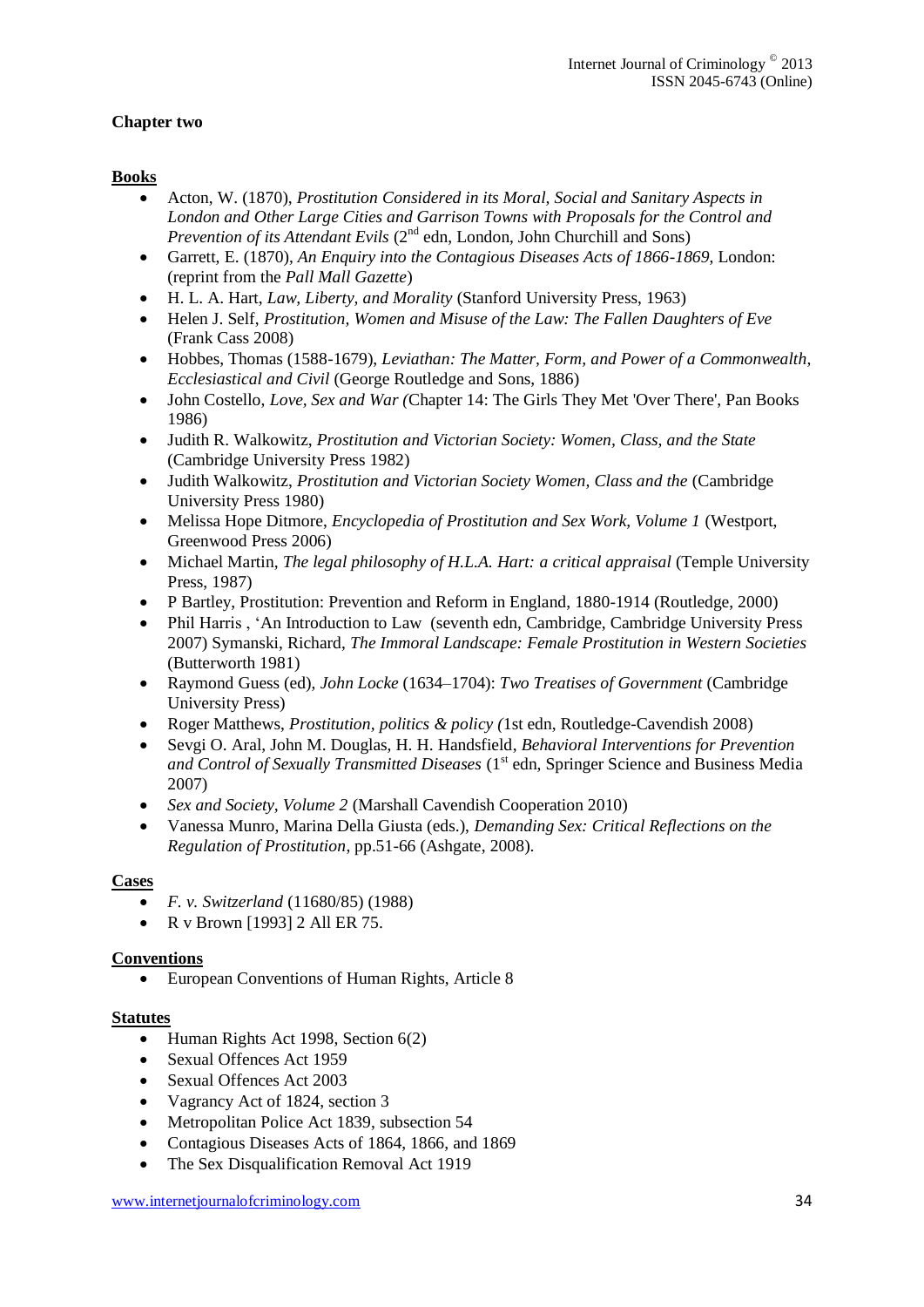• Criminal Law Amendment Act 1885, subsection 13

### **Journal articles**

- Alex Neil, 'Locke on Habituation, Autonomy, and Education' (1989) *Journal of the History of Philosophy, Vol. 27, no. 2 pp 225-245*
- Deborah Gorham, 'The "Maiden Tribute of Modern Babylon" Re-Examined: Child Prostitution and the Idea of Childhood in Late-Victorian England' (1978) *Victorian Studies* Vol. 21, No. 3, pp. 353-379
- Hobbes, Thomas (1588-1679), *Leviathan: The Matter, Form, and Power of a Commonwealth, Ecclesiastical and Civil* (1651)
- Julie Bindel and Liz Kelly, '*A Critical Examination of Responses to Prostitution in Four Countries: Victoria, Australia; Ireland; the Netherlands; and Sweden' (2003) Child and Woman Abuse Studies Unit*
- *Laskey, Jaggard and Brown v United Kingdom* 24 E.H.R.R. 39 at [36] (1997)
- Mathew. G, 'Law, Morality and Secularisation : The Church of England and the Wolfenden Report, 1954–1967' (2009) Jnl of Ecclesiastical History, Vol. 60, No. 4
- *Wash. & Lee, 'Collective Morality of a Maturing Society' (1973) Law Review 399*

### **Online newspaper articles**

- 'Ipswich prostitute murders: the victims' *The Telegraph* ( $16<sup>th</sup>$  Jan 2008) [http://www.telegraph.co.uk/news/uknews/1575723/Ipswich-prostitute-murders-the](http://www.telegraph.co.uk/news/uknews/1575723/Ipswich-prostitute-murders-the-victims.html)[victims.html](http://www.telegraph.co.uk/news/uknews/1575723/Ipswich-prostitute-murders-the-victims.html) Accessed 20th December 2011
- Nigel Morris, 'Calls grow for reform of laws on prostitution' *The Independent* (14 December 2006) [http://www.independent.co.uk/news/uk/crime/calls-grow-for-reform-of-laws-on](http://www.independent.co.uk/news/uk/crime/calls-grow-for-reform-of-laws-on-prostitution-428379.html)[prostitution-428379.html>](http://www.independent.co.uk/news/uk/crime/calls-grow-for-reform-of-laws-on-prostitution-428379.html) Accessed  $17<sup>th</sup>$  December 2011
- Nina Lakhani and Emily Dugan, 'The prostitute murder mysteries ' The Independent (30<sup>th</sup>) May 2010) [<http://www.independent.co.uk/news/uk/crime/the-prostitute-murder-mysteries-](http://www.independent.co.uk/news/uk/crime/the-prostitute-murder-mysteries-1987042.html)[1987042.html>](http://www.independent.co.uk/news/uk/crime/the-prostitute-murder-mysteries-1987042.html) Accessed 20th December 2011

#### **Command papers**

 *Protecting the Public: strengthening protection against sex offenders and reforming the law on sexual offences* 

#### **Law Commission reports**

• Report of the Committee on Homosexual Offences and Prostitution, Cmnd. 247 (1957), 24.

#### **Select Committee reports**

Joint Committee on Rights, 'Human Trafficking' Hl (2006) 245-II, HC (2006) 1127-II

#### **Consultation papers**

• Home Office Paying the Price: a consultation paper on prostitution (2004)

#### **Websites**

- BBC NEWS, Michael Buchanan, 'Few convictions under law for using prostitutes' [<http://www.bbc.co.uk/news/uk-14333370>](http://www.bbc.co.uk/news/uk-14333370)Accessed 17<sup>th</sup> December 2011
- Ayn Rand, The Nature of Government More <http://www.aynrand.org/site/PageServer?pagename=arc\_ayn\_rand\_the\_nature\_of\_governme nt> Accessed  $14<sup>th</sup>$  December 2011
- Dictionary, Morality [<http://dictionary.reference.com/browse/moral>](http://dictionary.reference.com/browse/moral) Accessed 14<sup>th</sup> December 2011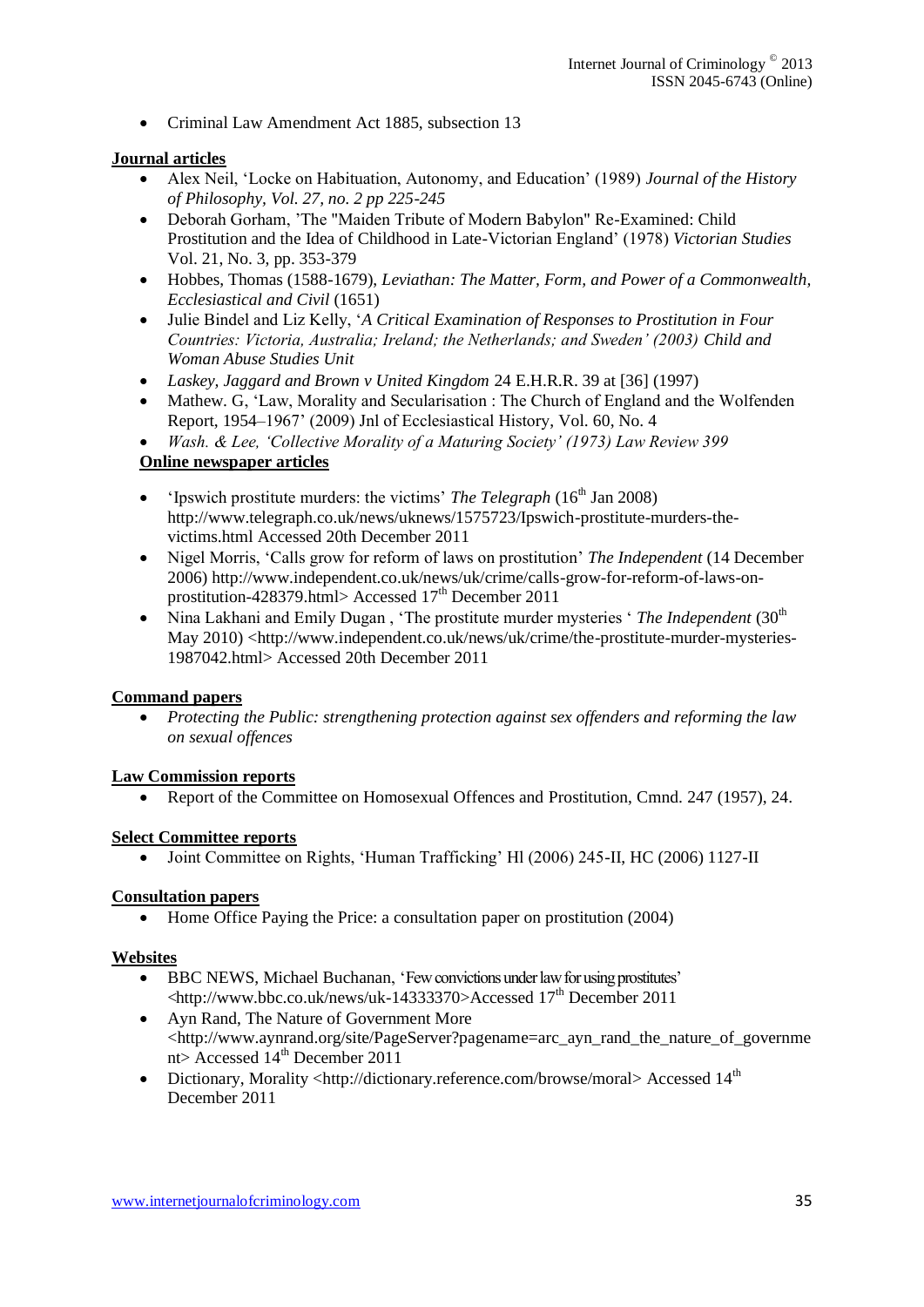- Helen J. Self , 'History Repeating Itself: The Regulation of Prostitution and Trafficking'  $(2004)$  < [http://www.pbs.plymouth.ac.uk/solon/fcrn/documents/paper001.pdf>](http://www.pbs.plymouth.ac.uk/solon/fcrn/documents/paper001.pdf) Accessed 15<sup>th</sup> December 2011
- Hobbes: Moral and Political Philosophy  $\lt$  http://www.iep.utm.edu/hobmoral/ $\gt$  Accessed 14<sup>th</sup> December 2011
- Julia Laite, 'Paying the price again: prostitution policy in historical perspective' < [http://www.historyandpolicy.org/papers/policy-paper-46.html>](http://www.historyandpolicy.org/papers/policy-paper-46.html) Accessed 3<sup>rd</sup> December 2011
- [Lindsay Amantea,](http://www.politonomist.com/author/lamantea/) 'The Hart-Devlin Debate' [<http://www.politonomist.com/the-hart-devlin](http://www.politonomist.com/the-hart-devlin-debate-002607/)[debate-002607/>](http://www.politonomist.com/the-hart-devlin-debate-002607/) Accessed 3rd December 2011
- Michael Buchanan, 'Few convictions under law for using prostitutes', BBC News  $\lt$ http://www.bbc.co.uk/news/uk-14333370> Accessed 17<sup>th</sup> December 2011

#### **Chapter three**

#### **Books**

- D. Kelly Weisberg , *Applications of feminist legal theory to women's lives: Sex, Violence, Work and Reproduction* (United States of America, Temple University Press 1996) page 194
- *Deontological Ethics*: *Immanuel Kant, Robert Nozick, John Rawls, Original Position, Christine Korsgaard, Categorical Imperative, on the Basis of Morality* (Hephaestus Books 2011)
- Herring, *Criminal Law: Text, Cases and Materials*, chapter 7 Sexual Offences (Oxford 2008)
- Hilary Evans, *The Oldest Profession* (David and Charles (Publishers) Limited, London 1979
- Immanuel Kant, 'Fundamental Principles of the Metaphysic of Morals', (Second Edition, 1724-1804)
- Immanuel Kant,Louis Infield, Lectures on ethics, (Taylor and Francis, 1930)
- Jeremy Bentham, *Deontology: or, The Science of Morality* (Adamant Media Corporation 2000)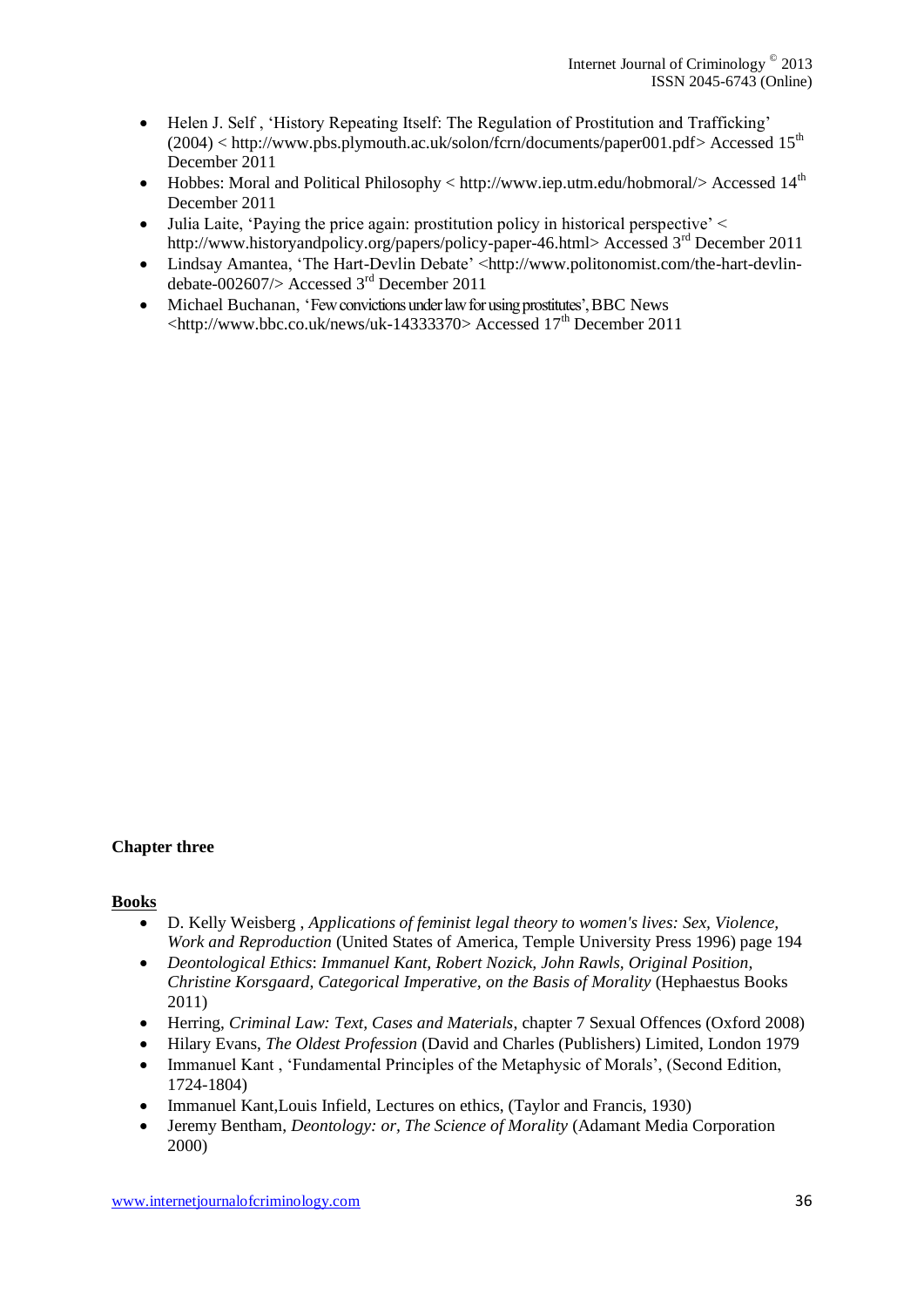- Jody Freeman in Applications of Feminist Legal Theory to Women's Lives: Sex, Violence and Reproduction, D. Kelly Weisberg editor, (Philadelphia: Temple University Press, 1996)
- [Karl Marx,](http://www.gradesaver.com/author/karl-marx/) *Communist Manifesto Summary and Analysis,* Chapter 2 Summary: Proletarians and Communists (1998)
- Monica O'Connor and Grainne Healy. *The Links between Prostitution and Sex Trafficking: A Briefing Handbook.* (Coalition Against Trafficking in Women 2006)
- Roger Matthews, *Prostitution, politics & policy (*1st edn, Routledge-Cavendish 2008)
- Sheila McLean, 'Autonomy, consent and the law' (Routledge-Cavendish 2010)
- Simone Weil, *Oppression and Liberty* (Amherst, University of Massachusetts Press 1955), pp. 61-62.
- $\bullet$  Smith and Wood, *Employment Law*,  $10^{th}$  edn (Oxford, Oxford University Press 2009)

### **Statutes**

• Sexual Offences Act 2003

### **Cases**

- $\bullet$  R v Brown [1993] 2 All ER 75
- R v Terence Kirk [2008] EWCA Crim 434

### **Journal articles**

- Alix Kates Shulman, 'Sex and Power: Sexual Bases of Radical Feminism' (1980) *Women: Sex and Sexuality Vol. 5, No. 4*
- Carole Pateman, Defending Prostitution: Charges Against Ericsson, *Ethics* [1983] Vol. 93, No. 3, pp. 561-565
- Carole Pateman, *Teaching About Violence Against Women (1999) WSQ* Vol. 27, No. 1/2, pp. 53-64
- Nancy Holmstrom, 'A Marxist Theory of Women's Nature' (1984) *Ethics* Vol. 94, No. 3, pp. 456-473
- Russian-speaking Sex-Workers in the Netherlands, *Transnational Crime*, 4 (1)
- Siegel, D. (2005) Recent Trends in Women Trafficking and Voluntary Prostitution:

### **Online journal articles**

- B Sullivan, *Rethinking Prostitution and 'Consent' < apsa2000.anu.edu.au/confpapers/sullivan.rtf> accessed 1st January 2012*
- Bindman, Jo. 'Redefining Prostitution As Sex Work on the International Agenda' (1997) *London: Anti-Slavery International* [<http://www.walnet.org/csis/papers/redefining.html#1>](http://www.walnet.org/csis/papers/redefining.html#1) accessed  $30<sup>th</sup>$  January 2012
- Danny Frederick, 'Radical Feminsm: An Expose' [1992] No. 18 [<http://www.libertarian.co.uk/lapubs/philn/philn018.pdf>](http://www.libertarian.co.uk/lapubs/philn/philn018.pdf) Accessed 30<sup>th</sup> January 2012
- Melissa Farley, Prostitution is Sexual Violence*, Psychiatric Times*, 1st October 2004 [<http://www.psychiatrictimes.com/sexual-offenses/content/article/10168/48311>](http://www.psychiatrictimes.com/sexual-offenses/content/article/10168/48311) accessed 20<sup>th</sup> January 2012

### **Websites**

- BBC News 'Q&A: UK Prostitution Laws' BBC News home affairs reporter (Wednesday, 19 November 2008) [<http://news.bbc.co.uk/1/hi/uk/7736436.stm>](http://news.bbc.co.uk/1/hi/uk/7736436.stm) accessed February 28th
- Feminism  $\langle \frac{http://www.sociology.org.uk/rc2000b.pdf}{\rangle}$  accessed 6<sup>th</sup> January 2012
- Ronald F. White, 'Moral Inquiry', Chapter Two  $\leq$ [http://www.scribd.com/doc/60251640/Moral-Inquiry-White>](http://www.scribd.com/doc/60251640/Moral-Inquiry-White) Accessed  $30<sup>th</sup>$  January 2012
- *Sarah Bromberg*, 'Feminist Issues In Prostitution' < [http://www.feministissues.com/issues.pdf>](http://www.feministissues.com/issues.pdf) accessed 7<sup>th</sup> January 2012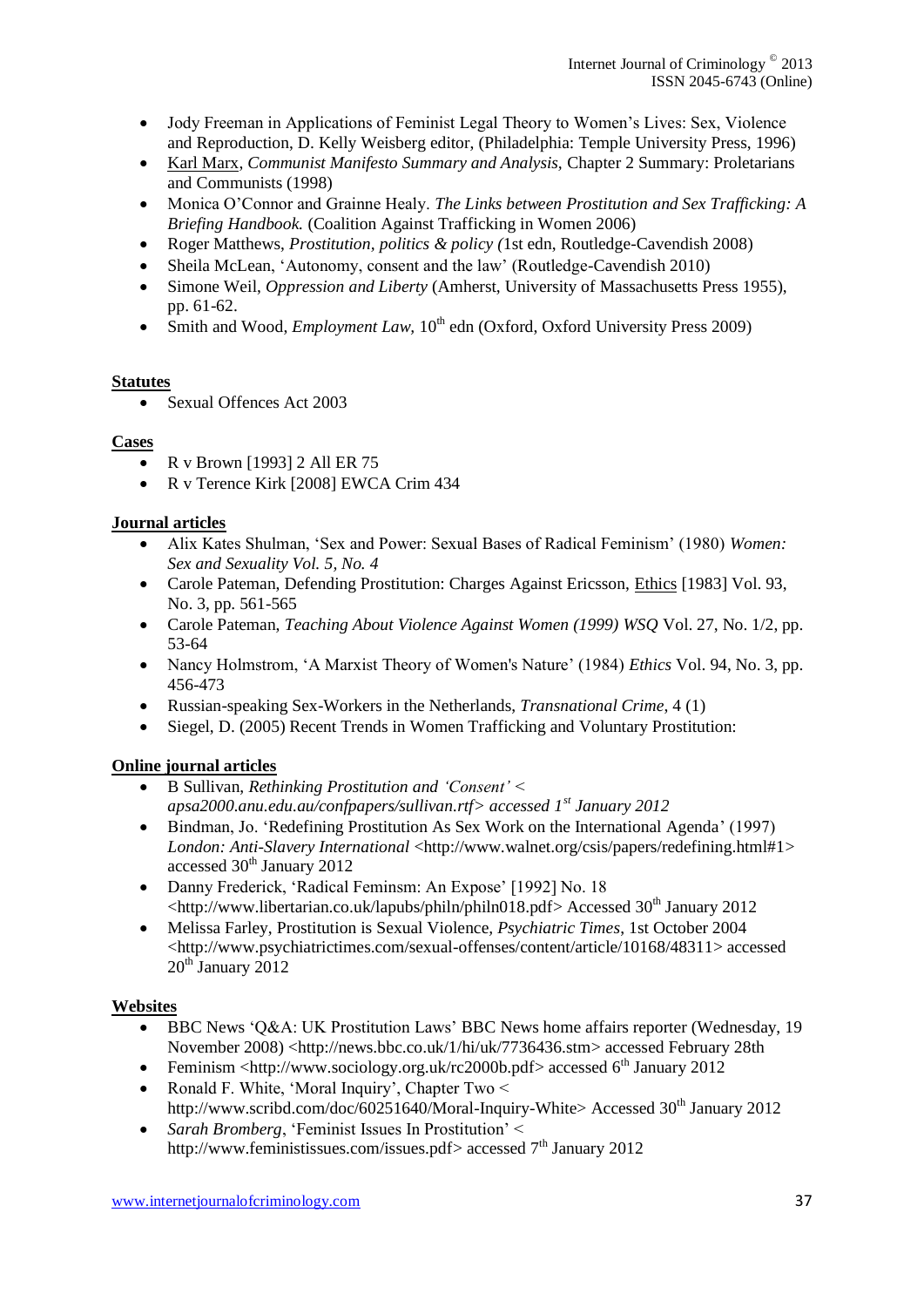### **Chapter four**

### **Books**

- Jessica Spector, Prostitution and pornography: philosophical debate about the sex industry (Stanford, Stanford University Press 2006)
- Andrew Tettenborn, Professor Malcolm Clarke, Neil Andrews, [Contractual Duties](http://bookshop.blackwell.co.uk/jsp/display_product_info.jsp;jsessionid=DC6A4AE7D030C2983CA0EDAB838B0C77.bobcatp1?isbn=9780414041950) (Sweet & Maxwell Ltd 2012)
- Joyce Outshoorn, *The Politics of Prostitution: Women's Movements, Democratic States and the Globalisation of Sex Commerce. (*Cambridge: Cambridge University Press)
- Kenneth W. Clarkson, Roger LeRoy Miller, Gaylord A. Jentz, *West's Business Law* 6 th edn (Thomas West 2006)
- Roger Matthews, *Prostitution, politics & policy (*1st edn, Routledge-Cavendish 2008)
- Ruth Mazo Karras, *Common Women. Common women, prostitutes, and whores* (Chapter 5, Marriage, Sexuality, and Marginality, Oxford University Press 1996)
- Smith and Wood, *Employment Law*, 10<sup>th</sup> edn (Oxford, Oxford University Press 2009)

#### **Statutes**

• Sexual Offences Act 1959

### **Journal articles**

- Council of Europe. Parliamentary Assembly, Council of Europe. Consultative Assembly, Documents Working papers. 2007 Ordinary Session (Fourth part) 1-5 October 2007 Volume VII
- D. Brock., G. Kara., Oliver. C. Mook, ['Migrant Sex Work'](http://www.google.co.uk/url?sa=t&rct=j&q=Debi+Brock+Beyond+Images:+Hookers+and+Feminists+book&source=web&cd=6&ved=0CEoQFjAF&url=http%3A%2F%2Fpi.library.yorku.ca%2Fojs%2Findex.php%2Fcws%2Farticle%2Fdownload%2F7614%2F6745&ei=M2c4T5OBAZOn8gPfyK3RAg&usg=AFQjCNHsFAPs_s2DIGA4YTWQwgyqbgSTEw) CANADIAN WOMAN STUDIES Volume 20, No. 2
- Gould, 'The Criminalisation of Buying Sex: the Politics of Prostitution in Sweden', [Journal of](http://journals.cambridge.org/action/displayJournal?jid=JSP)  [Social Policy](http://journals.cambridge.org/action/displayJournal?jid=JSP) (2001), 30 : pp 437-456
- Janice G. Raymond, 'Ten Reasons for *Not* Legalizing Prostitution And a Legal Response to the Demand for Prostitution' *Journal of Trauma Practice*, 2, 2003: pp. 315-332;
- John Salt, Trafficking and Human Smuggling: A European Perspective, International Migration [Volume 38, Issue 3, p](http://onlinelibrary.wiley.com/doi/10.1111/imig.2000.38.issue-3/issuetoc)ages 31–56
- [Rory Allott,](http://her.oxfordjournals.org/search?author1=Rory+Allott&sortspec=date&submit=Submit) [Roger Paxton](http://her.oxfordjournals.org/search?author1=Roger+Paxton&sortspec=date&submit=Submit) and [Rob Leonard,](http://her.oxfordjournals.org/search?author1=Rob+Leonard&sortspec=date&submit=Submit) 'Drug education: a review of British Government policy and evidence on effectiveness' (1999) *Health Educ. Res.* 14 (4): 491-505.
- Russian-speaking Sex-Workers in the Netherlands, *Transnational Crime*, 4 (1)
- Siegel, D. (2005) Recent Trends in Women Trafficking and Voluntary Prostitution:

### **Online journal articles**

 Tim Barnett MP, 'DECRIMINALISING PROSTITUTION IN NEW ZEALAND - the campaign and the outcome' (2007) [<http://myweb.dal.ca/mgoodyea/Documents/New%20Zealand/Decriminalising%20Prostitutio](http://myweb.dal.ca/mgoodyea/Documents/New%20Zealand/Decriminalising%20Prostitution%20in%20NZ.pdf) [n%20in%20NZ.pdf>](http://myweb.dal.ca/mgoodyea/Documents/New%20Zealand/Decriminalising%20Prostitution%20in%20NZ.pdf)accessed 4th March 2012

### **Online newspaper articles**

- Julia Laite, 'Paying the price again: prostitution policy in historical perspective' < [http://www.historyandpolicy.org/papers/policy-paper-46.html>](http://www.historyandpolicy.org/papers/policy-paper-46.html) Accessed 3rd December 2011
- [Julie Bindel,](http://www.guardian.co.uk/profile/juliebindel) 'Legalising prostitution is not the answer' *The Guardian* (Friday 2 July 2010) <http://www.guardian.co.uk/commentisfree/2010/jul/02/prostitution-legalise-criminaliseswedish-law? accessed 15th March 2012